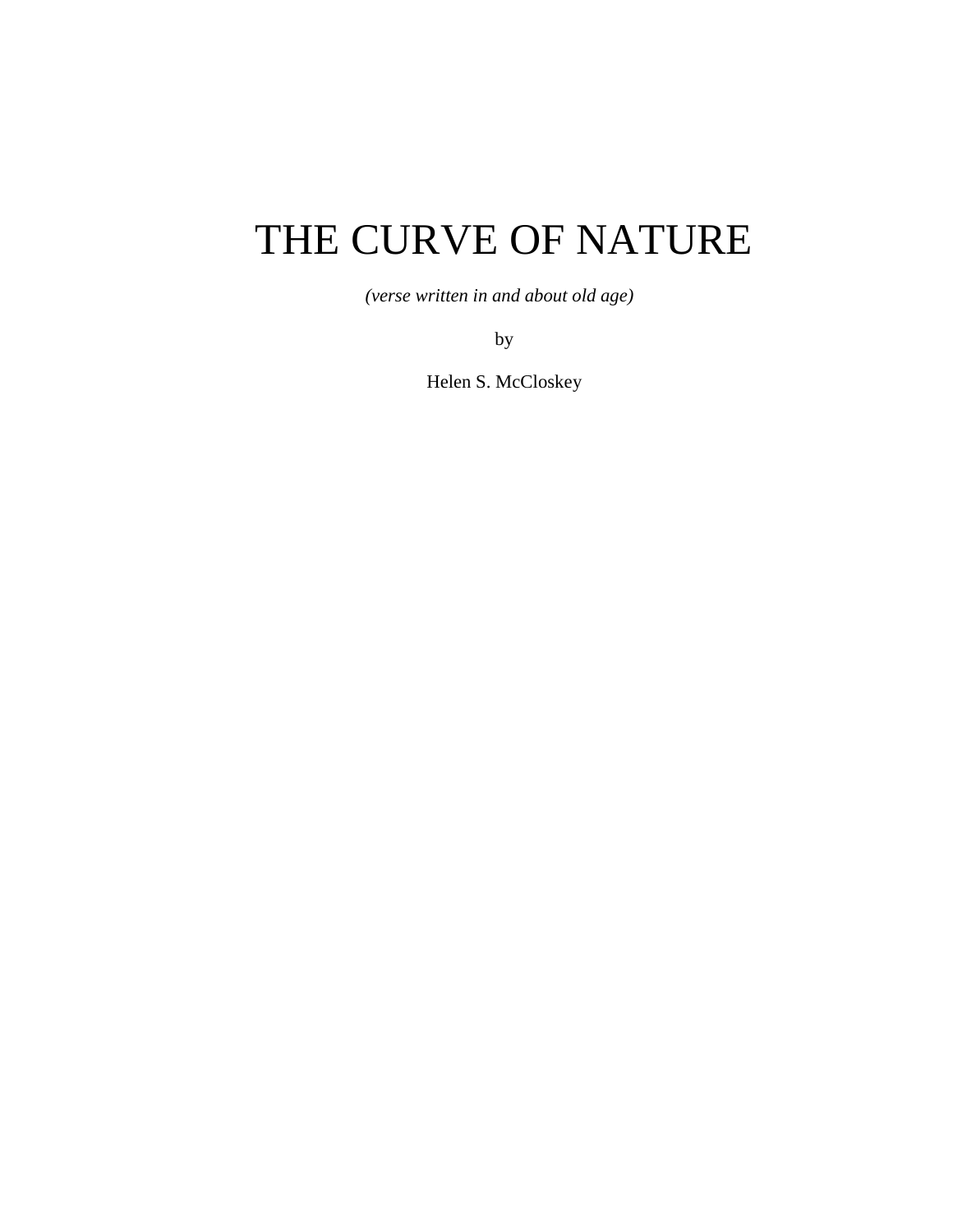copyright by Helen S. McCloskey 2011

Other poetry by Helen S. McCloskey

THE STRAIN OF ROOTS copyright @2003 by Helen S. McCloskey Library of Congress Control Number 20033094314 Published by The Stinehour Press, Lunenburg, Vermont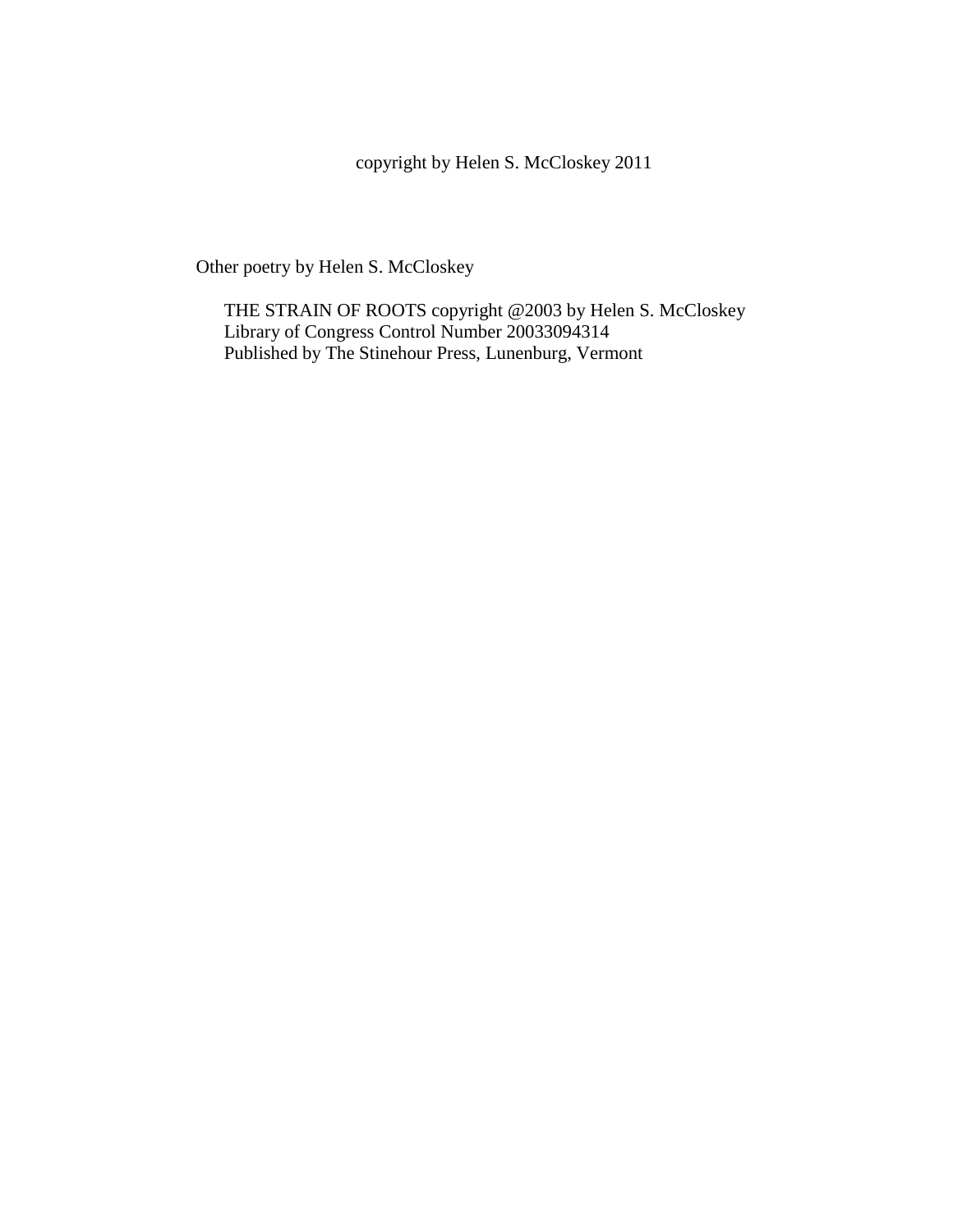I dedicate this small contribution to the family shelf

 TO MY DAUGHTER, DEIRDRE, with appreciation for her extraordinary support and valuable criticism. -----------

I wish to thank my much beloved friend, the late Joris Brinkerhoff, for his help in editing the manuscript, and my daughteR, Laura who encouraged my ef, forts and Marni Sinclair for her photograph of our "*going"* .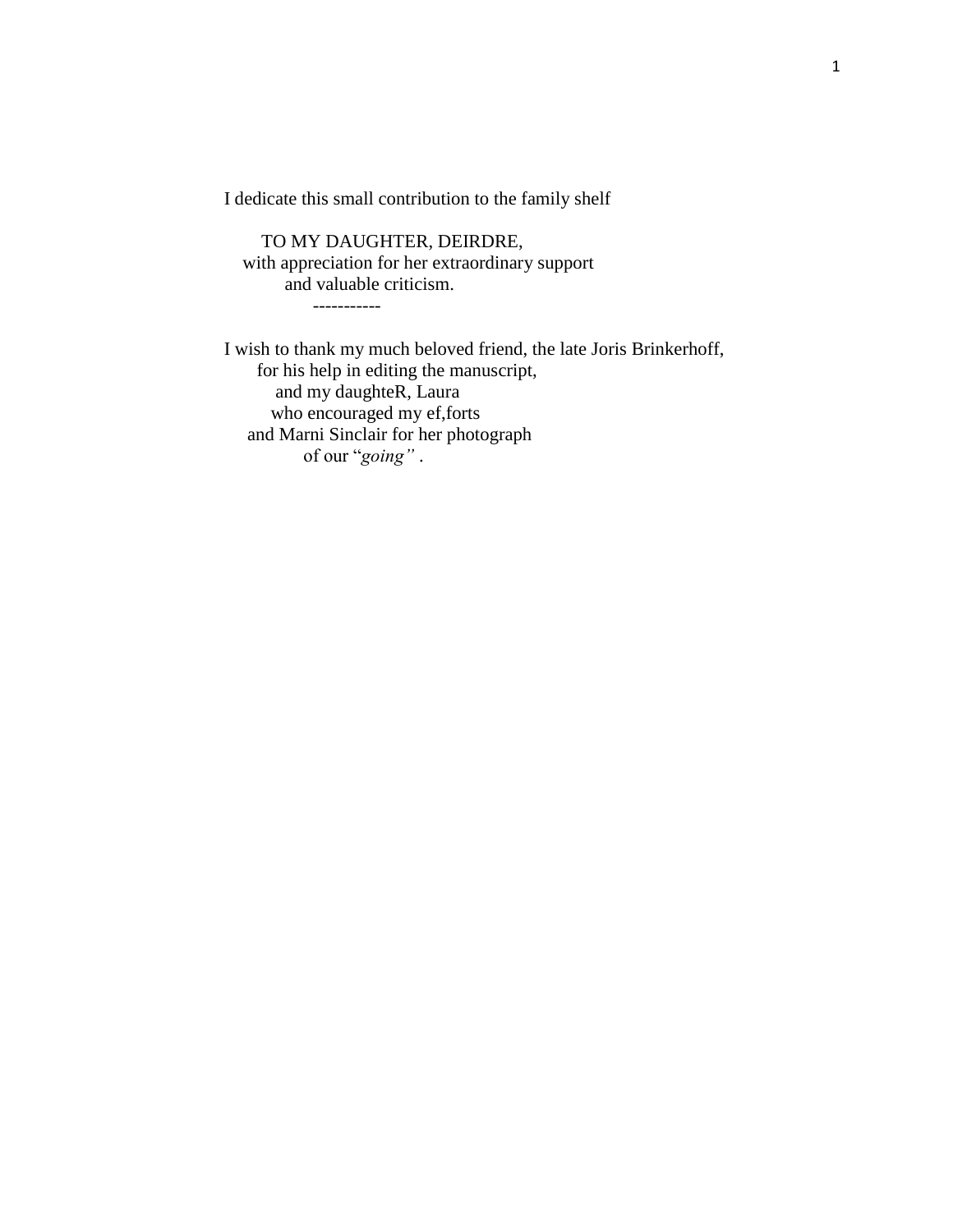## **CONTENTS**

#### *While Walking on Sanibel Island*

# LOVE IN THE TIME OF OLD AGE

A Note from Madrid One Definition Mapping a Terrain Analyses On the Other Hand A Matter of Geography Out of Work Don Juan at Shady Rest Unrequited Love The Skylight Recovery How Like a Rose Lunch An Old Bird Balance About Gems Estrangement Private Lives Joint Custody Finality A Season's Close The Recurring Tense An Ailing Giant Once Upon a Time A Limitation The Morning after the Night Before Hibernation Alas! On Wings of Song Learning by Imitation

#### ON THE DARK SIDE

The View From My Belmont Window Distancing Classical Tragedy Pages That Are Missing My Mother's Farewell to St. Joe The Power of Remnants Making it Easy on the Family Only If the First Death Is Your Own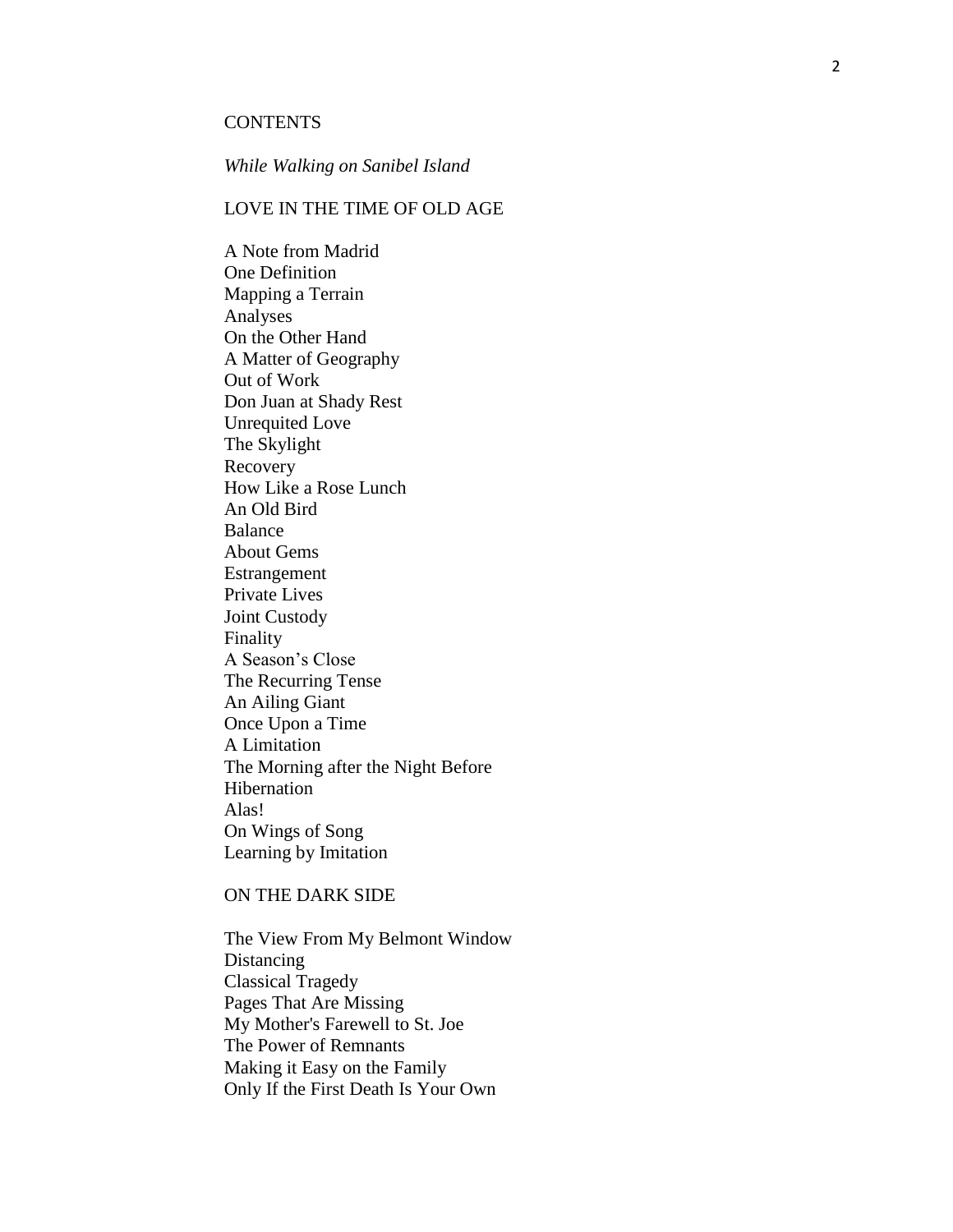From the Cape to Florida Résumé After the Fact Parting Poor Butterfly After the End of the Main Event Recalling 1969 Annuals in Flight A Subliminal Call Mind over Faith

# MEMBERSHIP

Matriarchal Gallery Conversations with my Children Alienation Family Reunion A Mother's Complaint Photographs A Birthday Party Without Choice The Silence Maker To a Scholar Who Travels a Lot When To Reap? Calling Gramma My Glasses Telephone Terrorist In Search of a Happy Ending While Walking the Apache Trail

#### A FEW STOPS ALONG THE WAY

Around a Pool in Arizona With Dante at Squaw Peak An Exhibition of Picasso's Stick Line Drawings at the Phoenix Museum Accountability Affluence Without Feathers One More Last Stand A Gardener A Farewell Party Returning to Home Base Transplant Under a Full Moon New Hampshire Camp Kitty's Garden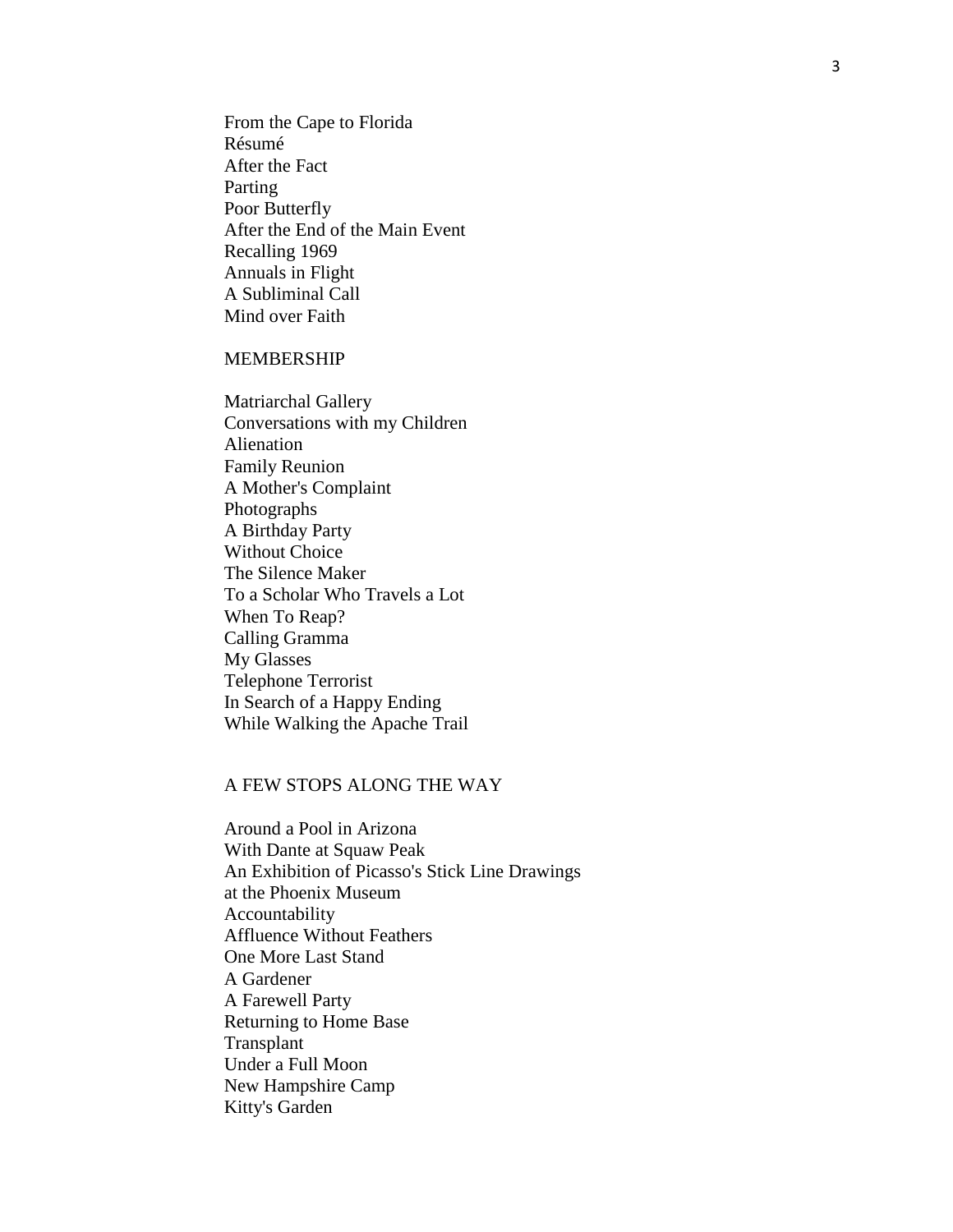Missing a Garden<br>Mrs. Gardner's Garden One Investment Strategy Interiors Music Art in Trade Making a Patio A Return to My Cape House Remembering a Cape Cod Hurricane *Capers* in Midwinter A Day at the Cape New Hampshire from a Car Window A Condominium's Lake Ducks and Women The Club A Florida Waiting Game Policy Is Everything Florida RV Park Hurricane Alley

#### ABOUT POETRY

Trying To Make it Clear Poetry in the Witness Chair Oh, To Be a Cormorant! Across a Divide A Box of Tools From a Kitchen Table The Crux of the Matter Out of the Workshops into the Sun The Cultivation of my Universe Attica Writing in Florida Enough Already! On and Off the Cape The Renaissance The Crab Knows Slender Volumes Where Life Begins The Nature of Destiny On Behalf of Poetry (I, II, III, IV,) A Simile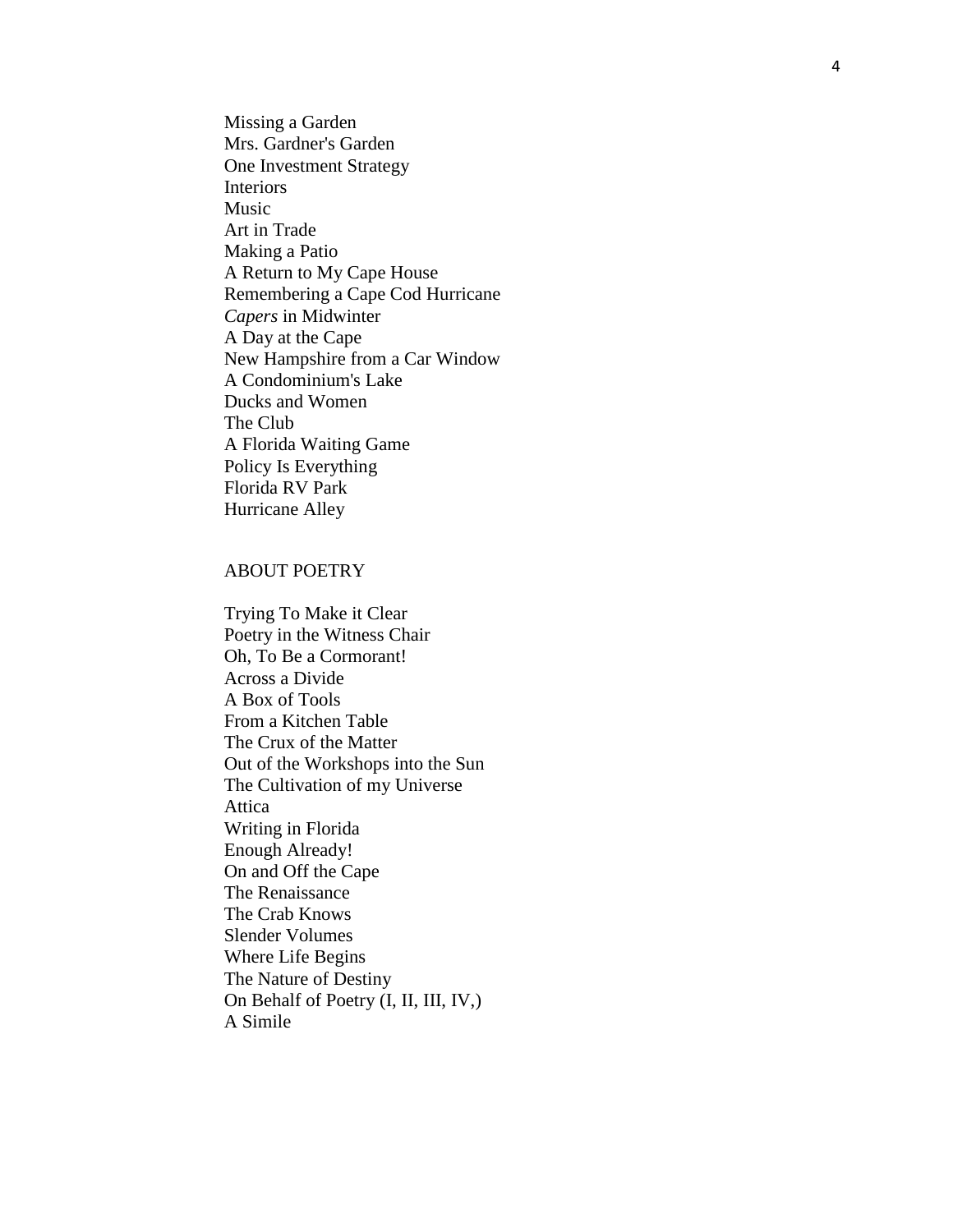#### CHICAGO! CHICAGO!

From Tall buildings to Small Places Christmas in Chicago There, but for the Grace of Chance, Go I Christmas Eve Closing in on My Return Ticket

#### WHEN WINGS FINALLY CLOSE

A Little Boy Will Ask In Retirement Common in the Common A Gardener Lays Down Her Hoe The Time Keeper Withdrawal Winter's Watch Life According to Life Shady Rest A Right Denied As a Moth Would Do It's a Horse Race The Theater Not Everyone's Beach Day The Loss of an Old Friend Friendship in Old Age What's her Name One More Loss That Time of Year Being Born Again An Easy Way Out No Futures Contract Historical Relevance Who Am I in All of This? Just the Way Things Are Ah! Were it but So Facing Up The Comfort of Darkness On the Edge of Each Cliff Possibilities To Die by Choice Two Together are Better than One So---What Else is New? Carnival Cruise NPR Retirement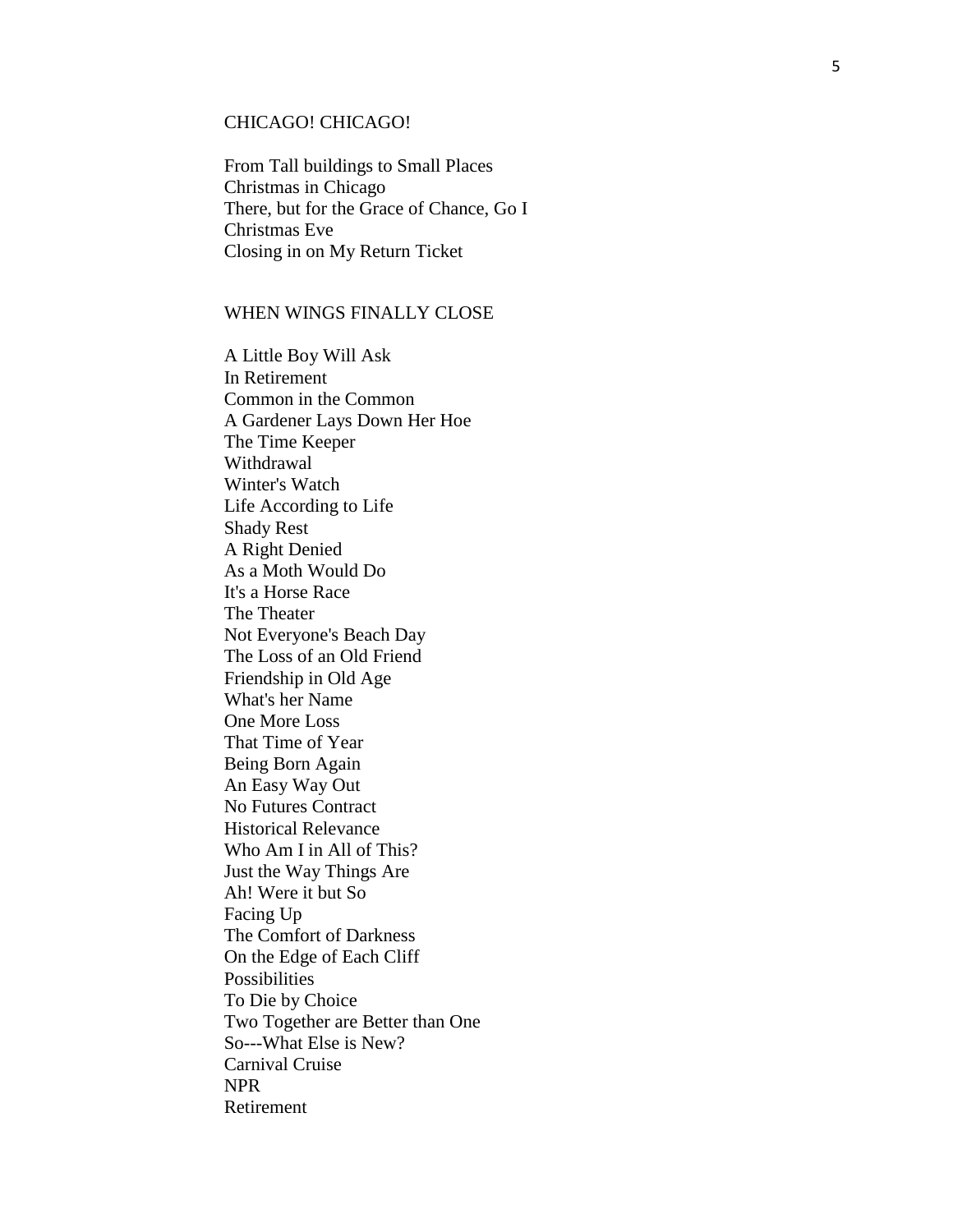# *WHILE WALKING ON SANIBEL ISLAND*

*I am an auditor, an ambivalent observer of countless congregations repeating their verses.* 

*Numbed by doubt, I turned to audit simpler things. I watched two egrets lace the air into a curve of feathers.* 

*Can the rush I heard replace the Word, the syllables of faith? As I watched two egrets bent upon the multiplication of nests, I did not question the curve of nature.*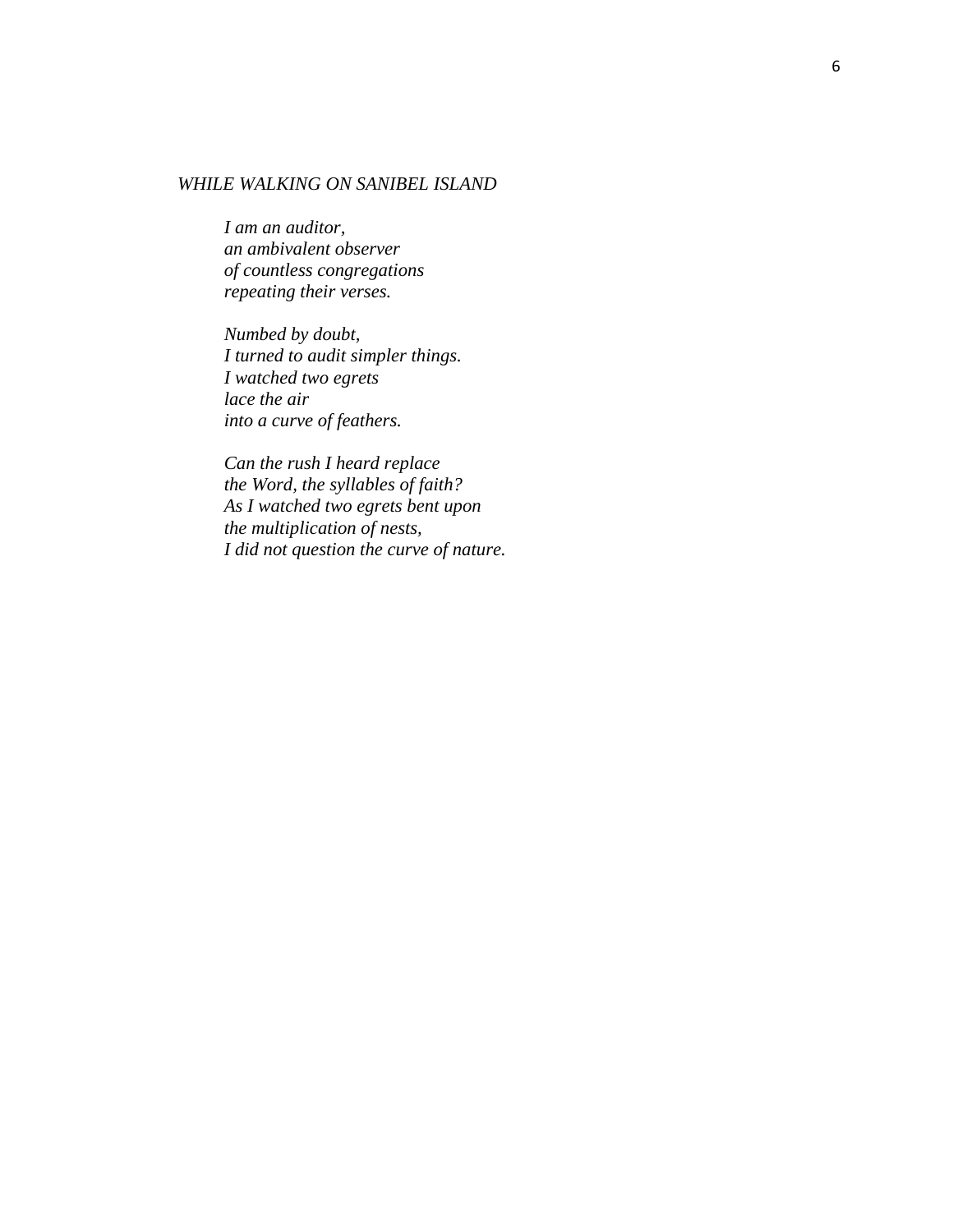# *LOVE IN THE TIME OF OLD AGE*

# A NOTE FROM MADRID

Is it the wine that brings you here far from the place I left behind? Is it from wine that I digress from all the beauty I have seen? El Greco, Goya, Velázquez, the calming Dutch with their families, Picasso, Miró, Delacroix.

As I think of what I have seen, I compare my love for beautiful things to the rapture I felt at your touch. Is it the art that invades my thighs with urgent want transcending sight? If it's not the art then it's you, my love, who follows me both day & night.

#### ONE DEFINITION

Love is an amorphous bridge, probably ten feet wide, eight feet high and a thousand feet deep. It's made of spirit, connecting you to where he is, him to where you are. That the bridge is amorphous presents no danger since those in love are weightless.

# MAPPING A TERRAIN

The ambivalence I feel about love & loving comes and goes. Retrospect---the teacher of doubt. The present---an optimist. The future---unreliable.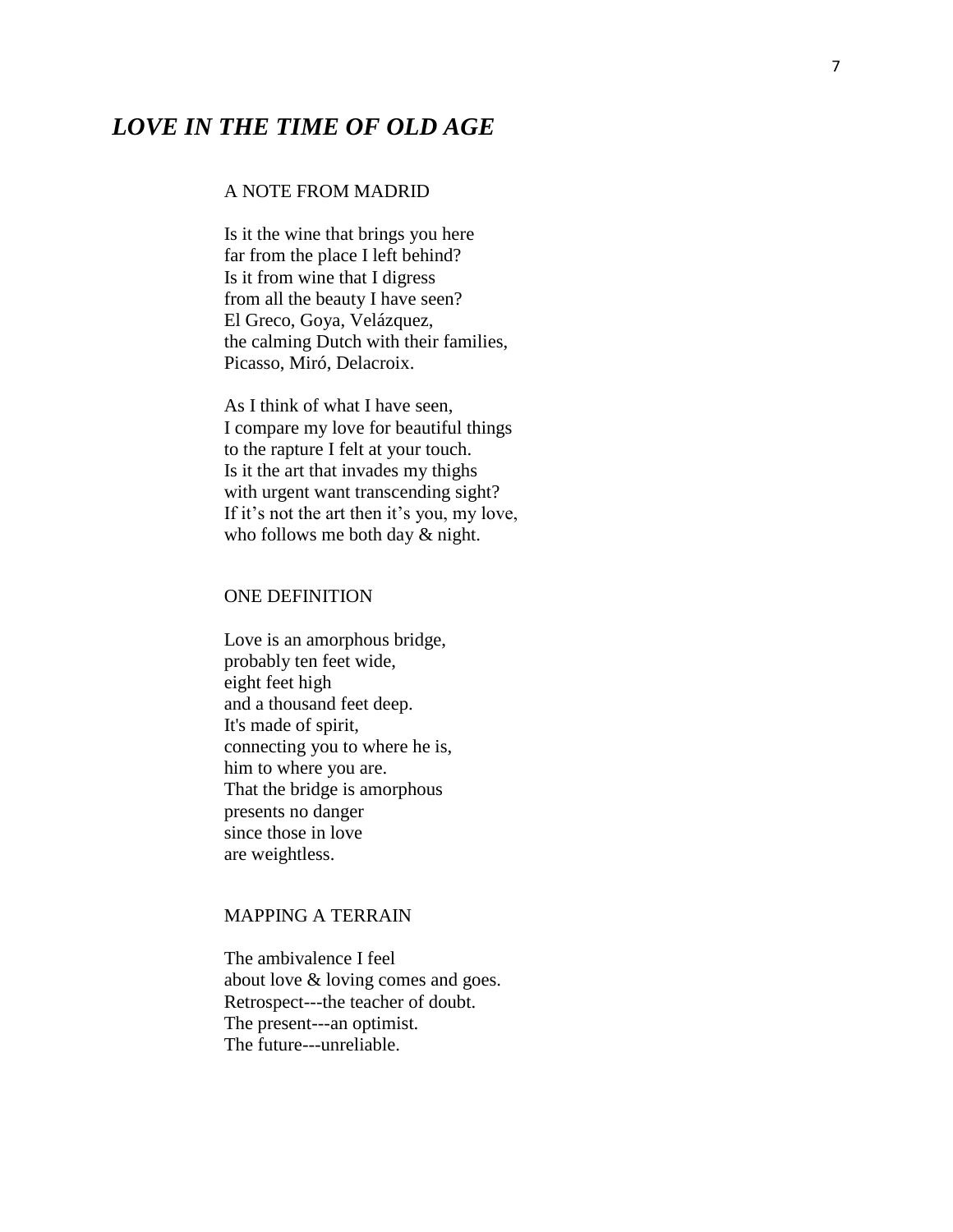# ANALYSES

Infatuation warmed the hours between his coming and his going. Desire like a golden arrow hit the mark. Passion bloomed upon our flesh, bred the longing sex inspires when sex begins, bred wonder at its happening!

But alas, we were too old with memories that competed with the infancy of *us.*  Too old to build experience, to share the look of things surrounding a lifetime of taste. Too old to make a past to laugh about, or to reveal what once was private.

# ON THE OTHER HAND

She arrived at the border of life where children became her circle. Her husband left her passionless, or so she says. Thus, she has no need for love beyond familial ties. Old heart, do you not sense the siphon draining life that does not use what life has yet to offer?

# A MATTER OF GEOGRAPHY

Unlike the rush of midwest rivers that eases the yearning plains, his love was dry unable to nurture what love requires to grow beyond desire.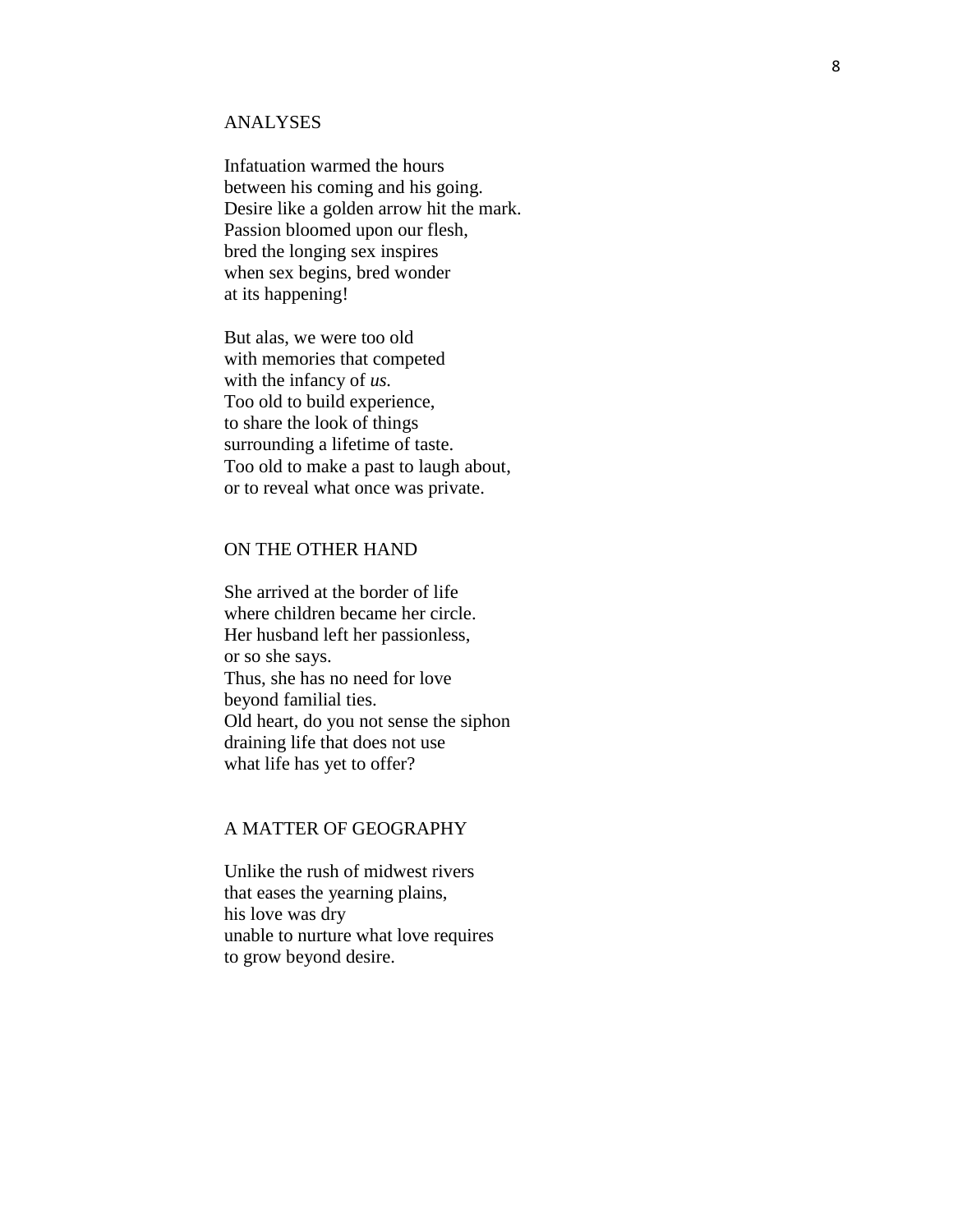# OUT OF WORK

Solitude becomes my age, an age where jewels no longer flatter. Love has retired. It works no more. Time is empty of all but space that cannot echo what did not last.

# DON JUAN AT SHADY REST

His heart is sad as roses grieve the loss of summer's flair. His heart is numb with a plastic hose that circulates a cautious stream. Wondering where his lovers went, leaving him in his old age, he fondles the nerve-end of desire while he waits for an aid to bring him his pills.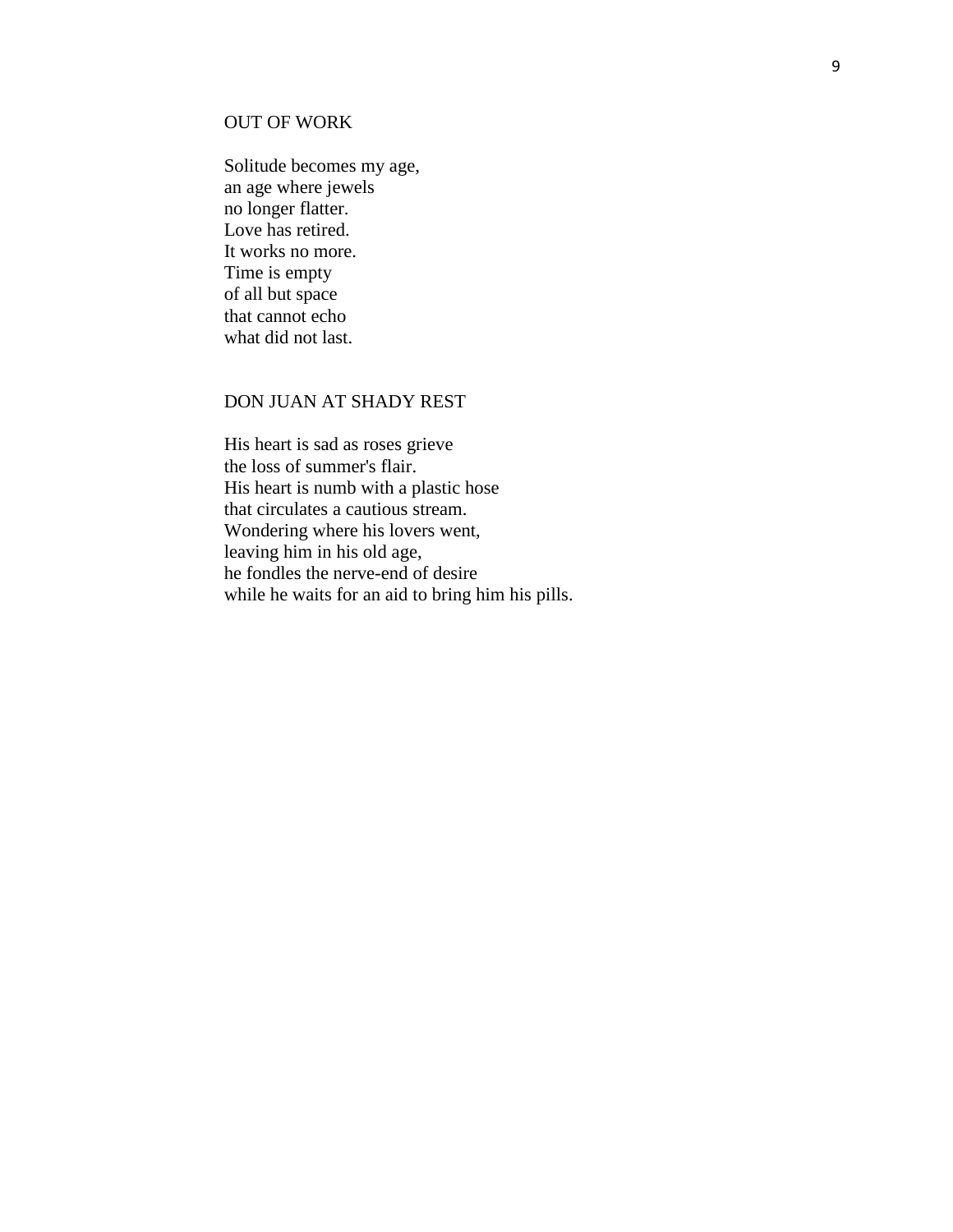#### UNREQUITED LOVE

As with the flip side of a coin, one of us was bound to lose. That one was I. Though unrequited love is stored deep in the flesh of a lover's heart, tremors of want yet palpitate like a throbbing field in late October when bloom is a thing barely recalled even as trees weep for the past.

#### TIIE SKYLIGHT

My room is open to the moon in its nightly course. Last night, its fullness lit the end of love. My sight restored, my mind recovering importances, I lay beside him, aging with indifference.

The moonlight bathed his whiteness, gave him the look of death. My tan beside his pallor emphasized it.

I disengaged from his leg, grown possessive during the night, then went to the bathroom to dress. Impatient to start my day, I rattled pans as I prepared love's farewell breakfast.

#### **RECOVERY**

Last summer at the Grand Canyon, I did not imagine his face enlivening a tomb of rock. Nor did echoes recall his music, nor the Canyon recall the Cape.

It was a beginning. I left the Canyon for Phoenix. Arriving there, I flushed desert sand between my toes, felt sand as sand not as an imperative metaphor.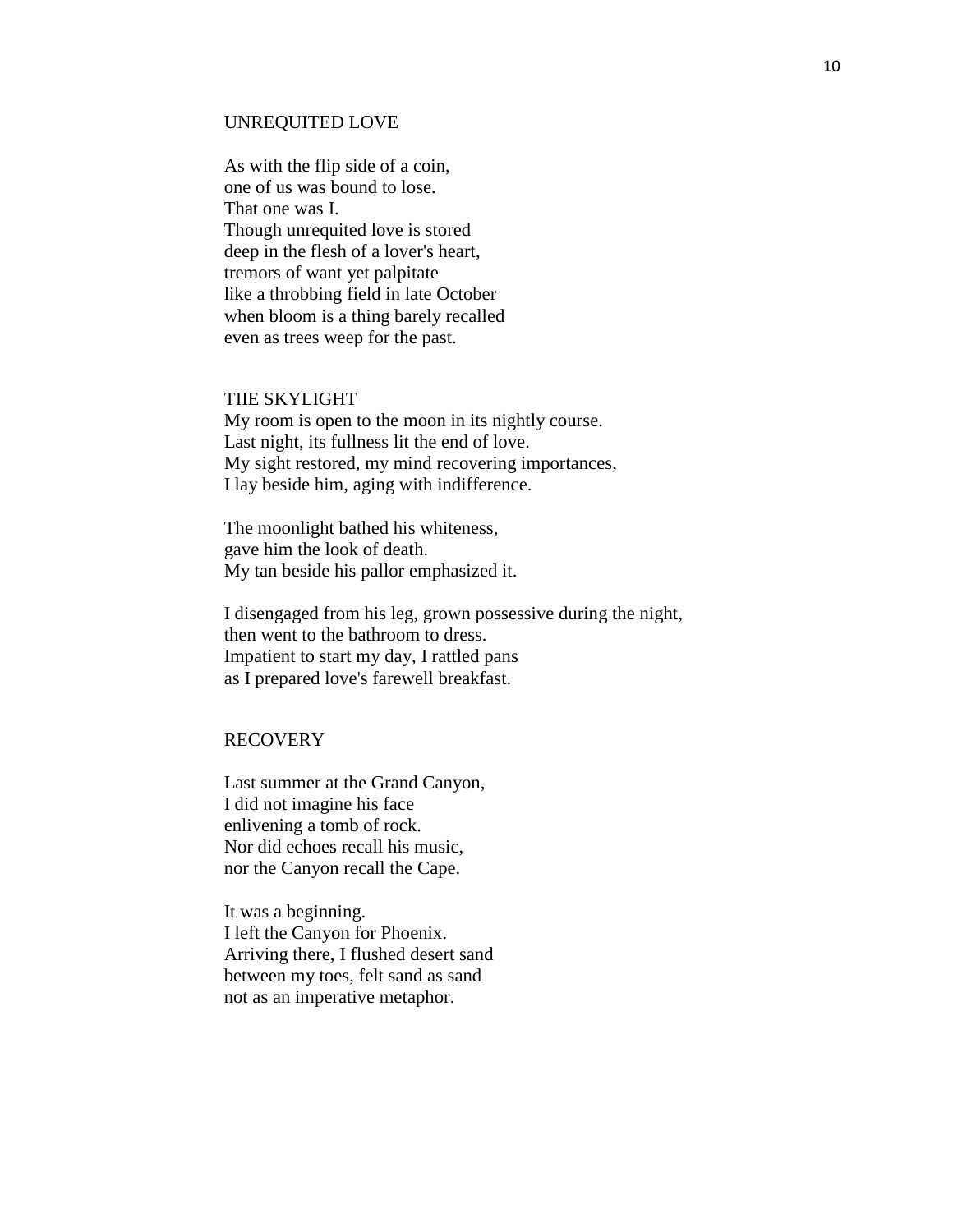# HOW LIKE A ROSE

Looking out at the garden, I imagine myself as an ovary in the luxury motel of a rose. How close I could get to a flower's scent if I could invent a carrier as bright as a bee to transport seed to the center of my habitat.

#### LUNCH

Let's have lunch and speak of times when hunger was still sharp and passion undiminished.

Let's have lunch and peel those plumbs of appetite that once inspired delicious yearning.

But over coffee, will we pause before the absence of desire? And after lunch in our old age,

rather like leaves as they renounce the rapture of summer, mightn't we find "goodbye" is easy?

# AN OLD BIRD

Aging birds flutter and mutter of kids & wills & inheritance. Too cautious to keep to the pace of lust, they slow their passage down. An old bird flies too low for love, fearful of heights.

#### BALANCE

I never knew a man So well equipped with the balance it takes to sit on a fence.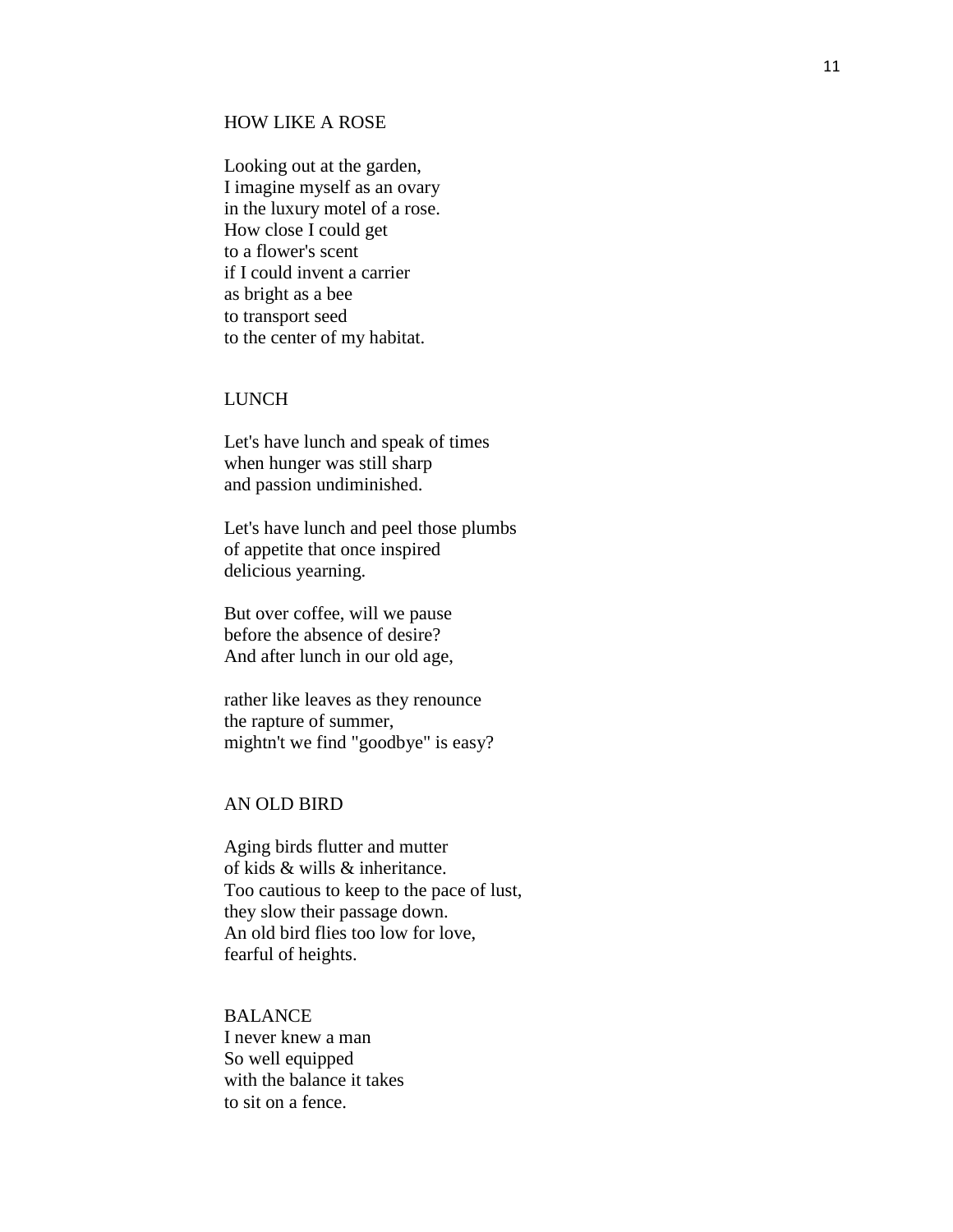# ABOUT GEMS

Love is a jewel one should not cut. Faceted edges risk the core when lovers insist on brilliance in a stone worn out from wear.

#### ESTRANGEMENT

"What shall we talk about if not about the weather, or how your office works, or if grandchildren will graduate with honors from the Ivy League or fail to be what we expected . Do we count too much on it, our bland participation? Reviewing what we meant to be to one another in the beginning, do we fully understand what happened between us? Why shouldn't I ask the question that has troubled me over the years?"

 Her husband looked up from his book. Defending the past, he cautioned her, "We are too old to talk of disappointment or of pain.

What could have been so terrible when after all, back then, we let it pass. We let it pass like the time of day." But looking back, she asked herself: Did love simply cease to speak, or had it gone away?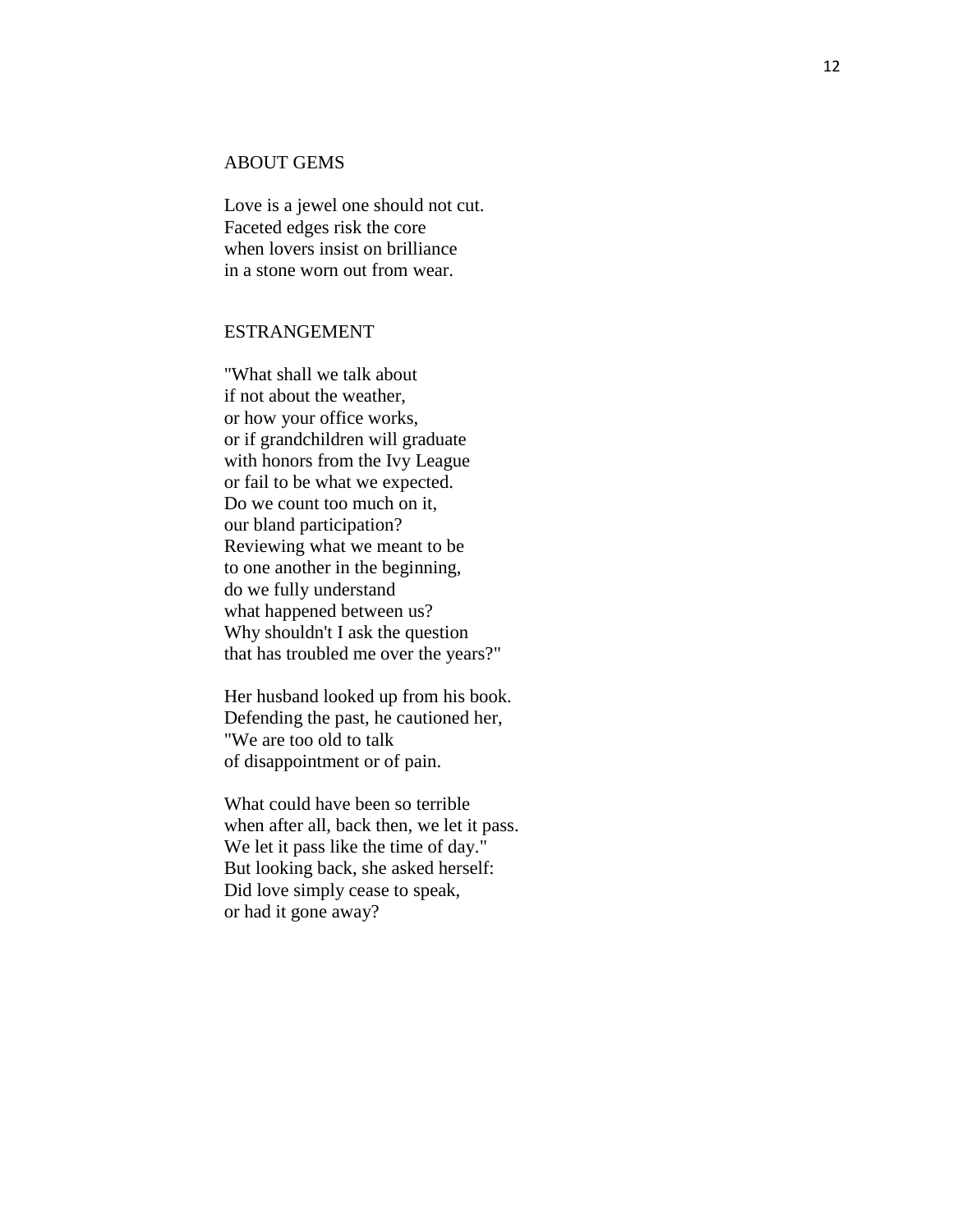# PRIVATE LIVES

A scarlet runner is a vine, a rapid climber from a tender root and difficult to transplant.

People, like plants, are limited by what their growth requires. Some, like the scarlet runner,

spend short -lived lives of bloom climbing walls too high to carry spliced appendages on their backs.

# JOINT CUSTODY

Men & women can cultivate gardens of unique designs, agreeable to each. But only if they give & take for patterns they devise in partnership.

#### FINALITY

I save love's remnant, a tattered rag of what was once the garment of my life. But changing clothes is what we do. I should take the rag and bury it. Buy something new.

# A SEASON'S CLOSE

As this season closes, illuminating consciousness, we'll have no reason to offend, avoiding questions to the end.

Absent from each other's skin, grown tender with each passing year, love has become an abstraction, white on white without a title.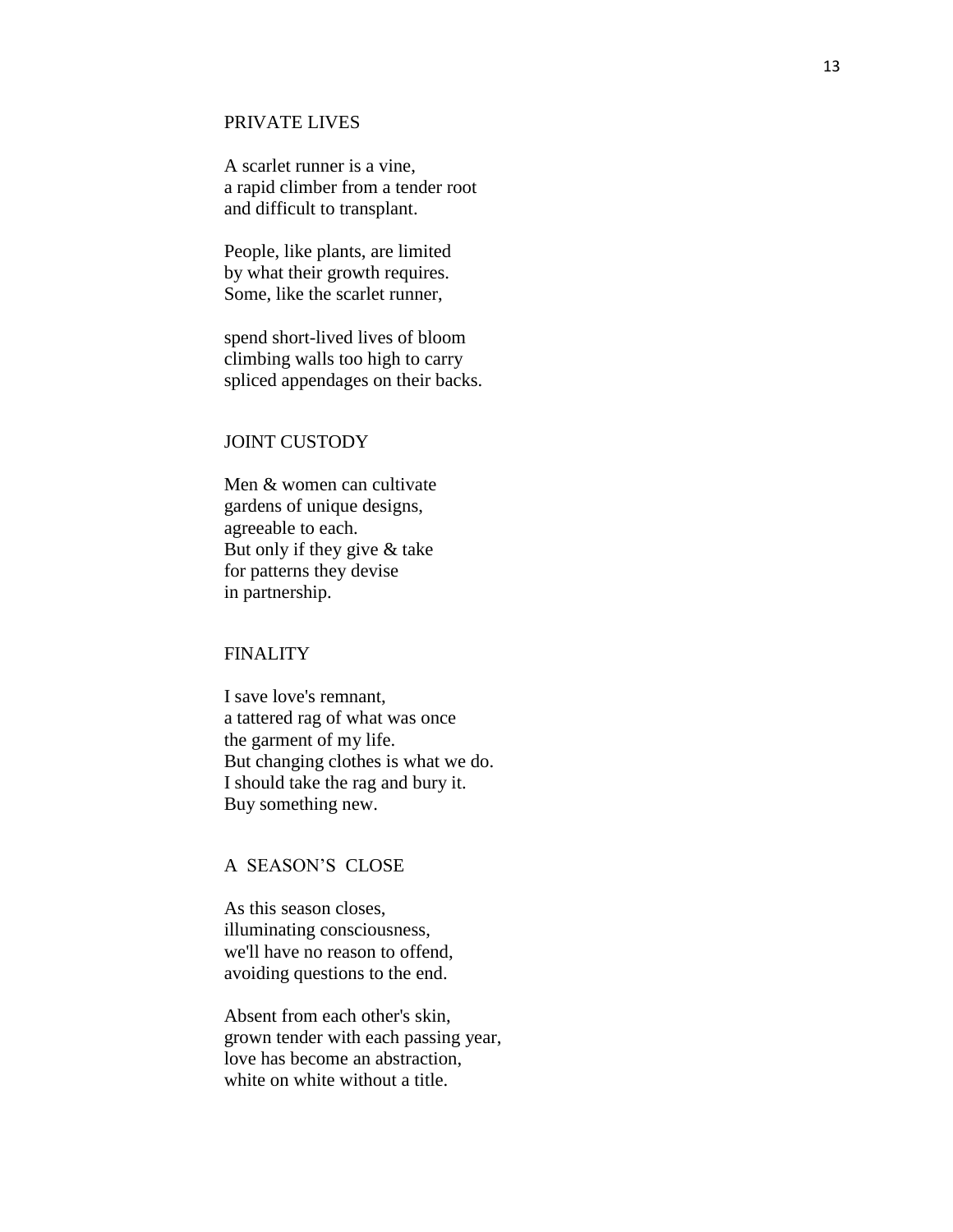# THE RECURRING TENSE

Here I go again, lamenting The past, drawn to action By memories of pain, Pain that filters through loss, Attributing to grammar Inevitability: That love is a verb, forever moving, Forever moving away from itself.

# AN AILING GIANT

Strapped to disease, he keeps to a chair in front of TV. Diabetes limits abilities.

His legs no longer carry his feet with any degree of confidence. His fingers can't pick up the pill he accidentally drops.

He shuffles about his little room, he, who'd performed throughout the world, recalling a tune he once played. *The party's over, my friends.*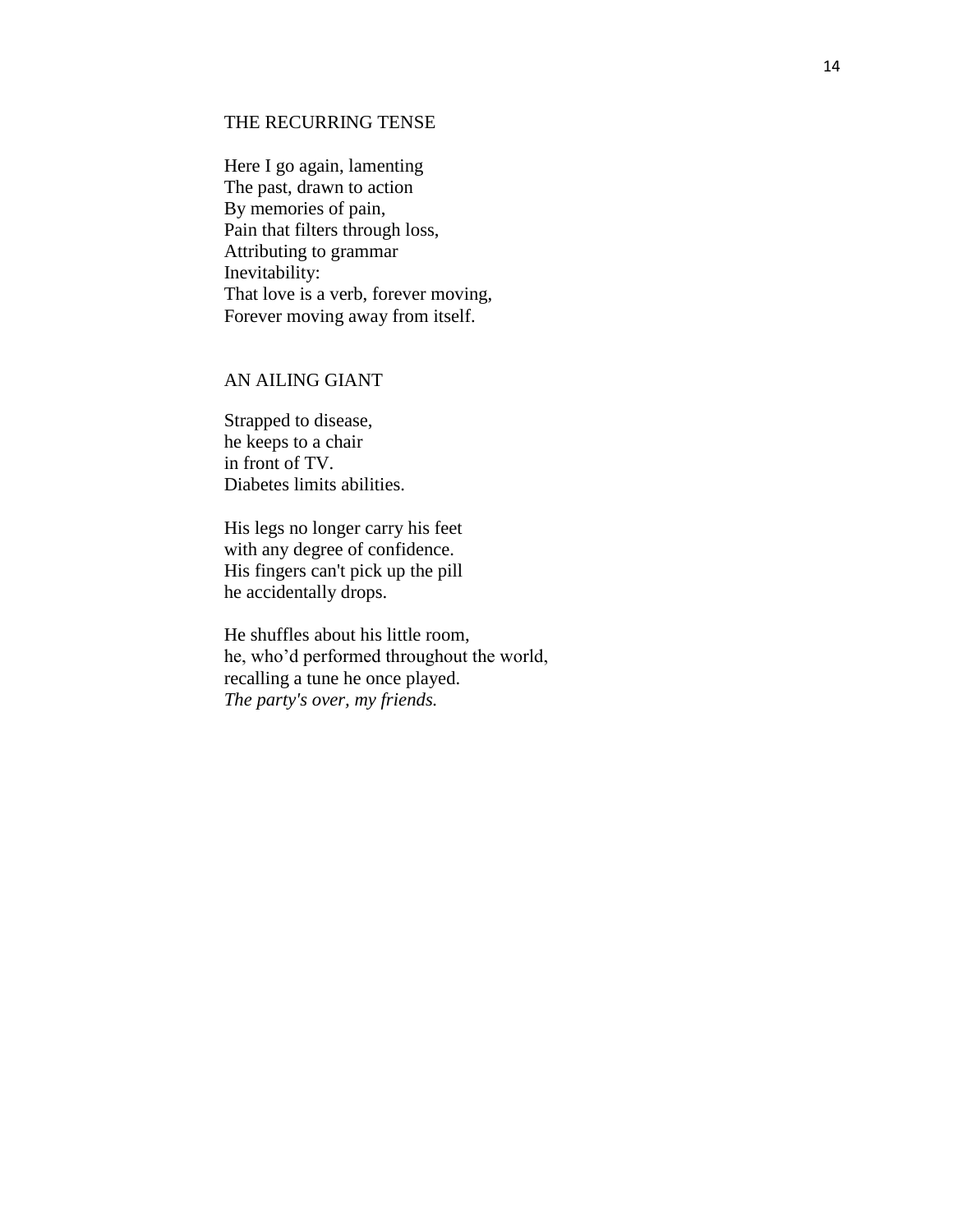#### ONCE UPON A TIME

So long ago it was. For such a long time you were the measure that scored desire transposed into the poems I wrote. Seeing you now, down for the count, fragile in wit and slow to move, I remember you back to what you were, a king---swinging on a keyboard, the center of a beat for such a long time.

After seeing you in Providence, I left for the South, still lost in a dream remembering you and the nights of listening, driving down Route 28, high on anticipation, a bottle of Gallo at my side just in case you'd say, "Go get a life for Christ's sweet sake." But where are you? What is the fate you've encountered? Where am I? Here on a beach with my pacemaker.

# A LIMITATION

I've loved too much that which manipulates reality. I love the world, the friends I've had. I love my children.

But I loved too much what can't be had within the boundaries of ideal, and loved too little what might have been had I but loved one man enough.

# THE MORNING AFTER THE NIGHT BEFORE

I've climbed mountains of lust. Enjoyed the summit, I will admit. But reviewing the valley that lay below, I yearned for the lush embrace of verse, the words that come with solitude after a storm has passed.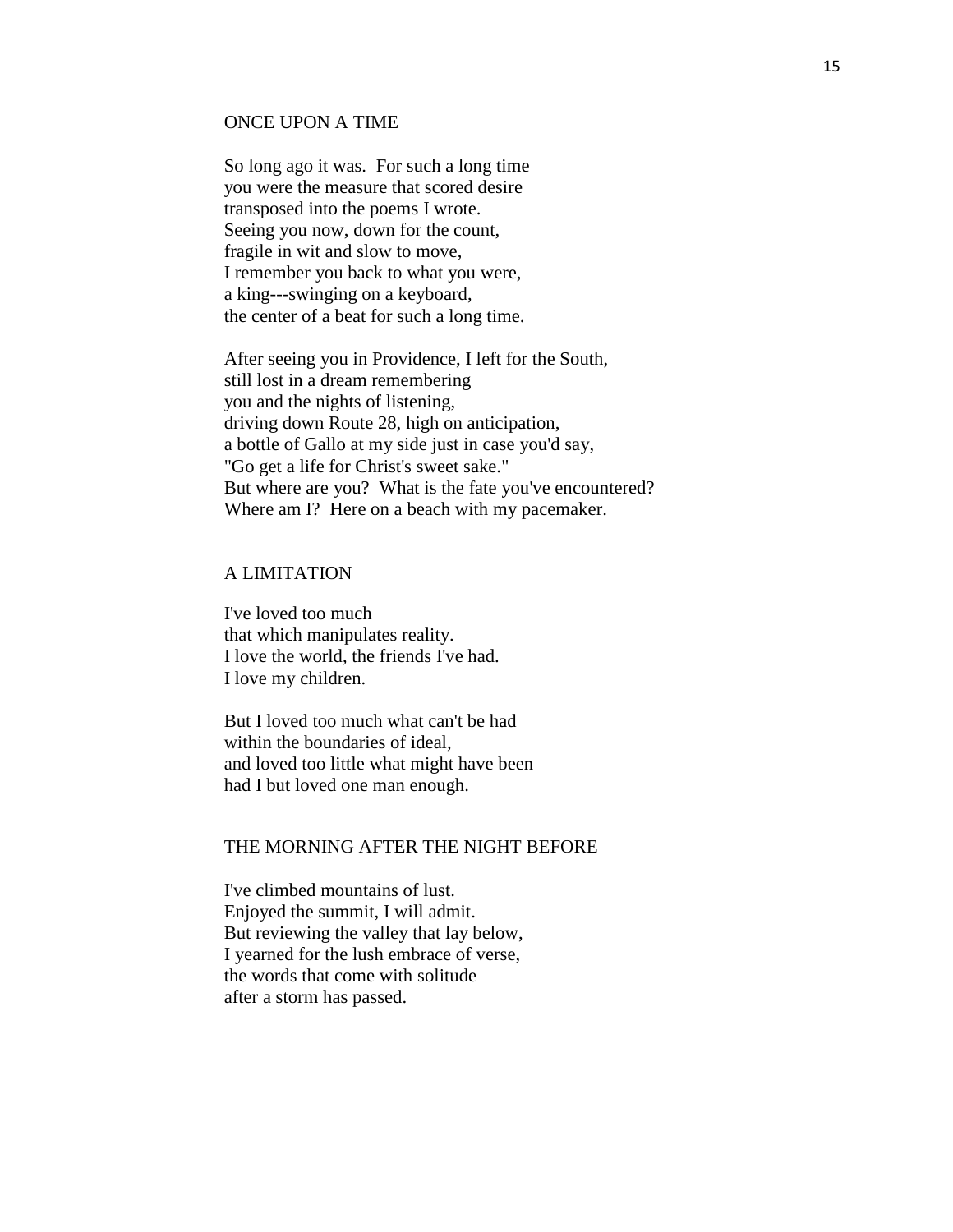# **HIBERNATION**

My lust is dreaming like a bear absorbing winter into sleep. Should it wake in search of honey, I'd give my sweet tooth serious thought. Though lust is helpful in writing verse, it also takes a woman's time and turns it into a servant.

# ALAS!

Far from dying of love, I have learned one cannot warm one's backside in a bed of cold ashes.

#### ON WINGS OF SONG

I listened to a nightingale's arioso in the meadow, gracing the air with confidence knowing the charm of its voice.

And I asked:

"Where do you fly sweet bird of song? Where is your nest, the home of your longing?" "Here in the meadow," the bird replied. "Here where my true love flew and died."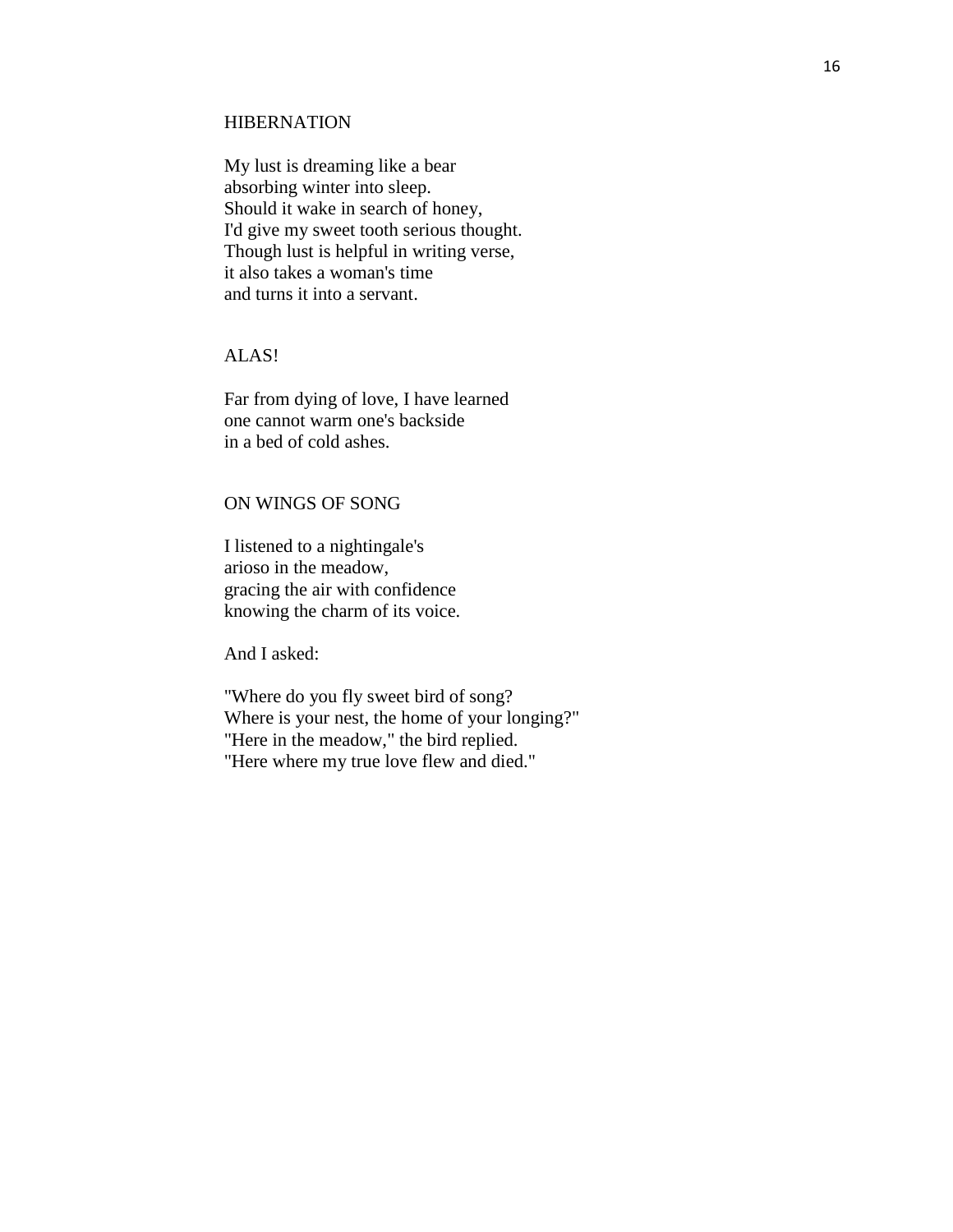#### LEARNING BY IMITATION

Because I do not wish to yearn again Because I do not wish Because I know I do not wish to yearn As they, I will resist the time and place Where love awaits to enter me. Why should I mourn the closing of a door? Why should I yearn for echoes of a door Closing on pain?

I am saddened By the brave exploits of love I do not care to be so brave again To follow love into its last retreat To linger there where memory holds What wants free from love's power. Because I know that bloom is seasonal I can forgive its passing For in every time and every place in time Its root remains immutable.

Because I know that pain is terminal I will survive pain And eat the last of what remains of it As animals devour the sac that holds life. Because I have loved, I love even more The memory of past encounters Stripped of all their blame, unable to commit The last outrageous act of love To leave into the terminal Compound of grief.

Pray for us who love too much the messengers of pain. Pray for us who grieve too much the passing of flowers.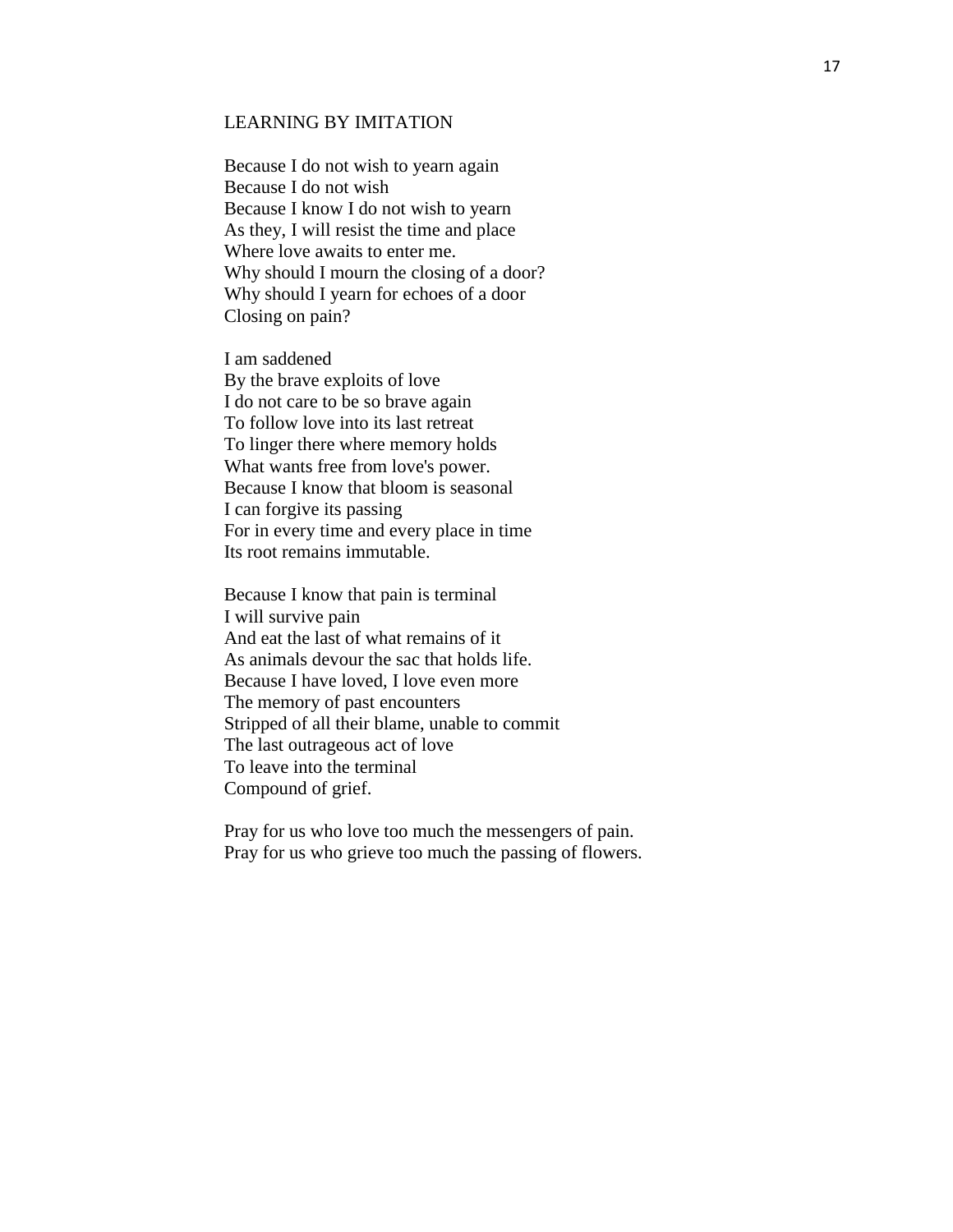# *ON THE DARK SIDE*

# THE VIEW FROM MY BELMONT WINDOW

Branches are bare and thinly drawn against the sky. Arms sheathed in ice clasp the air in a vice of cold. Yet one can sense in torpid wood a frozen stream in the trunk of trees yearning toward liquidity.

How like the wood old age becomes stripped of passion, its flame expired, clinging to life with brittle arms. In slowing night, stars disappear as day resumes its bright opinion consoling old age with light to come.

# DISTANCING

I will never again believe that conversation can mitigate a careless word, once spoken. Nor flatter myself again that I can persuade events not to happen. I'll never again contest with fate for the misery that flows between what is expressed & what is not in a troubled sea of consciousness.

#### CLASSICAL TRAGEDY

When Achilles howled at Patroclus' death, he was called a sensitive hero. When a woman howls for a cheated life. she is called bitter.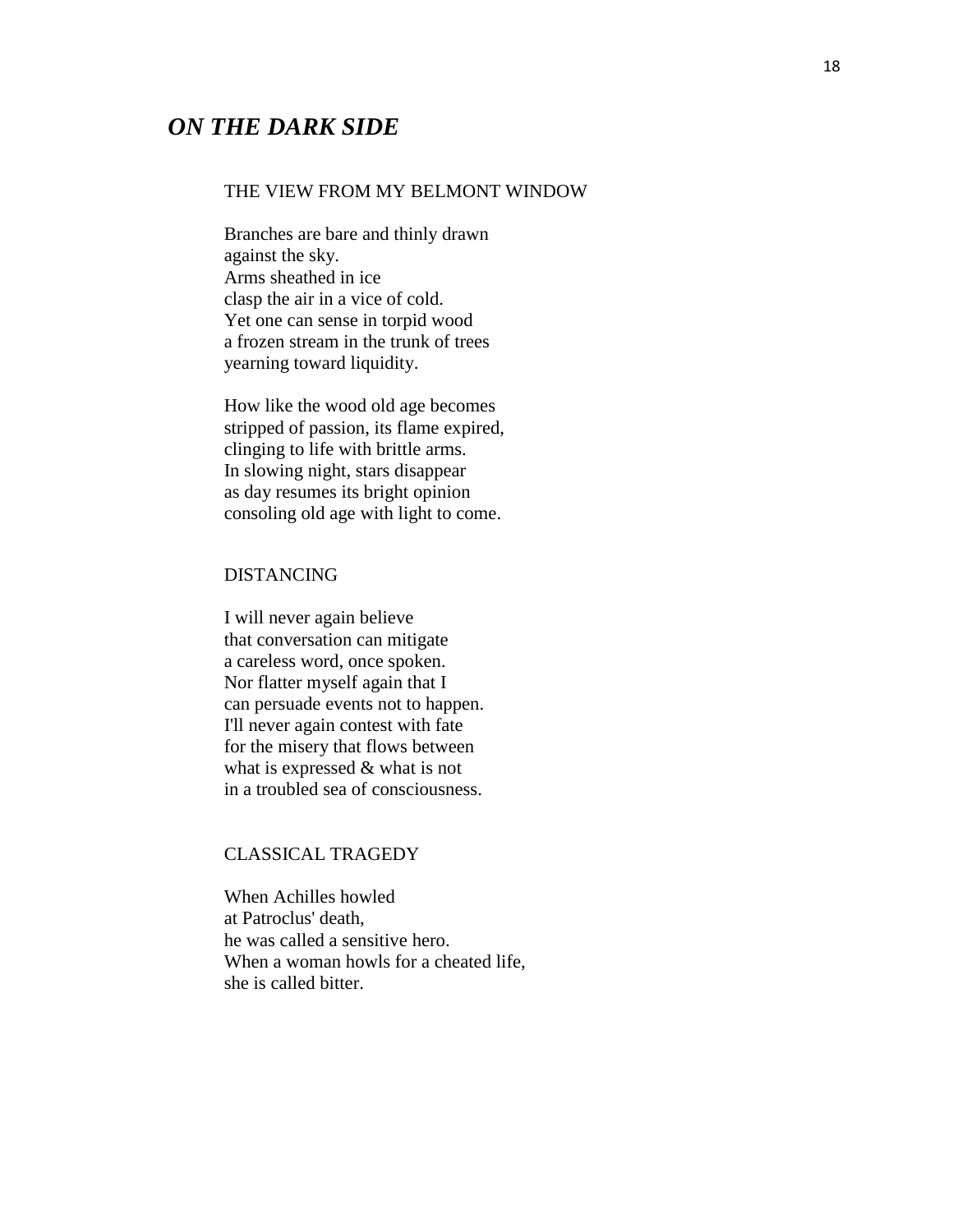## PAGES THAT ARE MISSING

Struggling within myself, I lost an opportunity to understand my mother's times, to listen to experience distinct from my own.

Her stories gone to earth, I'm left with supposition where I might have heard the history she'd have taught me had I but listened.

And history, parent to my past, is what is missing. The loss of definition is what is missing. Not of her alone, but of me.

#### MY MOTHER'S FAREWELL TO ST. JOE

A week before my mother died, I drove her through the neighborhoods, past her church, down to the beach below her house, out to the countryside.

The orchards gnarled the winter sky. Michigan's lake was gathering ice. From her Congregational Church's spire, a prescient bell tolled the hour.

The drive comprised a summary of her life in that small town. Seeing it lie in winter's quiet, she closed her eyes & said goodbye.

#### THE POWER OF REMNANTS

It was in 1995 you made your impressive exit. Green plastic bags were packed with your dresses, your Davidow suits, your satin slips---et cetera, and left at the door of the Salvation Army's collection post. But not your blouses, your Pendleton jacket, your scarves. What is it in the touch of cloth that holds me back from setting aside what can't be altered by regret?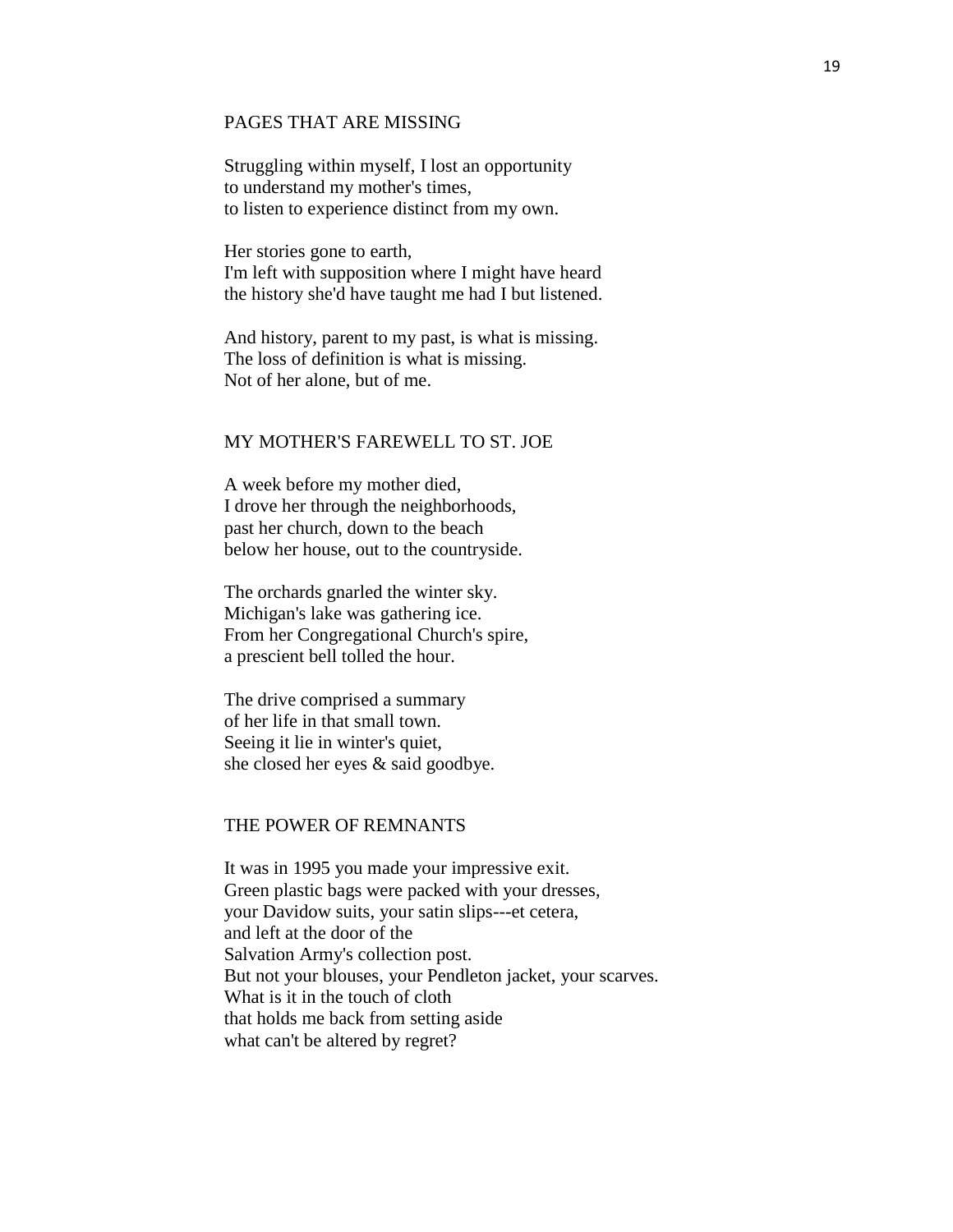# MAKING IT EASY ON THE FAMILY

I do not know what became of the bronze urn my mother bought for her ashes. No one followed it to the family plot.

Cremation customizes death to a package less onerous than ritual requires.

We joined the congregation for lunch. Then met with family at Mother's house not yet aware of what we'd lost.

# ONLY IF THE FIRST DEATH IS YOUR OWN

*"After the first death there is no other."*  One might as well say, after the first dawn there is no other or after first love there is no other.

The setting sun is indifferent to the dark it makes with the loss of each day's light. Rising, it will set again. Death is like that.

# FROM THE CAPE TO FLORIDA

Growing old, the energy of youth Long subsumed by addiction, She relied on a social past And accomplishments that were not hers. Her vanity assumed a role In a privileged class that blood alone Does not support. But then, There was always vodka.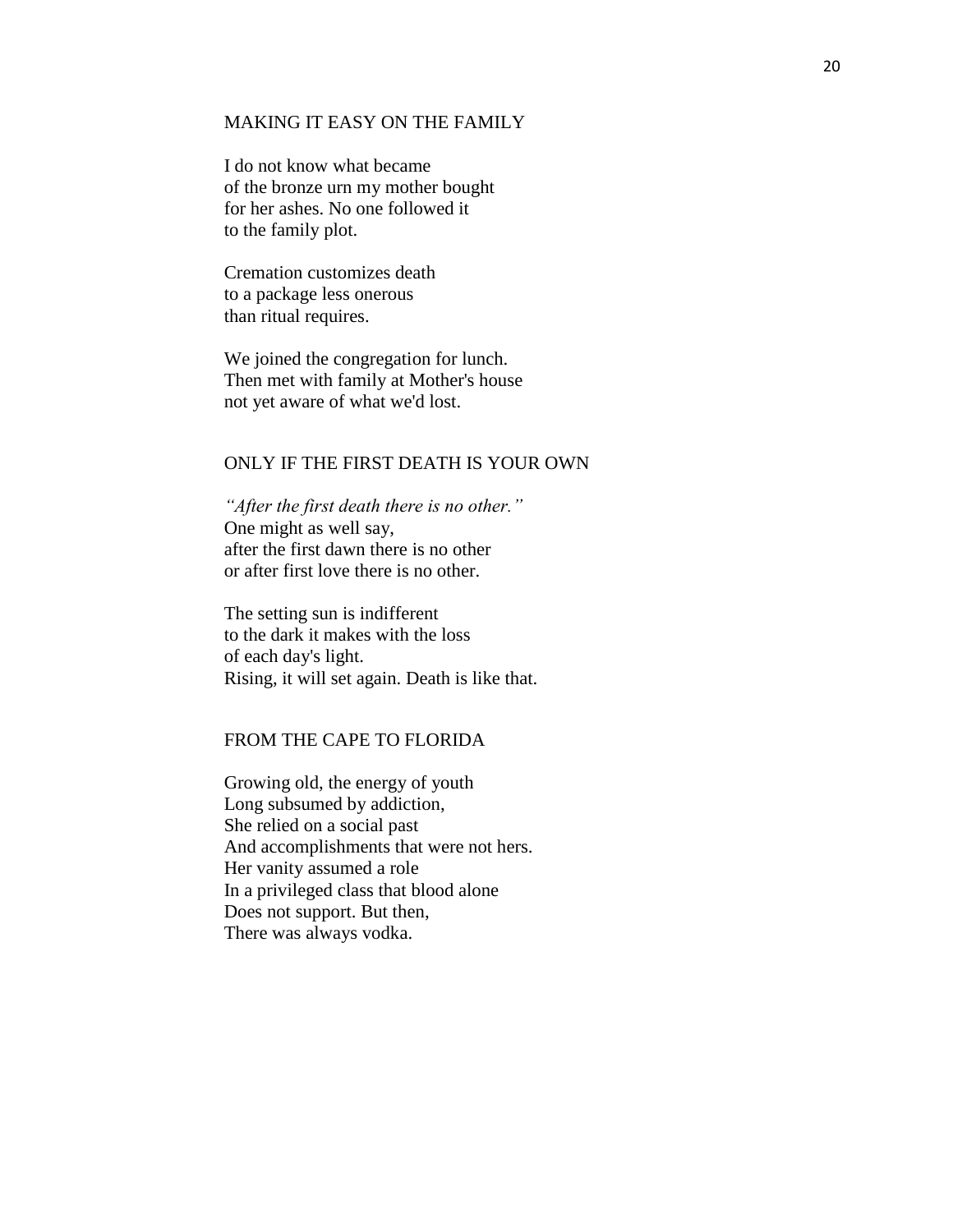# RÉSUMÉ

His body was dying behind his face, behind the bravura of his talk. For a year or so we saw no difference. Then, morbidity began to show. Death warns of its arrival, warnings he didn't share with anyone until it was too late.

# AFTER THE FACT

One learns to accept the cycle indicated at birth, that the gift of life is terminal, as terminal as these may be: The poetry in art, innovation through ideas, the swirl of language & of paint, the love of God through nature. All of these may pass. And yet, I hope for permanence. It is the irony of disbelief.

#### PARTING

Parting goes so far away spreading out from yesterday down beyond the last tomorrow echoing, "I can't forget."

# POOR BUTTERFLY

Dead butterflies like memories huddle beneath dead leaves, they who passed sweet messages from flower to flower. Pity the butterfly whose wings you tear and thorax you split when you mount its carcass on a piece of cardboard under glass. Pity the butterfly caught in flight.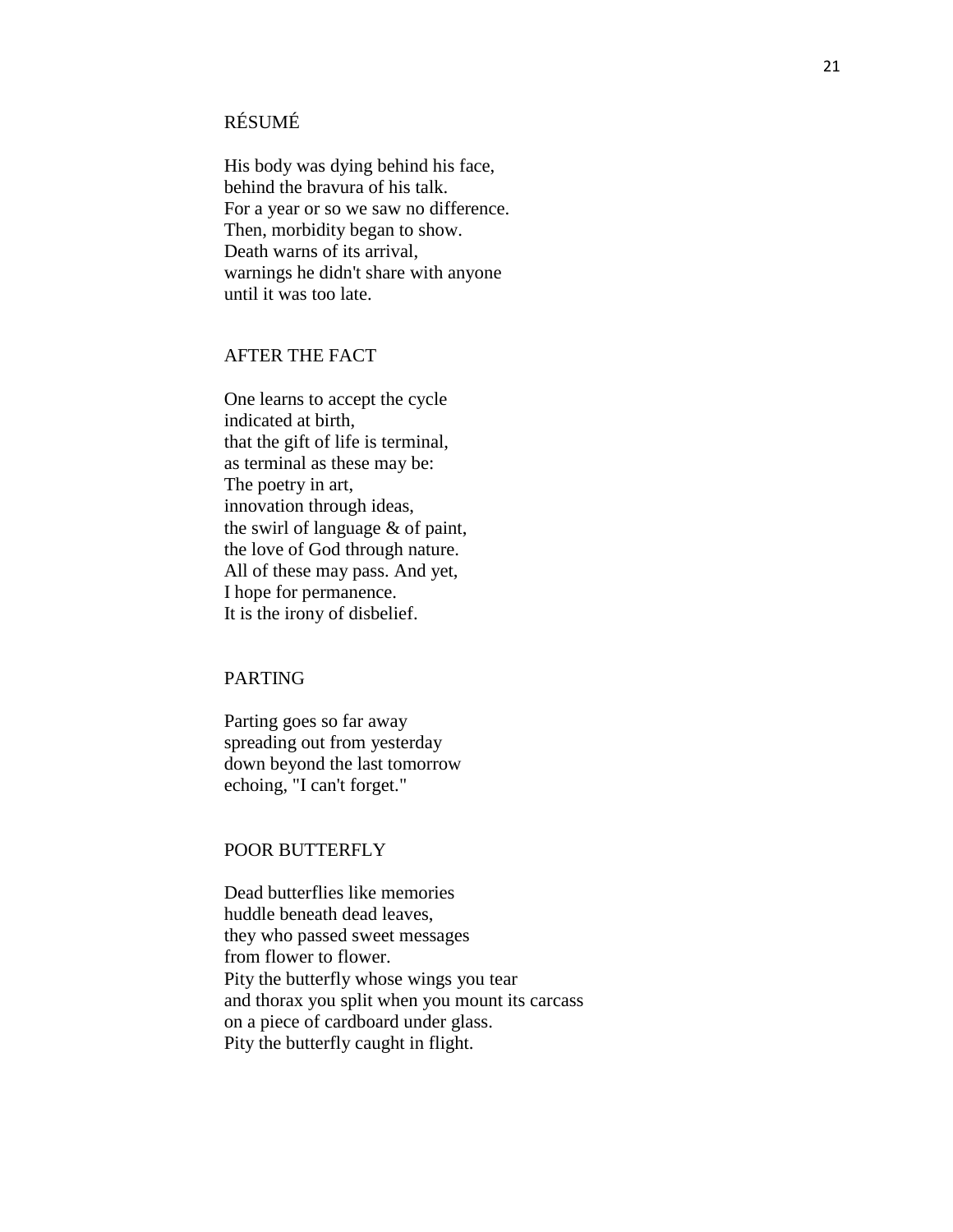## AFTER THE END OF THE MAIN EVENT

I would speak to you as I did once when the scent of lilacs filled the air with spring's denial of winter's proof. I would share with you a moment as it moves across the garden disturbing roots. I would not ask you stay beyond the advent of memory. I would not ask for the warmth of touch nor the look of you. I would only ask that you enter my mind and speak to me as you did once.

### RECALLING 1969

A tempest came to Cambridge then limped way as children do muttering a cheap contempt. And like the parents of our past we fitted glass back to the sills, swept the ways & paid the bills.

#### ANNUALS IN FLIGHT

April's liquor wakes roots for spring's revival, intoxicates the earth. Rain stirs the seed beds of my garden, wakes memories of annuals that won't return. In April, I dream of my brother, of his dangerous courage in ignoring a controller's warning as he flew his family south. His Comanche's wings, clipped by ice, couldn't lift the plane above Rip Mountain in Tennessee. When the mountain released its giant snow, it melted their bodies as well. How often we meet & speak of them. But the tears we shed that April no longer flood remembrance. Time  $&$  earth absorb their losses. bookkeepers without sentiment.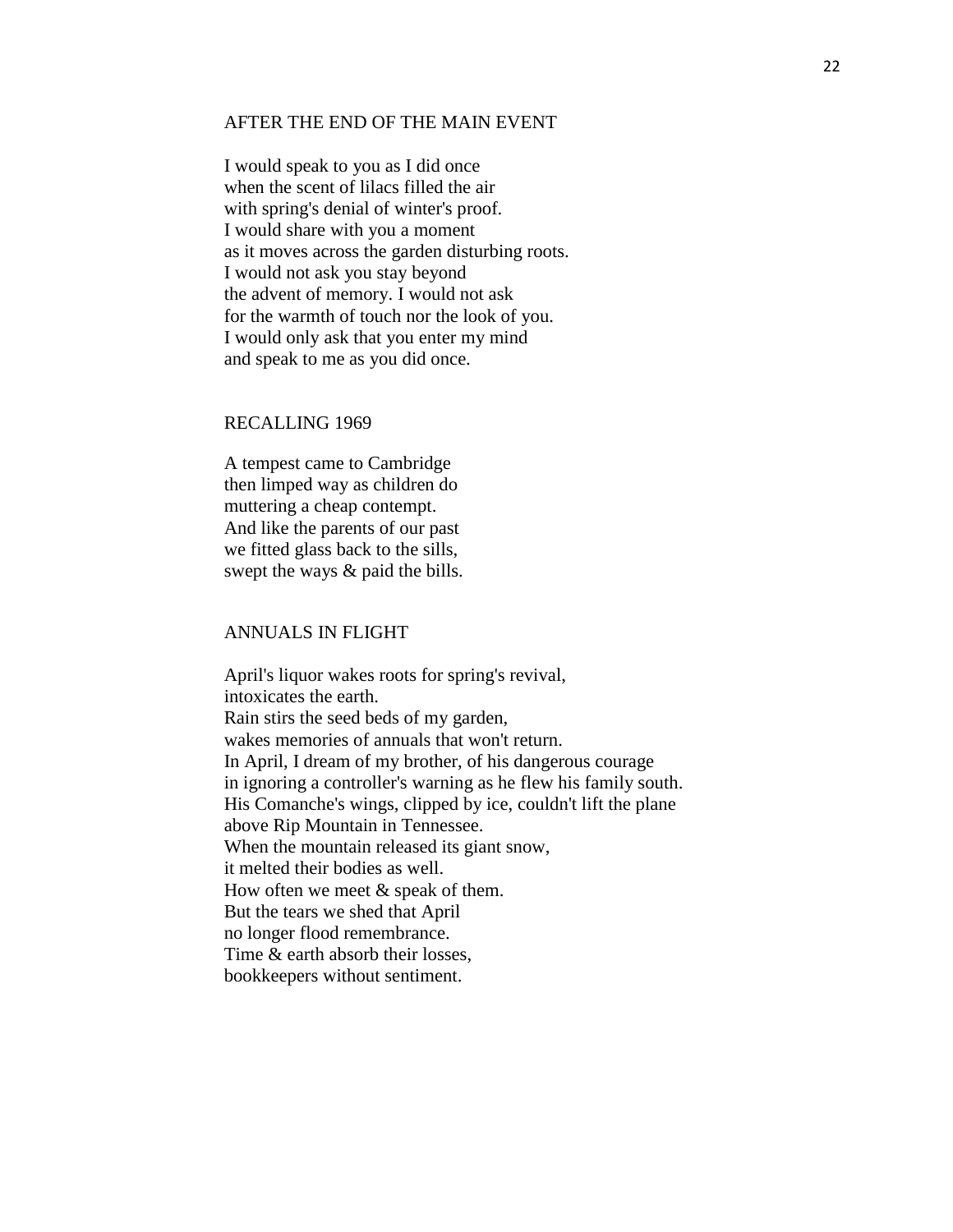# A SUBLIMINAL CALL

No threat of Death's coming dampens my wonder, though I grew cautious and moved to the South. Steeling my soul against his call, I keep to the sun, talk to a child, Watch a southern garden grow.

# MIND OVER FAITH

Myth is made by the awesome need of all mankind to bow before omnipotence. A power that gives through absolute faith what mankind cannot promise.

We have the earth. Should it not be a changing picture of what we are in a universe whose mysteries compel man's intellect to search? But then we ask, what tames the beast?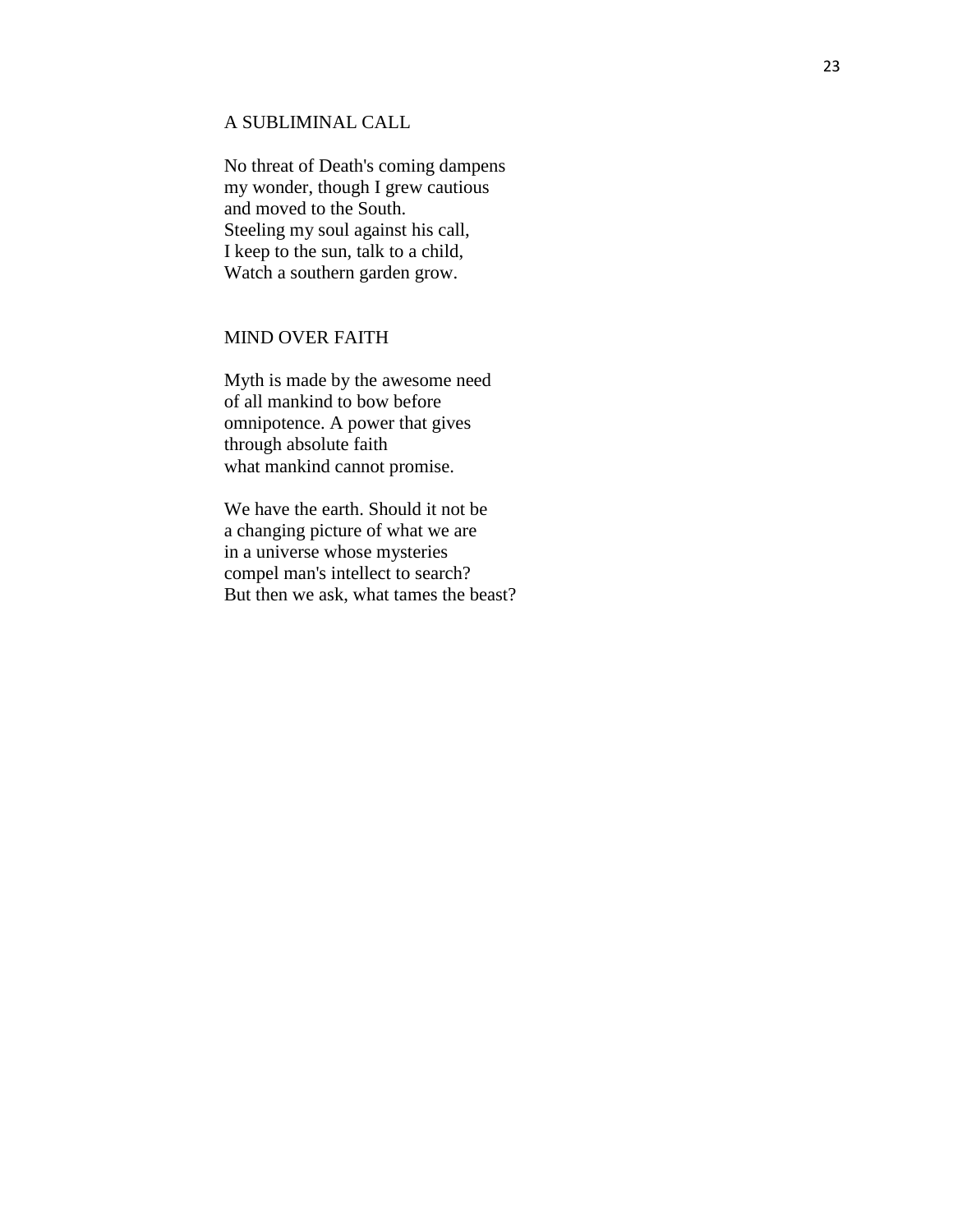# *MEMBERSHIP*

# MATRIARCHAL GALLERY

Was the matriarch benign who hung their pictures in a line, the children of her family?

She framed them early in their lives, containing them in rigid squares so they would hang correctly.

# CONVERSATIONS WITH MY CHILDREN

How sweet the sound of love, sweetness condensing language as dew on an iron fence drips jewels on the coming grass.

Our copper lined conversations shorten the distance I require to scribble verses few will read. But scribbling is what I do.

One day, I'll leave this lonely place to join you in your separate lives. Will conversation then be less than what it was on telephones?

And will the sound of love remain as I grow weak, have need of help? Or will the dew from an iron fence no longer flatter the coming grass?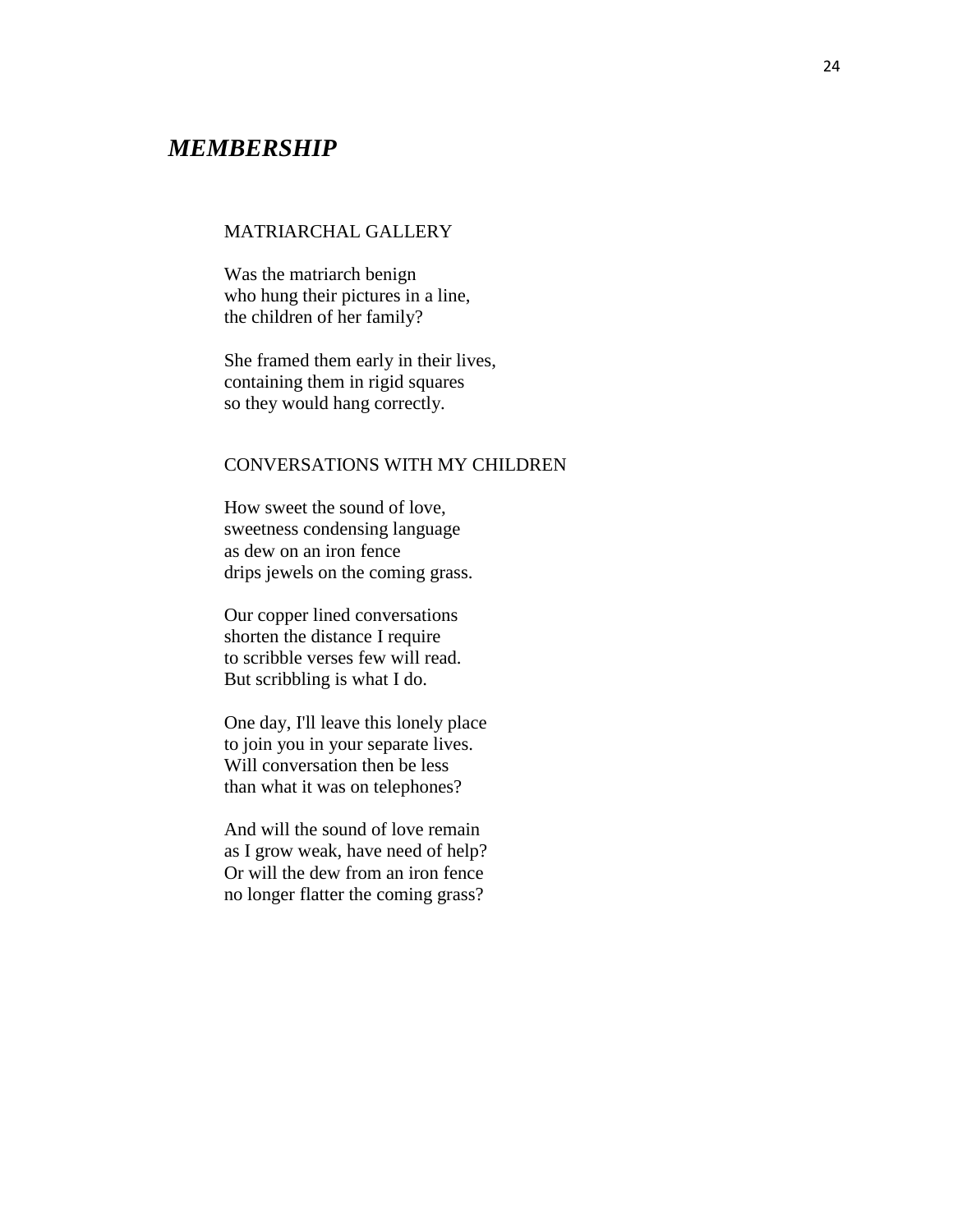# ALIENATION

His hand limps toward anemic couplings. His gaze is what *The Wasteland*  teaches, dimly understood. I cannot fathom the flint -point of his anger. Thus it is, without intention, I offend.

#### FAMILY REUNION

*for Marsha D.*

The family meets once a year for close encounters on fifty -three acres in the middle of Vermont. Each with a point of view: Husband on wife, wife on kids, adults on the in -laws, grandchildren pushing speech.

Language invades alliances, disturbing the equilibrium of accustomed space & practices in contrast to an orchestra that allows each section its voice.

Who edits the score for the liberated child whose instrument still screeches? Who writes the lyrics for an aging parent who would like some help in the kitchen, or for the conductor who can't direct the intricacies of counterpoint but won't give up the baton?

Illusion is the mending tape each uses on returning home exhausted by the bond of blood. Still---the following year they will return each needing to play in an orchestra whose dissonance may never resolve, but which plays the only tune they know.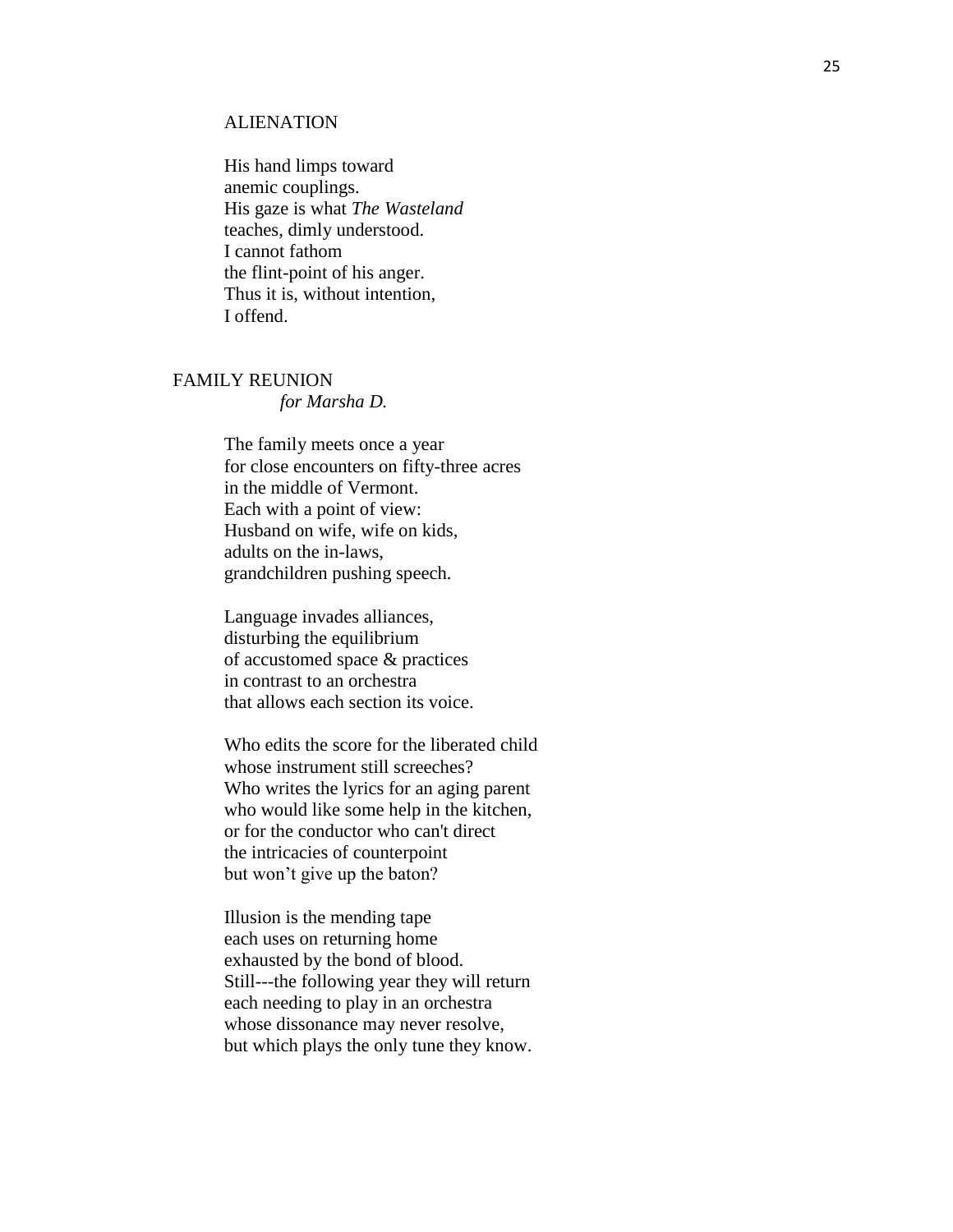# A MOTHER'S COMPLAINT

A caretaker touches too much dirt to gain respect from the dirt makers.

A mother's mask is pasted together in conversations away from her table.

The mask is affixed to a face they recall but not so clearly as the mask they've made.

# PHOTOGRAPHS

I face photographs I have hung on the wall beyond my desk: The celluloid sum of who I am in photos of my parents, my sister & my brother, my daughters & my son.

They are as giant wombs easing out the inventories of their minds.

Pain, intrinsic to the task is scratched upon their faces in lines of disappointment, pride, in lines of work that do not fade with anyone's accomplishment, in lines of simply growing old.

# A BIRTHDAY PARTY

Raise your glasses all who love the infant born in Bethlehem. Greet the Child, King of kings, who took upon his tiny soul the enormity of mankind's sin.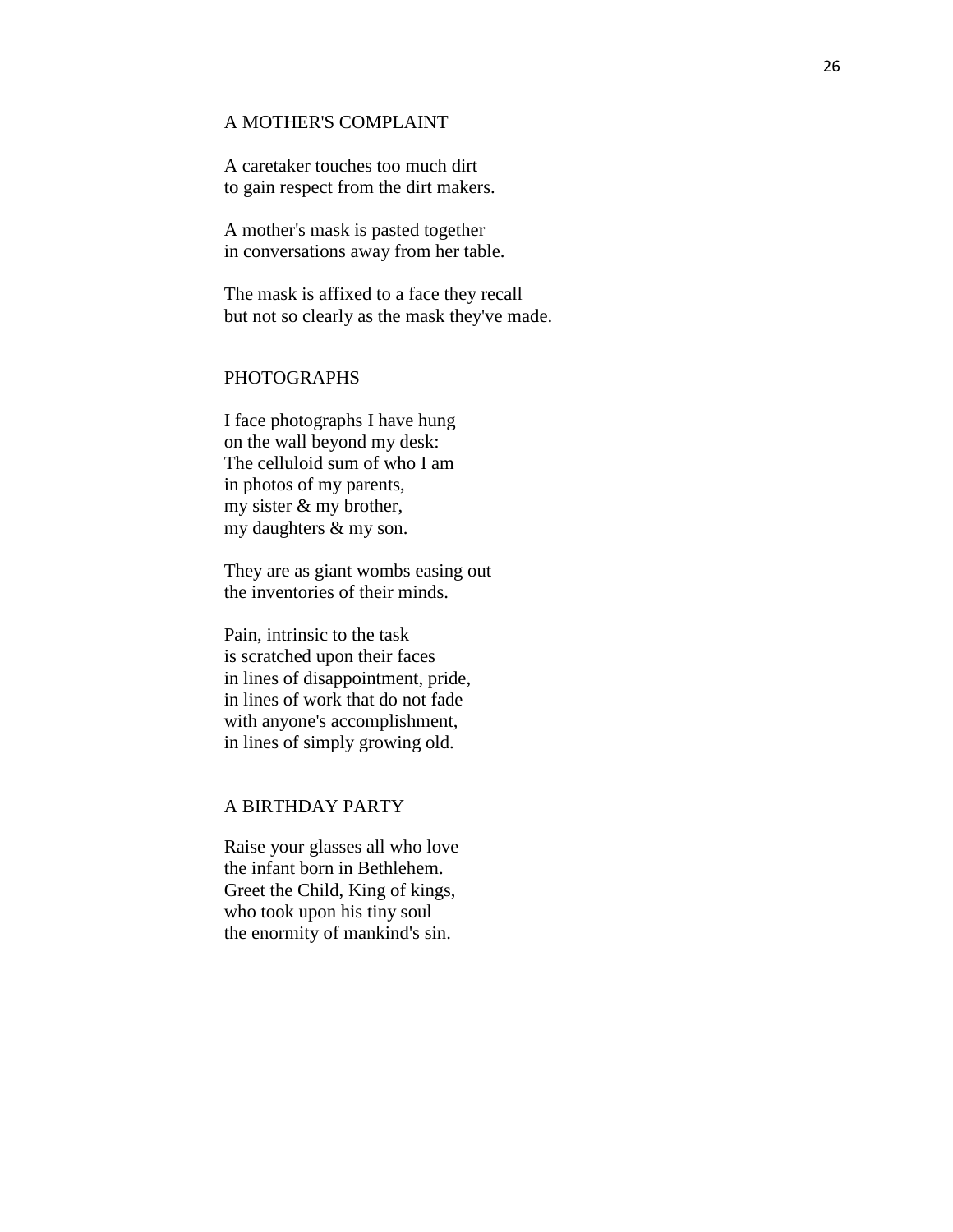# WITHOUT CHOICE

Confronted with Hobson's choice, she studied at the Cordon Bleu to understand how a mousse can run.

She gave up art as survivors do when life is short of cash. She knew that poverty's no fun. Forgetting art,

she settled for two-week vacations away from the kitchen that fed her purse, gave her a pension & health insurance.

# THE SILENCE MAKER

Come a little closer and I will take your pulse to determine if you are still alive in spite of it.

*It* has been the problem seething between us. *It* the monster silence digesting our meanings.

#### TO A SCHOLAR WHO TRAVELS A LOT

Being a scholar who travels a lot, you'll witness the evil man perpetrates against the world he plunders. Thus greed challenges virtue while love is a modest hope against the reign of Diabolus, who also travels a lot.

WHEN TO REAP? One day, perhaps he'll no longer wish to be laid back upon the past like a dead bouquet, but spread his bloom about the world casting seed in the usual way.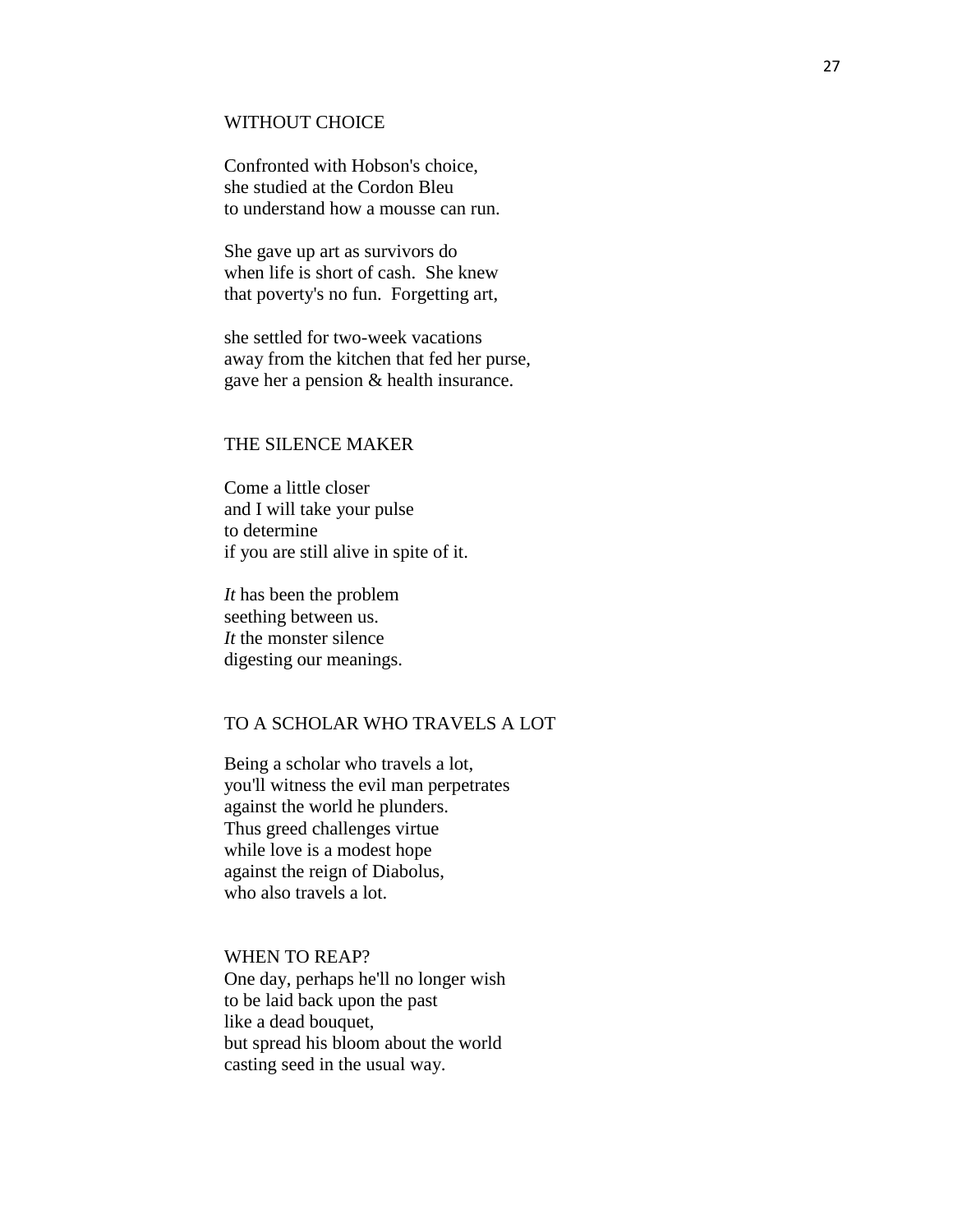# CALLING GRAMMA

Hi, Gramma. It's me, Joanne. What do you mean? Don't you remember what I said? I'm sending back the money. I'll never end my debt to you but this one I can pay. No. Jimmy's in a private school. They keep him there till six o'clock. That's when I'm able to pick him up. My place? But I've got to work. It's nice there, Gramma. He's O.K.

I'm sorry you're not well. I'll call you later.

I'm fine. Don't worry. Him?

No, not any more. I don't want to talk about it. Try to understand. Oh, Gramma, don't start. I'll call you soon. I've got to run. Yes, I'll call Mom, later---when I can.

## MY GLASSES

I wear glasses. I am mother. I've been daughter. I've looked far. I look near. But in between I wonder what I've missed.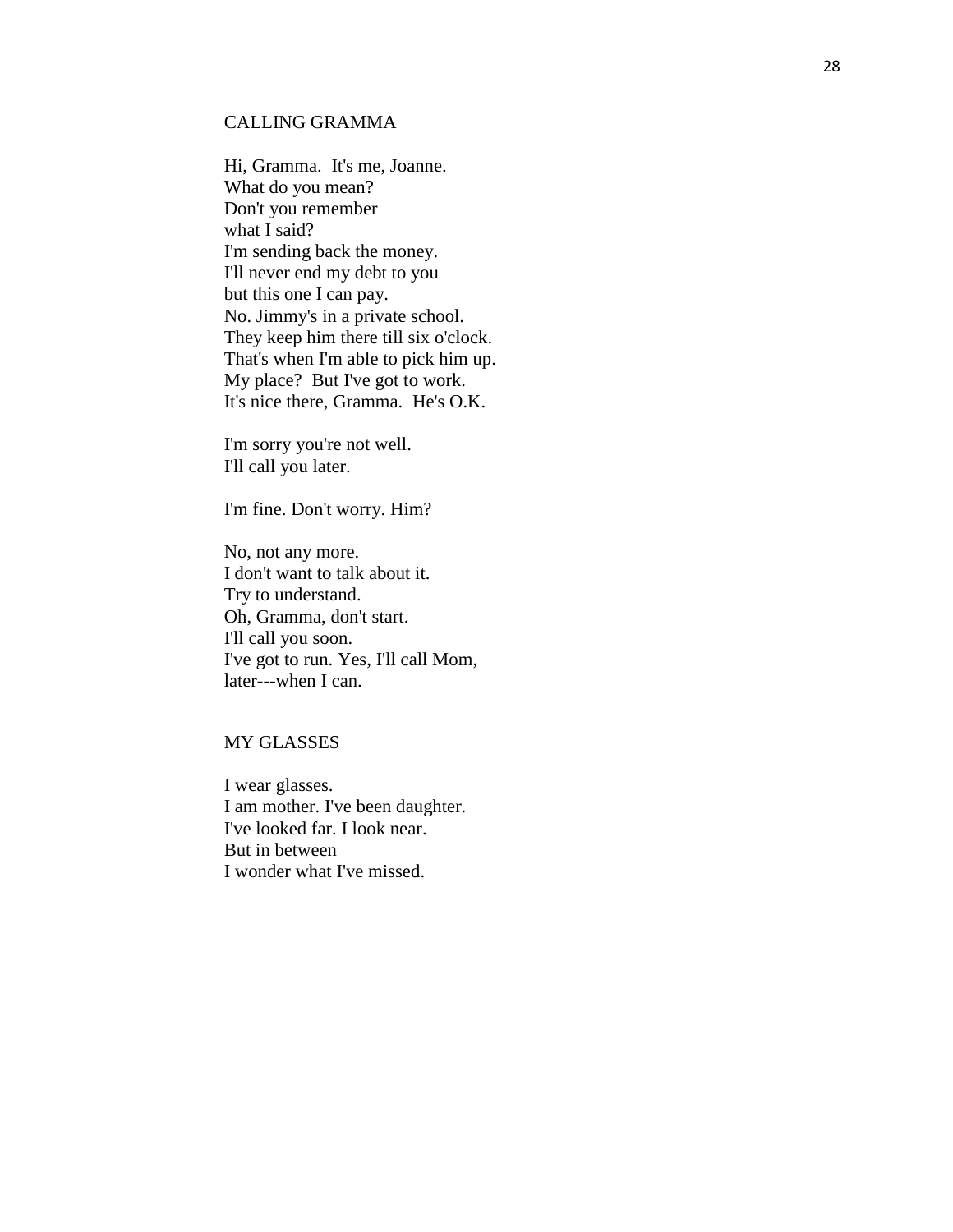# TELEPHONE TERRORIST

The telephone rings. "You know who I am. I want to sit on your face." She calls the police. They make a report. The telephone rings. The line is open but no one speaks. She checks the doors, inspects the windows. The locks are old. She calls her mother, asks her if she wants to visit. The telephone rings. She does not answer. Tomorrow, she'll have her number changed.

# IN SEARCH OF A HAPPY ENDING

Returning home from a business trip, she met a man with extremely blond hair. By the time they arrived in Boston, they'd established a mutual attraction and arranged dates on their calendars to further the relationship.

One Sunday he proposed they go to the Cape so she could meet his parents who played golf at a club called *Wianno*. She stroked his very blond hair streaked with implications of private beaches & restricted clubs, then jumped out of bed, rushed to her phone & bought a ticket to Amsterdam.

Perhaps, in the air she would meet what lies between the wasp-infested suburbs & the political left. The tip-off to a modest, intelligent, self-supporting male was what? An open laptop? A briefcase full of papers? *The New Yorker* & *The Paris Review* resting on his lap, *The Nation* & *The Economist* balancing the act? Or would it be an uncommitted stare out of the window?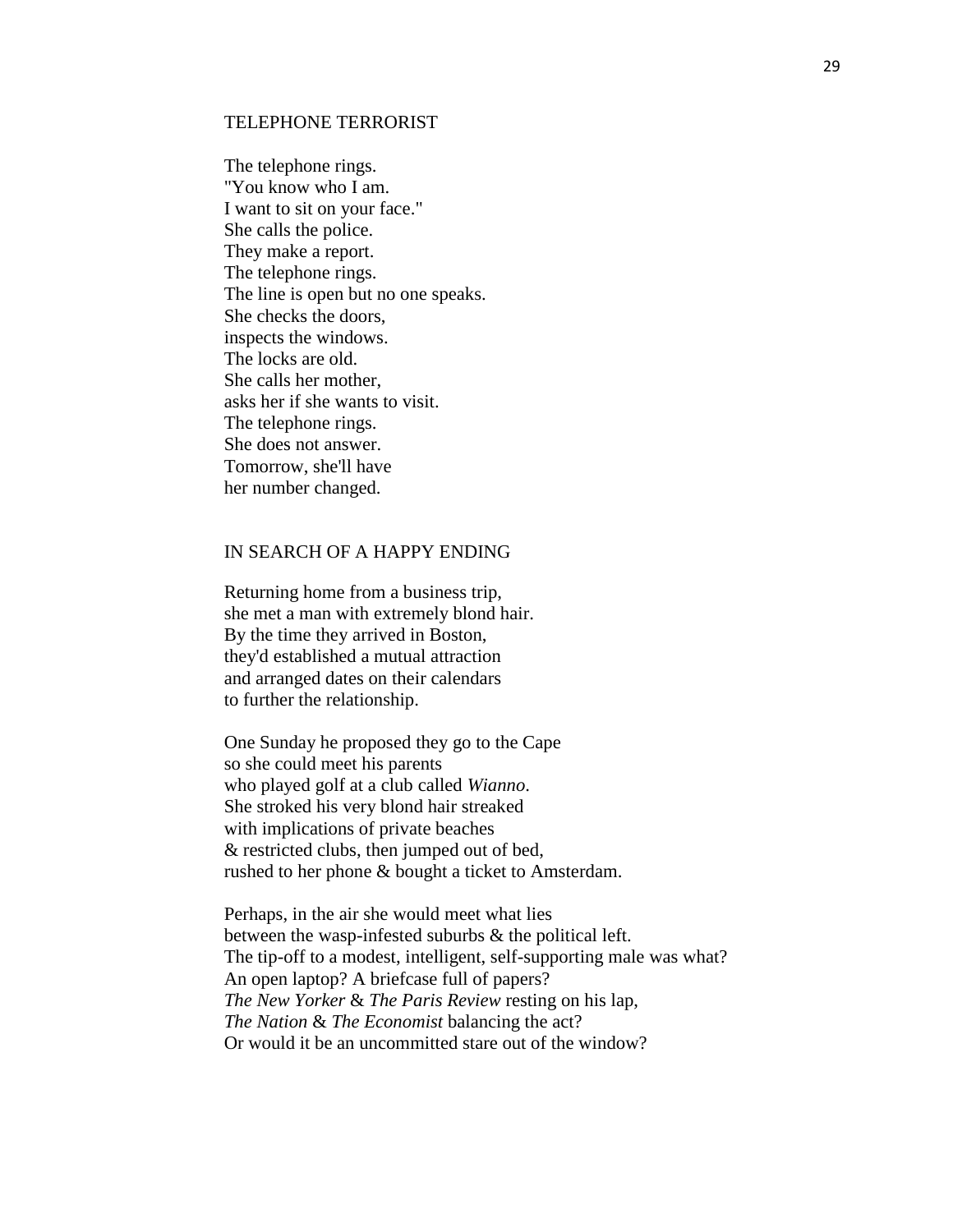# WHILE WALKING THE APACHE TRAIL

So often left behind, An old friend is like a seed Cast on the wind in a previous spring That waited in affection's soil To express its fertility.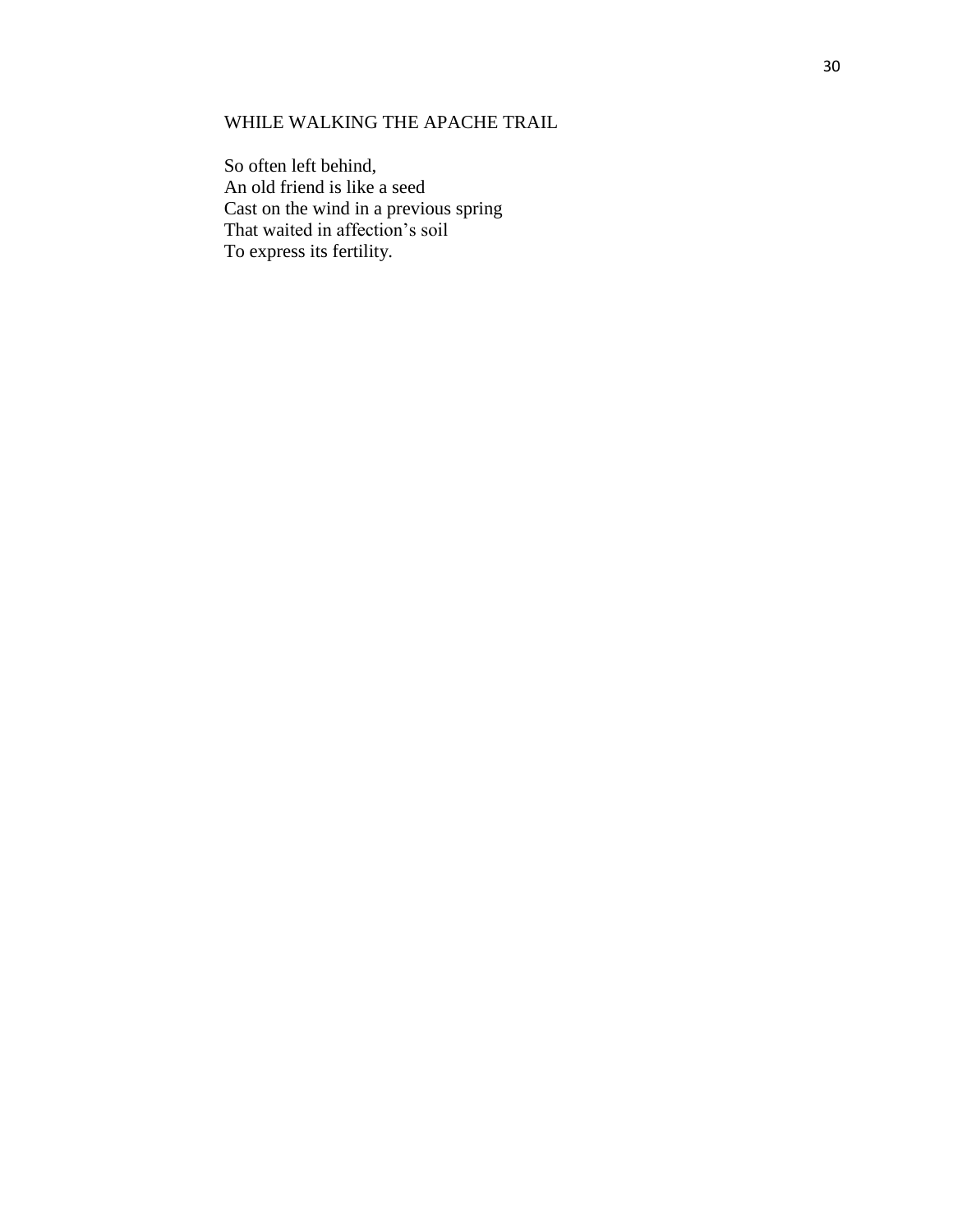# *A FEW STOPS ALONG THE WAY*

#### AROUND A POOL IN ARIZONA

I saw what I thought was a sad old man, a lonely and distracted man taking the sun around the pool never speaking to anyone. One day I approached him. I found he was not shy at all. He spoke of early planting in Manitoba where he farmed.

He rose and pointed out his wife, knitting a sweater by the pool. He was taller than I by a foot or so and smiled easily. "We have a lot of fun," he said. "Our children will be coming soon." I'm glad he wasn't a sad old man. I liked the way he stood.

#### WITH DANTE AT SQUAW PEAK

Resting at the quarter mark, I met a man with a very sore foot massaging his sole. We started to chat. Perhaps it was that, his very sore foot, that led him to speak of the war, of how long he had marched to do what he did. His story was an aftershock of what I'd heard before. When he'd finished, we looked down on Phoenix. A shimmering abstraction in summer's heat, it lay like a snake coiling in the sun preparing to strike. I continued to climb to the top of Squaw Peak. When I looked below, I saw the man wearing his shoes in a painful descent.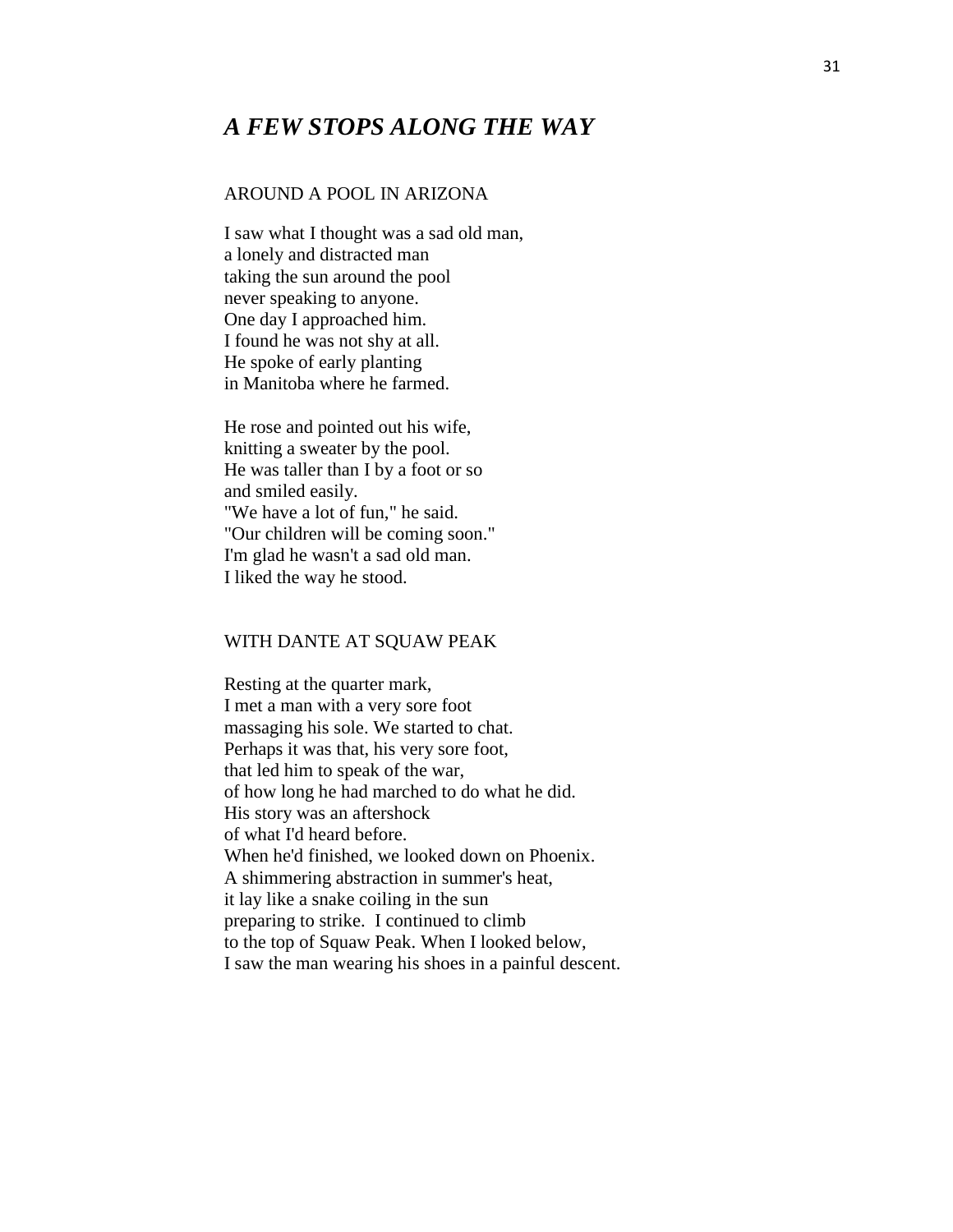# AN EXHIBITION OF PICASSO'S STICK LINE DRAWINGS AT THE PHOENIX MUSEUM

Some men say:

"Women are unable to digest the fruits of our philosophies. Unable to discern the tragedy of spring, of birds returning to shattered nests, of the fall whose blood lingers in the cups of leaves, of ideas that anchor conversation (unlike the prattle of our wives), or of winter that impounds our everlasting souls."

Some women say: "We are the makers of men's comfort, the conservators of their pride, their caretakers from the bridal path to the grave. We engage their passion. We are part of a slave trade romanticized by custom. Yet some men, like Picasso, throw darts at a gate they either envy or despise."

# ACCOUNTABILITY

Most men need to fence their labor. Not always out of vanity but as graphics in a summary. It's the catalog of ownership, their itemized accomplishments that give most men their certainty.

## AFFLUENCE WITHOUT FEATHERS

In spring summer and fall, thousands flock to Santa Fe to peer upon the Pueblo face. To shop for pots & rugs & silver from an Indian culture gone public. Soon a casino will take the place of artisans with burnt-out eyes. But China will resuscitate a dying romance, trading for dollars with cheap imitations of America's past.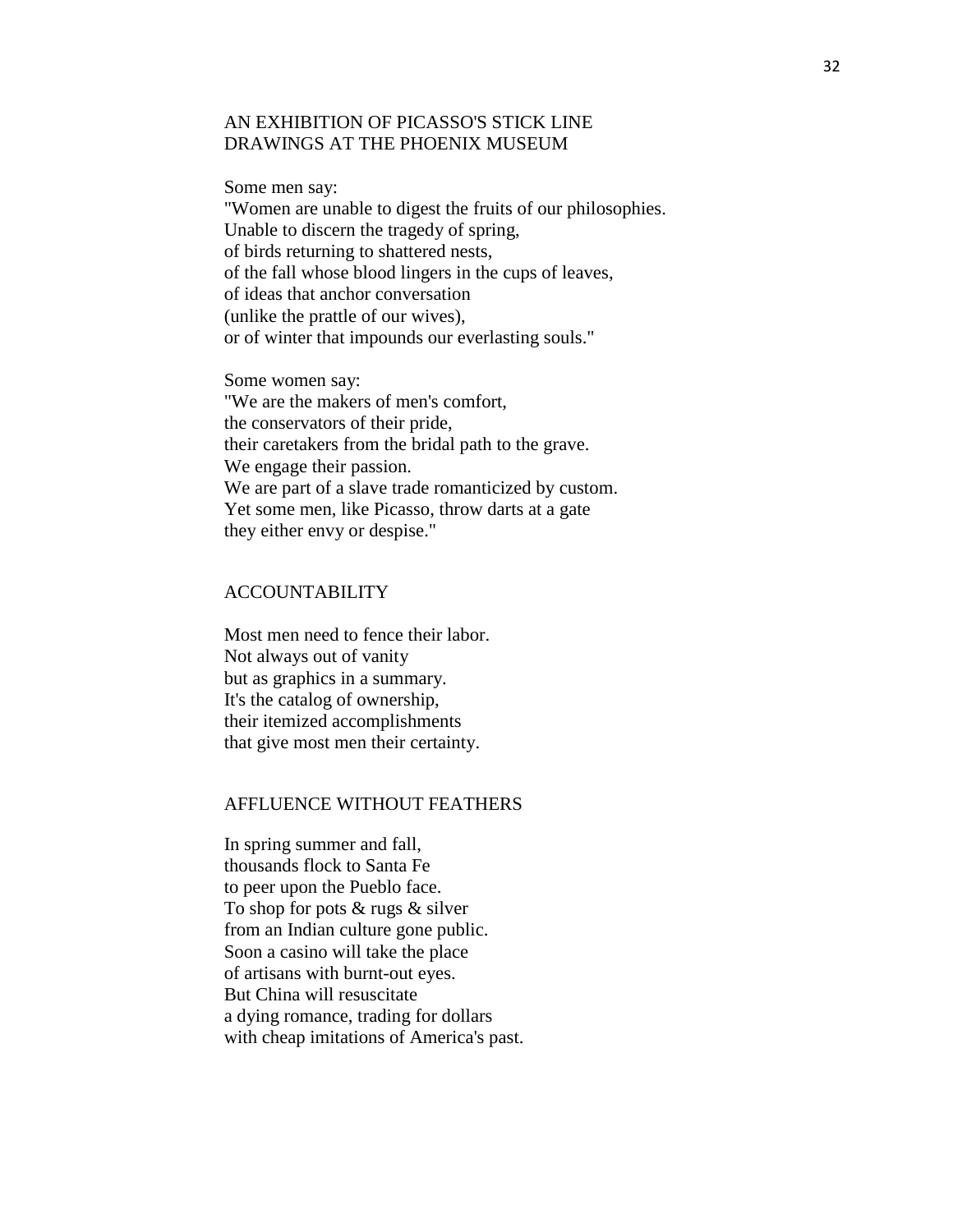# ONE MORE LAST STAND

Hopis return to sacred soil at the end of life. They arrive there promptly so as not to miss the only path that Hopis take leaving the songs of earth. And every tree will bow its branches, every flower nod in sadness, and all the wolves & mighty bears, the flocks of sheep & flocks of birds, all creatures of Hopi land will watch as a Hopi returns to earth.

# A GARDENER

I putter in the country in the company of birds. I'm a very boring person, in case you haven't heard.

# A FAREWELL PARTY

Two pearls float upon my lobes reminding me of the kindness I received with pearls & wine on a Sunday afternoon. We were there to say goodbye. We drank too much as people do softening experience.

Too talkative for conversation, we slurred upon the surfaces. Finally, we said goodbye. No one wishing to sustain an altered situation. No one wishing to remain beyond an empty glass.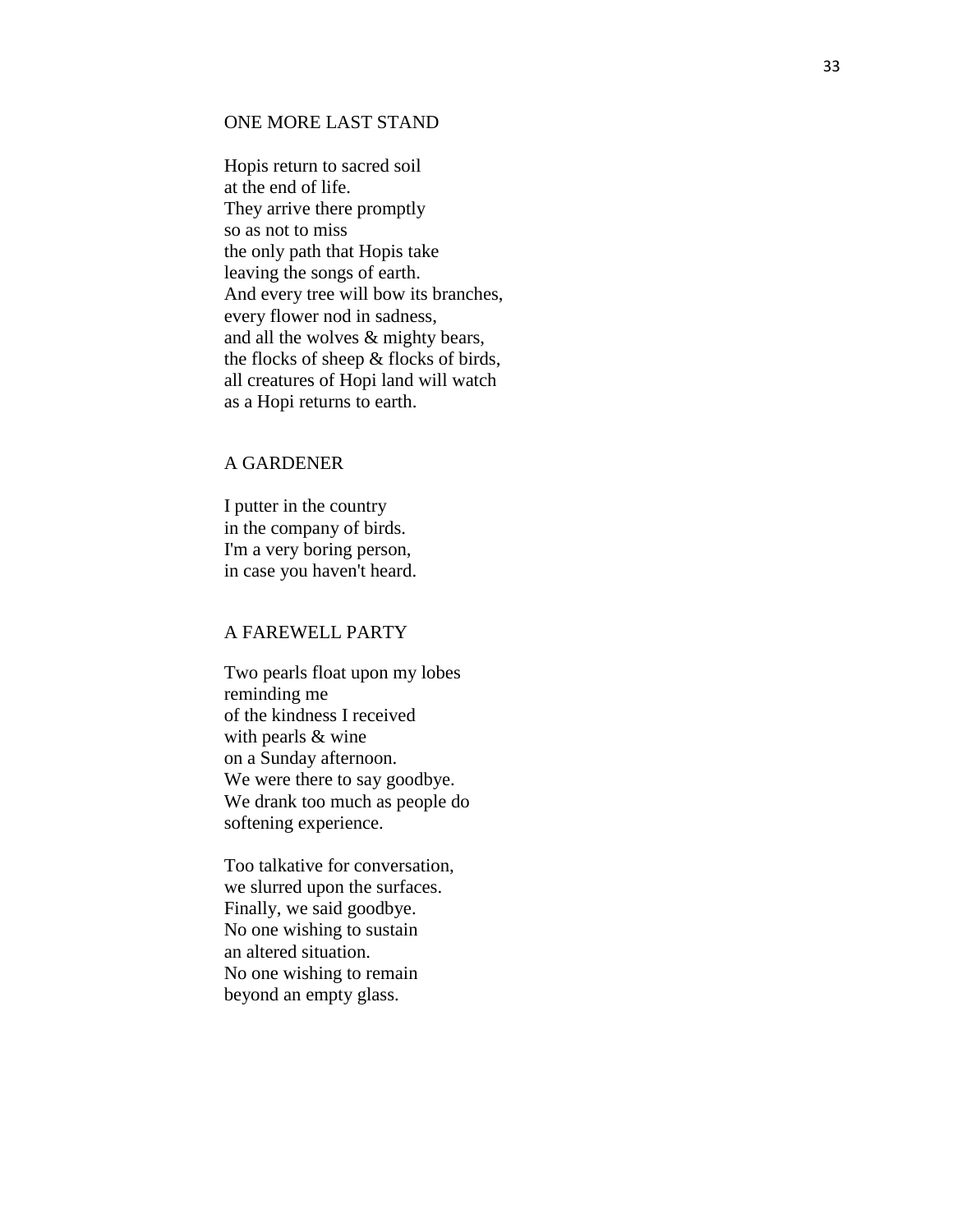# RETURNING TO HOME BASE

I have returned after many years to the town of my life with family. Driving about, I see the houses that belonged to my friends, friends who have died or moved away. How placid they sit, the houses I've known, undisturbed by change. Houses are not sentimental. They belch up families into vans without shedding a drop of paint.

# TRANSPLANT

Stacked upon shelves of polished glass, geraniums bloom almost as well as they did last summer, planted in my garden's warm, manured earth.

Occasionally, an overcast sky obscures the light they feed upon. At which time, I turn on a switch and food pours down from the ceiling.

# UNDER A FULL MOON

The barbecue pit is covered with leaves frozen into molds of mulch. Ice on walks intimidates the range of aging hips. Walking in a windless night, one can hear snow crunch underfoot, its echo rising to an innocent moon that views the world below as safe.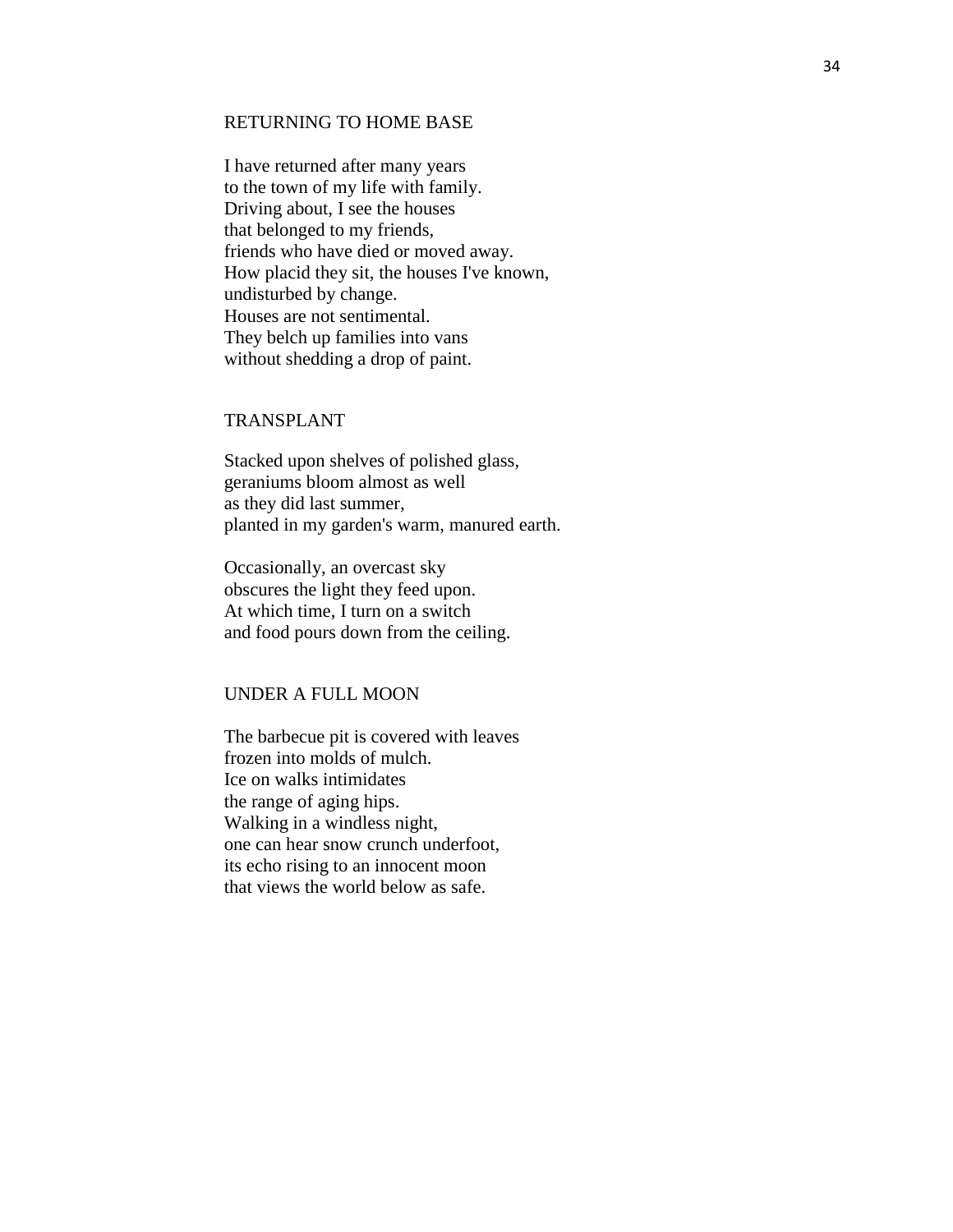## NEW HAMPSIRE CAMP

The mice are unafraid. Chipmunks prowl on window sills. Cracked nuts divide my lingerie. Droppings fill my shoes. Summer comes after spring (at least, I think it does), unless the spring just lingers on till the Fourth of July, when winter begins.

KITTY'S GARDEN  *for Kitty W.*

Late in the day she wanders down from garden chairs into the sweet cut grass and deep into the flocks of bloom, perennials, annuals, and one pink bed of roses. An artist in the ways of earth, she plants her pictures, as did Monet.

#### MISSING A GARDEN

My neighbors pass by, I assume looking for gardens finer than mine, since as they go, they do not pause to remark on the weather or to say, "How fine your roses are this year." Earphones in place, too busy to stop, they miss the conversation that a garden makes. Nor do they see the symptoms of summer crowding beds, nor do they hear God's whisper.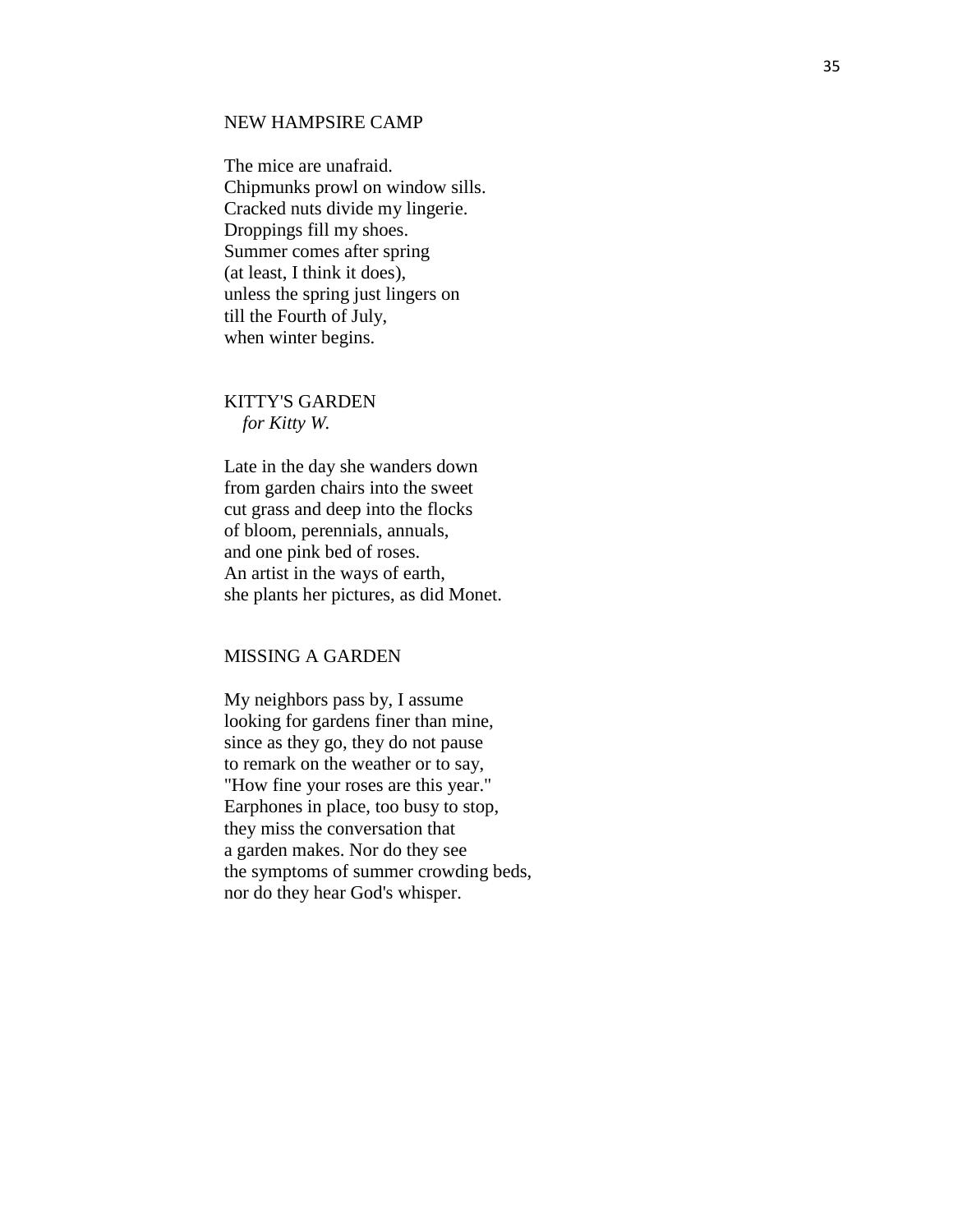#### MRS. GARDNER'S GARDEN

Isabella planted them on the walls of her villa in a clutter of ownership without concern for height or light.

And not too far from the Boston Museum whose gardener left space between the rows. And lit the whole to warm the paint.

#### ONE INVESTMENT STRATEGY

A phoebe nested behind the shade of my porch light. While she was scratching for a worm, I demolished her house. But she returned with firm resolve.

The phoebe is small but diligent. And though her nest had been destroyed, she thought her next design would be safe from wind & misguided bats.

How simple the phoebe's plan for life as year after year with her birdie brain she zeros in on that same porch light to build, rebuild, rebuild again

## IINTERIORS

I look about me. Thrift store art covers my walls, exudes the warmth I need for comfort. It's pretty cheap to fill one's space with someone else's cast off art if you shop at the Salvation Army, consignment stores with 'sale' signs, or even at your local dump. It's pretty cheap & cheap is prudent when one considers the history of tulips.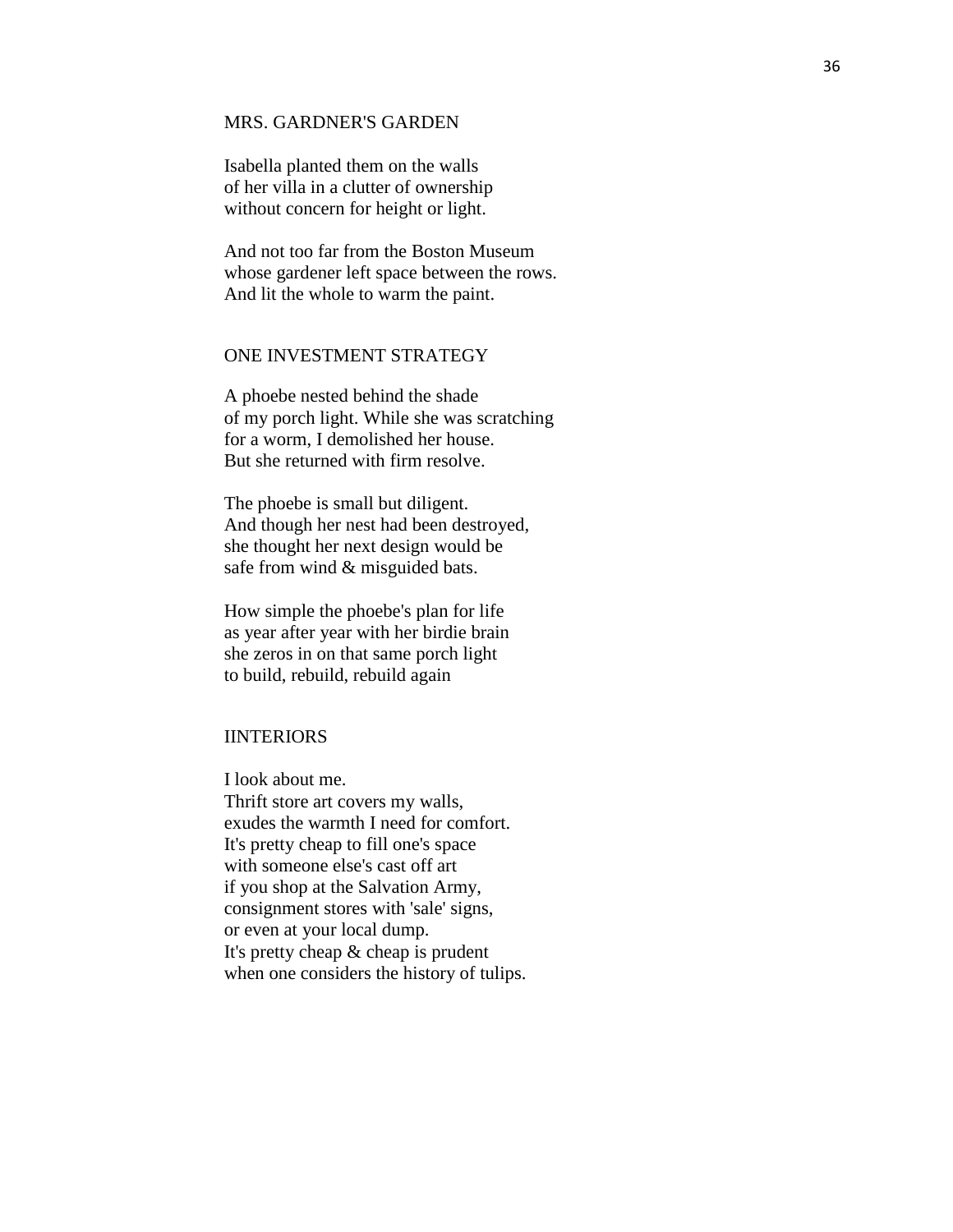## MUSIC

Taken from an inner voice, Music repeats On the dome of a singer's throat, In columns of air from reeds and strings. Each borrowing from genius Embedded lines of sound To express what words cannot.

## ART IN TRADE

No art teaches the life of a city As does the Greek urn. They were not the creation of aristocratic taste, But the skill of craftsmen observing their world. Vases thrown by the masters of mud Were exported like gold by Athenians in trade As art & commerce intertwined To tell the story of Attica.

## MAKING A PATIO

The brick is falling into place row after row. Soon I will sit on a patio designed by a mason who knows his craft. My neighbors quit their walks to watch a skilled mason laying brick. Diligence in learning how a thing is put together, turns a man into a master. Turns his work into art.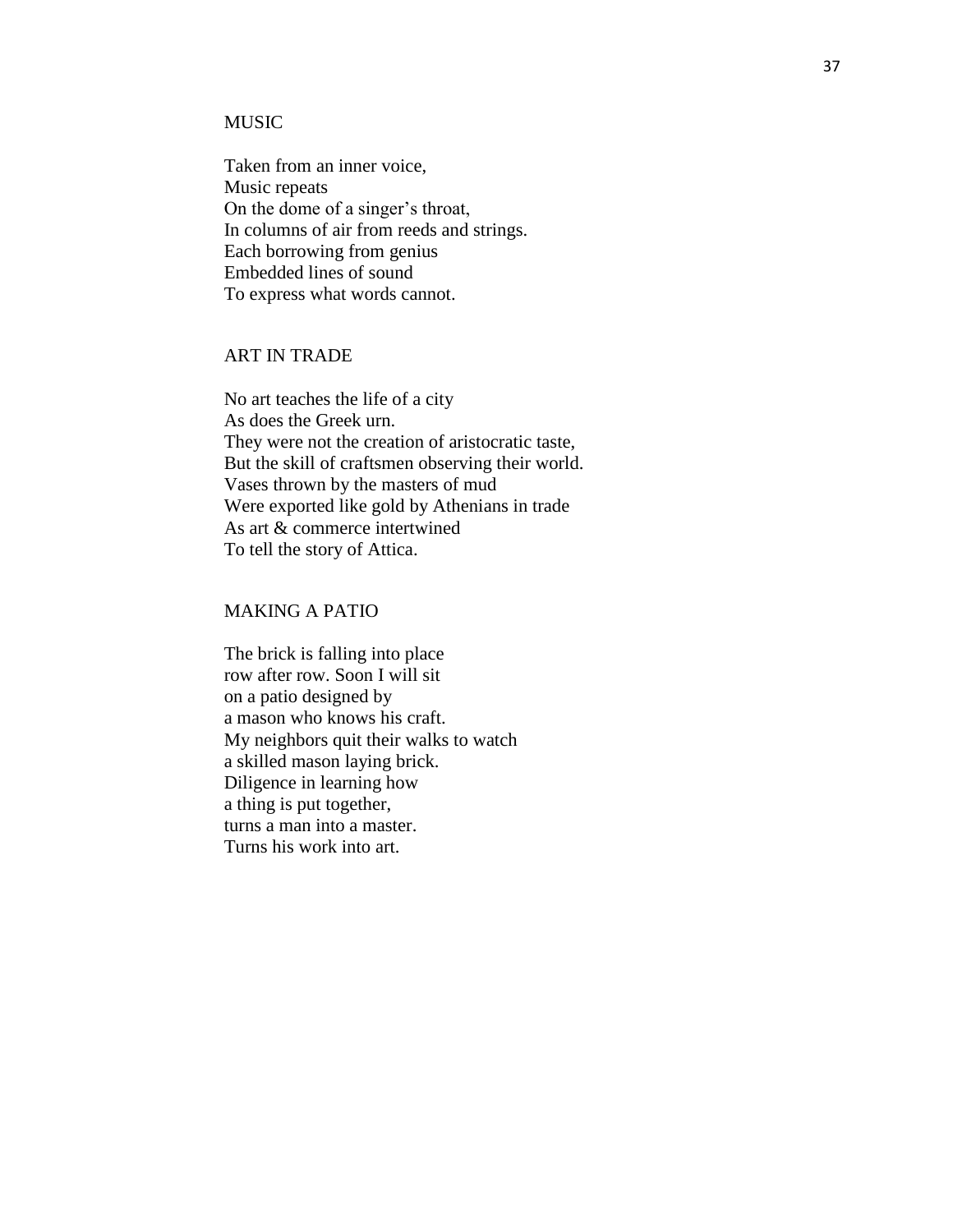#### A RETURN TO MY CAPE HOUSE

Missing the Cape, I returned to my Centerville house where I was forced to face the blight from protracted deferments. I called in a carpenter.

He gave me a rough estimate of what he would charge to replace the windows, shore up the porch, turn over-ripe shingles, install a new roof. God only knows what the paint job will cost.

Returning to the Cape has burdened my budget. When the work is finished, I'm going to tack a "For Sale" sign up on a very expensive plastic fence.

#### REMEMBERlNG A CAPE COD HURRICANE

Hip roses hugged the fragile shore, bound the wounds from sand & water. Front yards that had boasted countless shade then had to face the uprooted. Throughout the Cape the "cats" were out pulling stumps & clearing rubble. But in spite of the havoc the storm inflicted, along the path to Craigville beach buttercups flourished in charming reminders that summer forgives.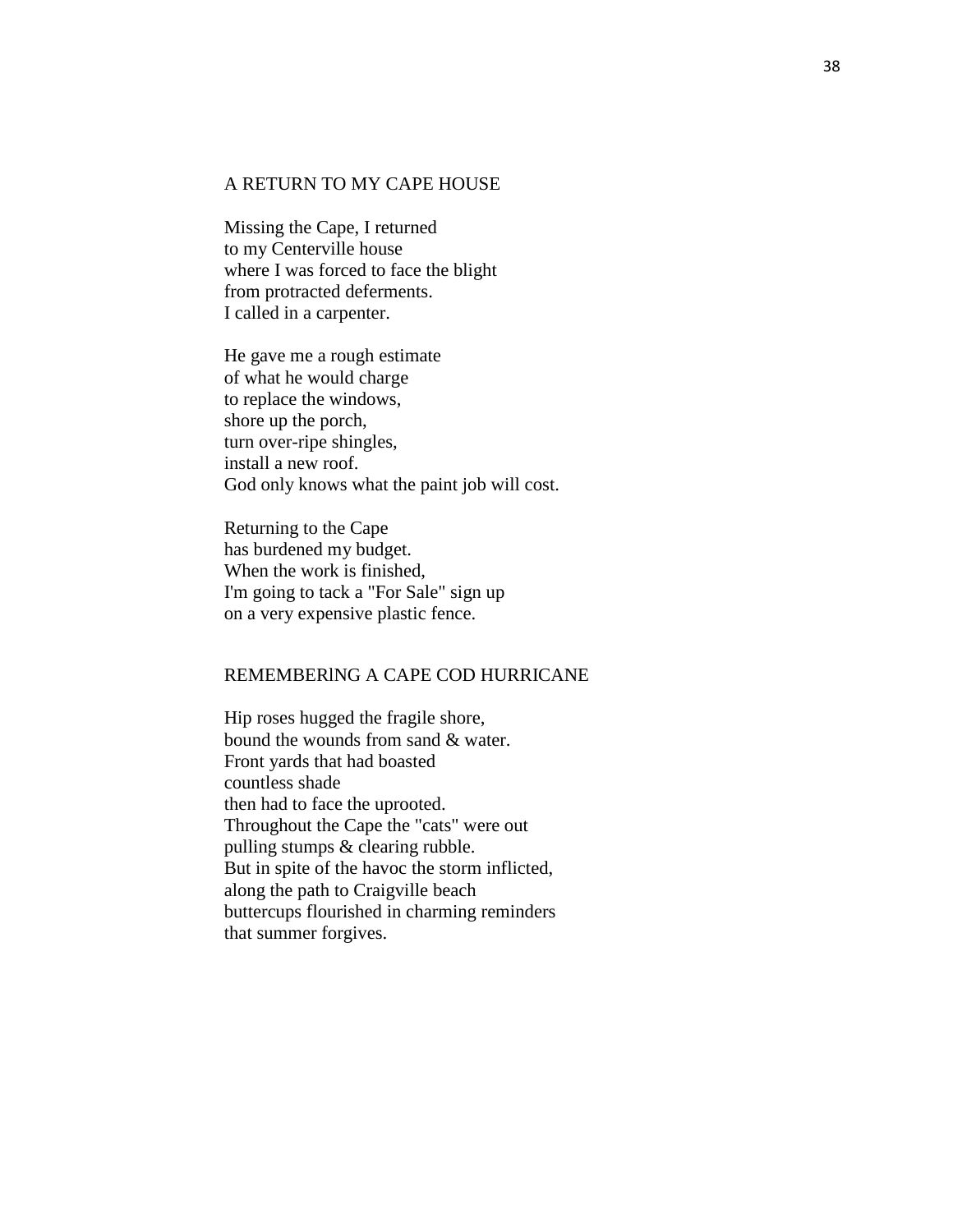#### *CAPERS* IN MID-WINTER

The wind steals beneath the siding, whines and enters through the wrap, makes the aging windows tremble as wind finds space along the sashes. *Capers* curl into their houses, hoping fires up narrow chimneys can dissipate what winter brings after a ten week season.

# A DAY AT THE CAPE

I had just come from Boston and though it was late, I decided to walk to Craigville Beach. I'd know I was back on the Cape when I touched the lace of Nantucket Sound. Waltzing in the low tide foam, seaweed slunk, its hair unfurled to slimy roots sucking the marrow of rocks.

Wandering along the lisping shore scuffing shells, collecting a few, I felt the softness of Cape air as it wound its spell around me. When the tide began to turn, I knew it was time to leave the beach. But before I left, I buried a six-pack in the sand like a bone I could later retrieve.

The Cape is warm at sunset with its captives huddled in bars, on decks or patios, lifting glasses to the very rascal that's charmed them from reality.

It's an Irish trick.

It's always hard to leave the beach, harder still to leave the Cape. Crossing the bridge at Sagamore, I pulled very hard against gravity.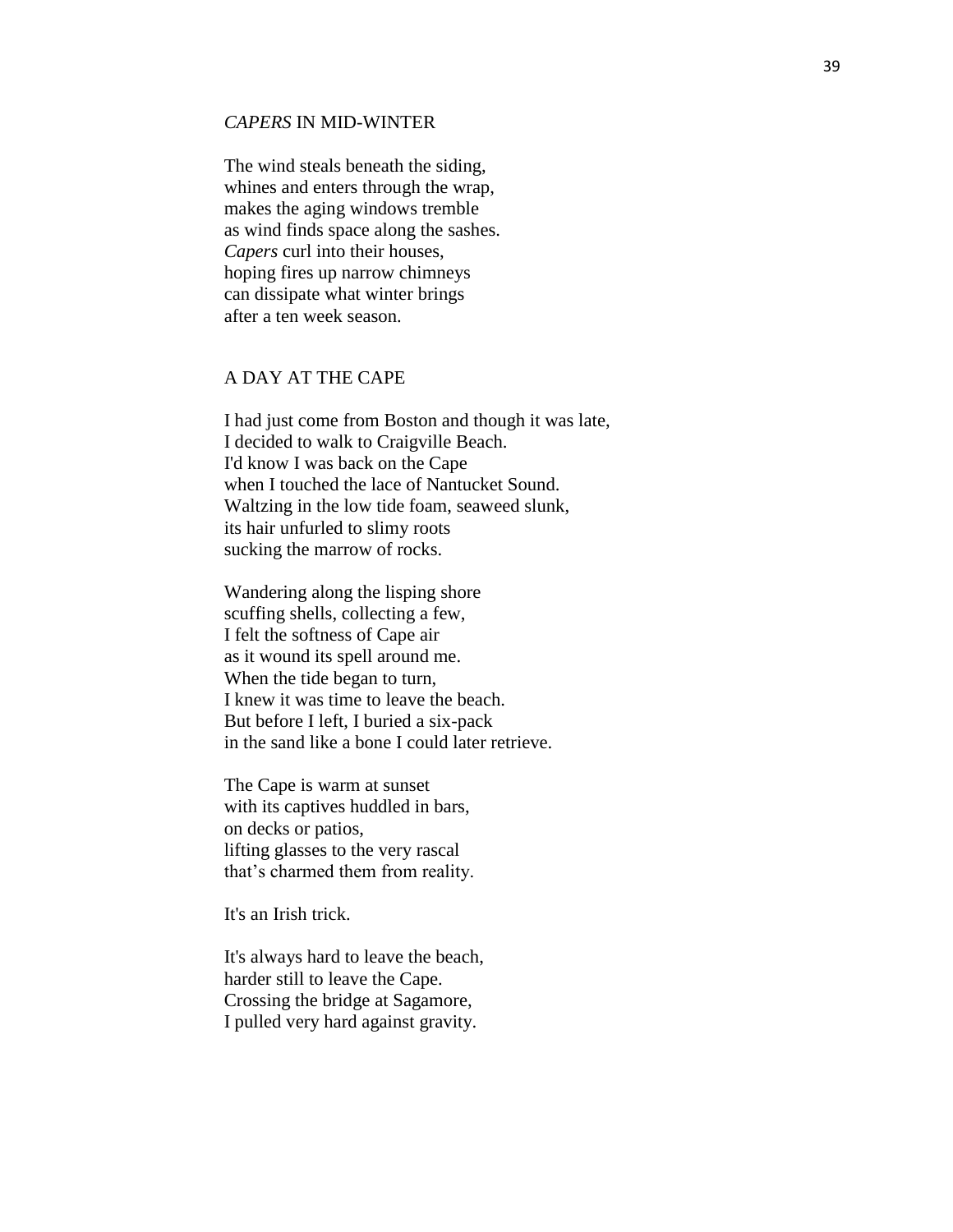#### NEW HAMPSHIRE FROM A CAR WINDOW

I am too old to hold the present. It balloons into confusion. But my yesterdays had moments that mitigate their passing.

Driving through Hancock, I recalled the past which seemed more present than the current day. Summer lazing on the little town's lake. Autumn waiting for the call of the loon.

The sweet congruence of talk and friendship with Elinor & Madolyn. The changing light on Norway Hill. Town meetings. Small happenings.

I admired the modesty of a town whose borders had not strayed into the surrounding woodland, but had tied its apron close around.

#### A CONDOMINIUM'S LAKE

I look out on a man-made lake, a developer's attempt to imitate nature with surface water. Still, it's water, and water is something worth looking at.

#### DUCKS AND WOMEN

A Muscovy chick stirs the pond, rippling the lake's glassy surface. Water quivers like satin cut on the bias a woman wears who understands its purpose. Everything follows from small events. The chick has left its mother to test a depth where turtles live. A woman leaves her mother to cut a bolt of cloth.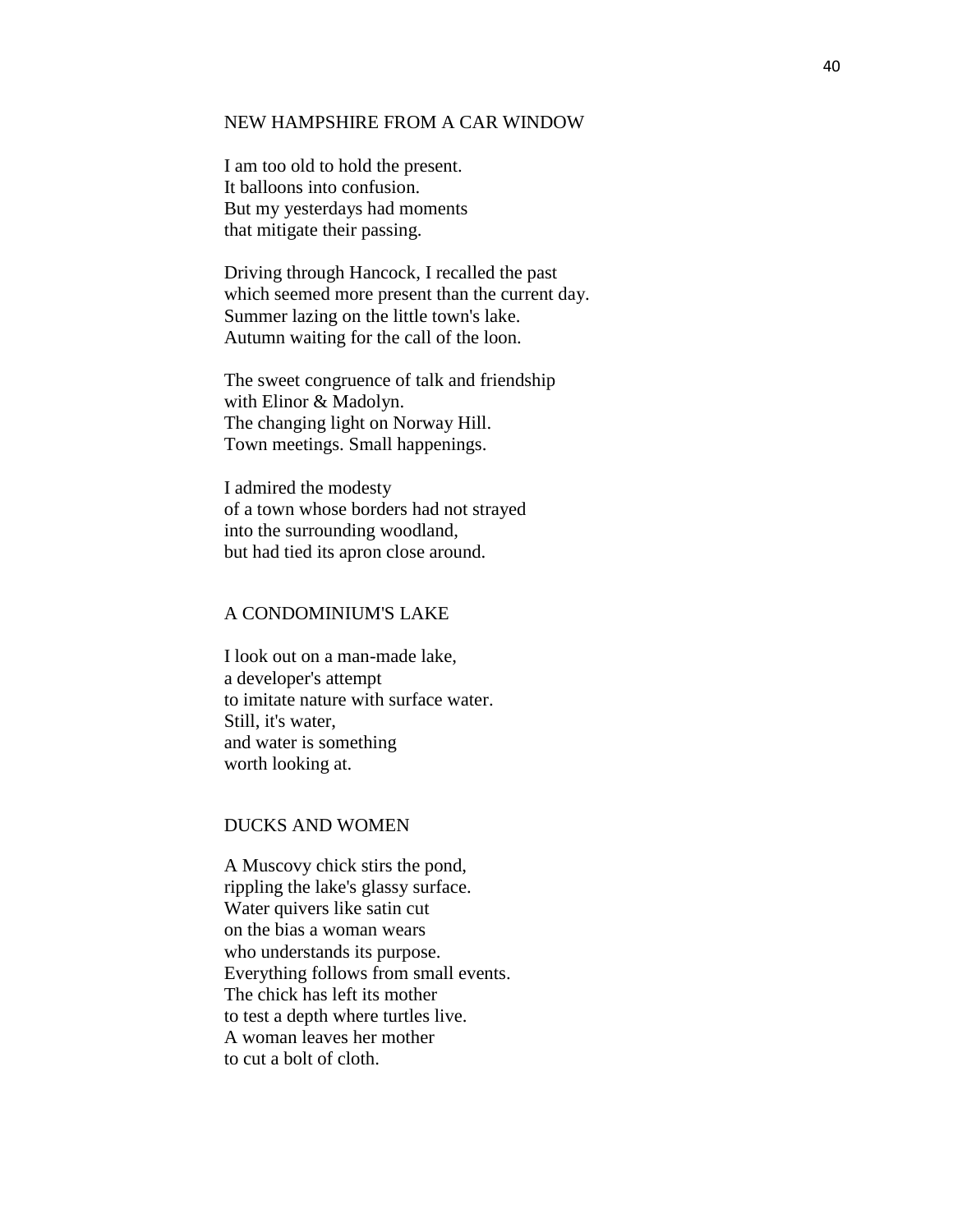#### THE CLUB

We're members of a club, "The Old Ladies Club". And Maria is our champion, The beautiful Haitian greeter At the Walmart where we shop.

## A FLORIDA WAITING GAME

Like a snake avoiding the heat when summer comes, he keeps to the shade of his air-conditioned room, watches TV, waits for fall when a snow bird might perch on his palsied palm and relate to his Sunbeam hand vibrator.

#### POLICY IS EVERYTHING

The garden is new, bought at Home Depot just days ago---nothing from seed to delay the view from my patio.

My Florida garden makes no promise it can't keep, unlike New England's waking beds, decisions of spring parsing plots, seedlings hardened to survive an untimely frost.

Life born in darkness, nurtured by care quartered by the seasons of its passion, gives calendars significance, as northern gardens make dates with cycles in adventures with hope. Here in Florida, plants may die If I drop them on their heads, tear their roots, or if my dog digs them out of bed, or if immortal bugs eat them alive.

But then, I'll return their remains to Home Depot and get my money back.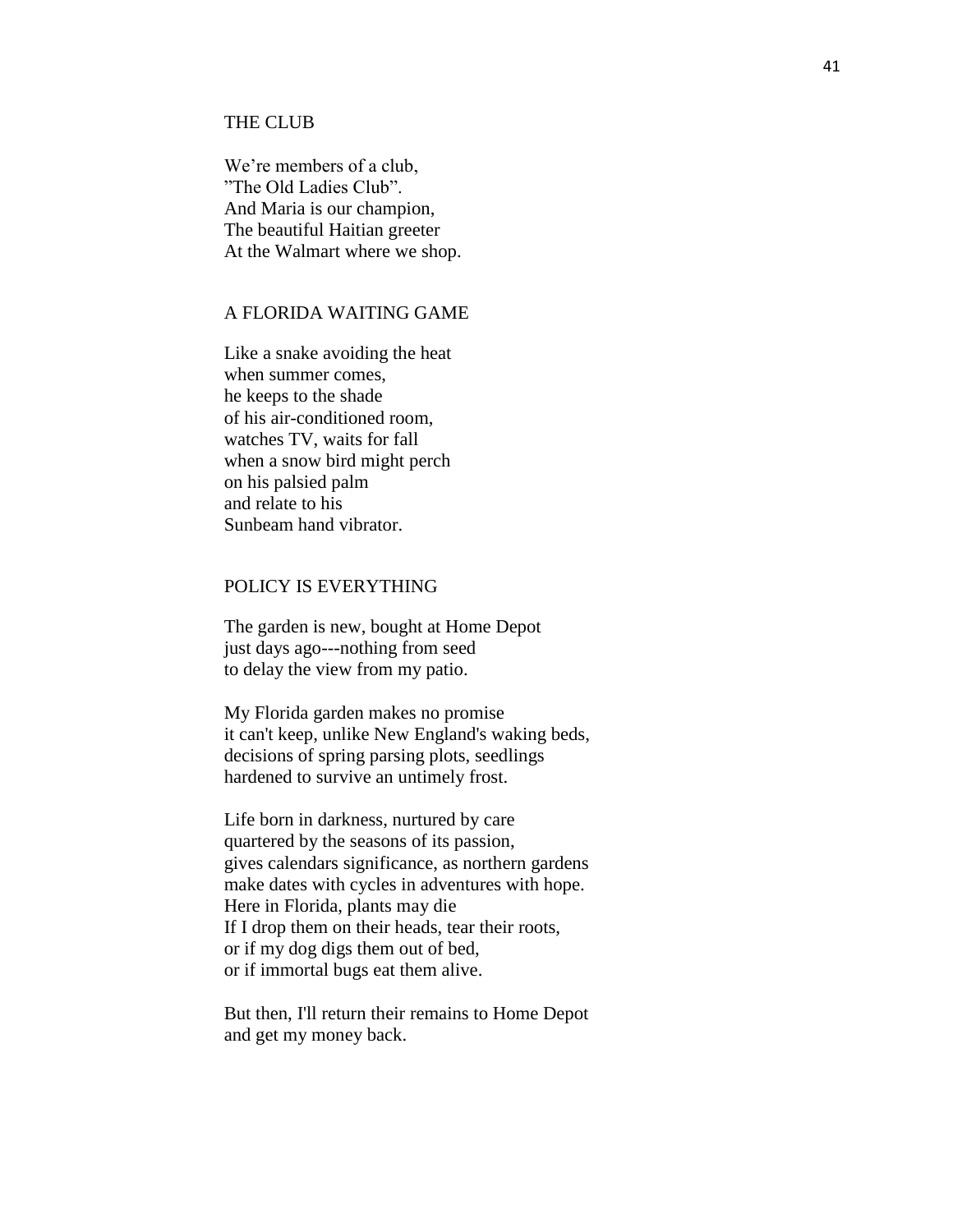#### FLORIDA RV PARK

What draws me from the frantic sociability of the trailer park? In Florida, I read in *The Boston Globe*  that their winter is long & hard this year.

Then why can't I dance in peace having learned the steps, having earned my keep?

Why should I leave the Ping-Pong match to exercise in solitude? What more is there to hollow from the igloo of my loneliness?

Well, the dance is repetitious and Ping-Pong has its limits. But watching fireflies spark the boonies, perhaps, I'll write a poem tonight.

#### HURRICANE ALLEY

The hurricane season is upon us. It takes six months to resolve the urge of mighty winds as they swell & grow on the Gulfs warm water. It takes six months for nature to tire of the dark side of wind at work.

Tornadoes will rip the seashore apart. Fragile metal residences that fill trailer parks will be yanked from their ties, lifted & dumped like so much trash. Home owners prepare with plywood on windows or hurricane shutters to protect them against attacks on glass.

Snakes & 'gators & water rats will clutter the flood, invading streets. Gambler's losses must then be cleaned up as insurance companies question claims while the governor claims disaster. Those who remain in Florida shoot craps with the Caribbean, betting their houses in rolls against the vagaries of weather.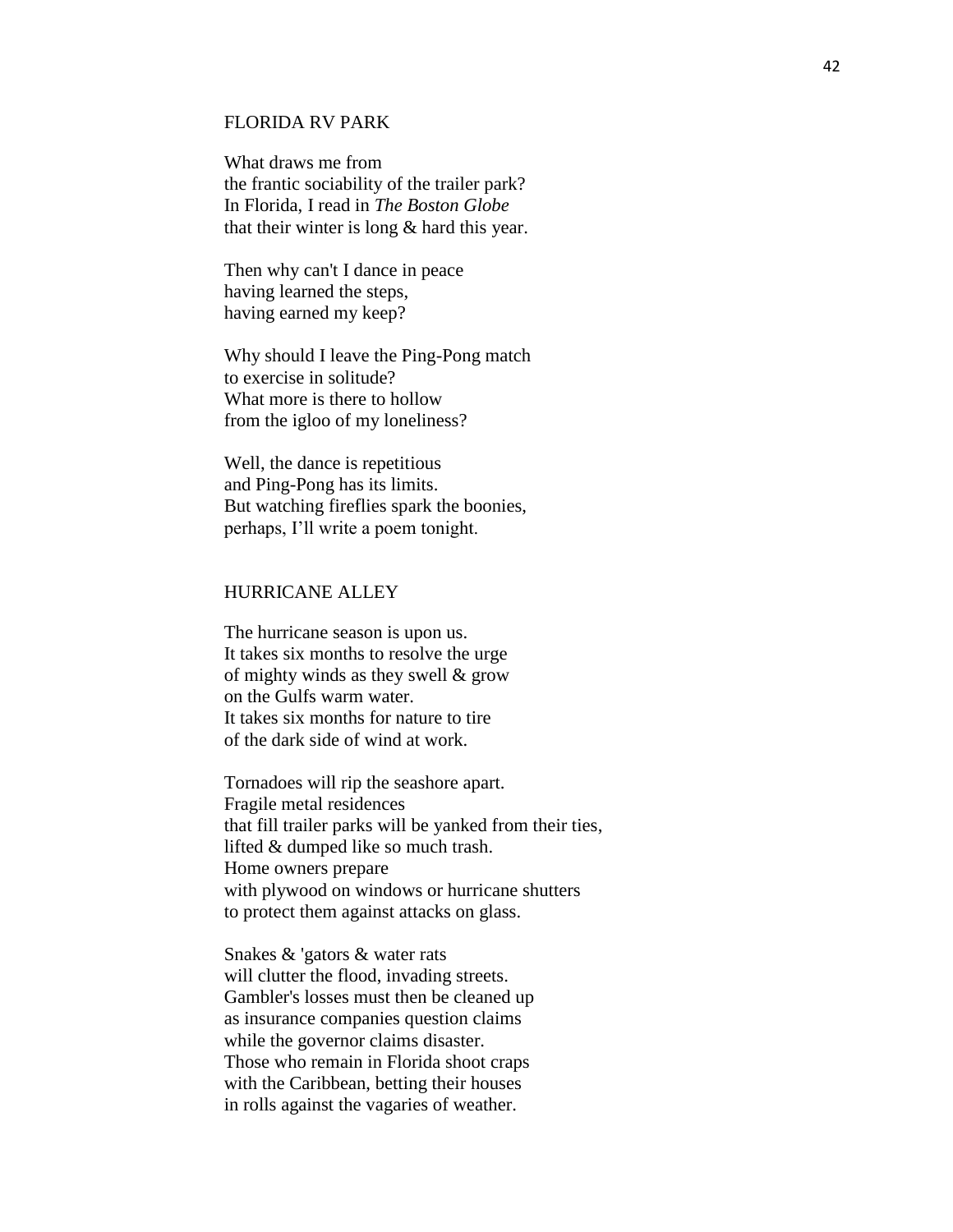# *ABOUT POETRY*

## TRYING TO MAKE IT CLEAR

It's an attempt at lucidity, insisting the thing said be as clearly stated as understanding through language can manage to do. This practice, most appropriate to prose, makes commonplace, a song sung by a nightingale.

## POETRY IN THE WITNESS CHAIR

Poetry is witness to complaisance in the spirit which slouches in a grownup's chair and lets the toys of youth drift by losing the clarity of things once seen by a child before it ages.

#### OH, TO BE A CORMORANT!

A cormorant can fly, float in branches, bewitch the world with an evil eye without regard for its reputation. But I'm no bird, no cormorant, to spread my wings like a canopy over a nest of seaweed---self assured.

I'm a poet, a woman alone, who spends old age scribbling verse, critically aware that a poem must fly. I should have been a cormorant able to soar with a catch in my beak after plumbing deep water for shadows.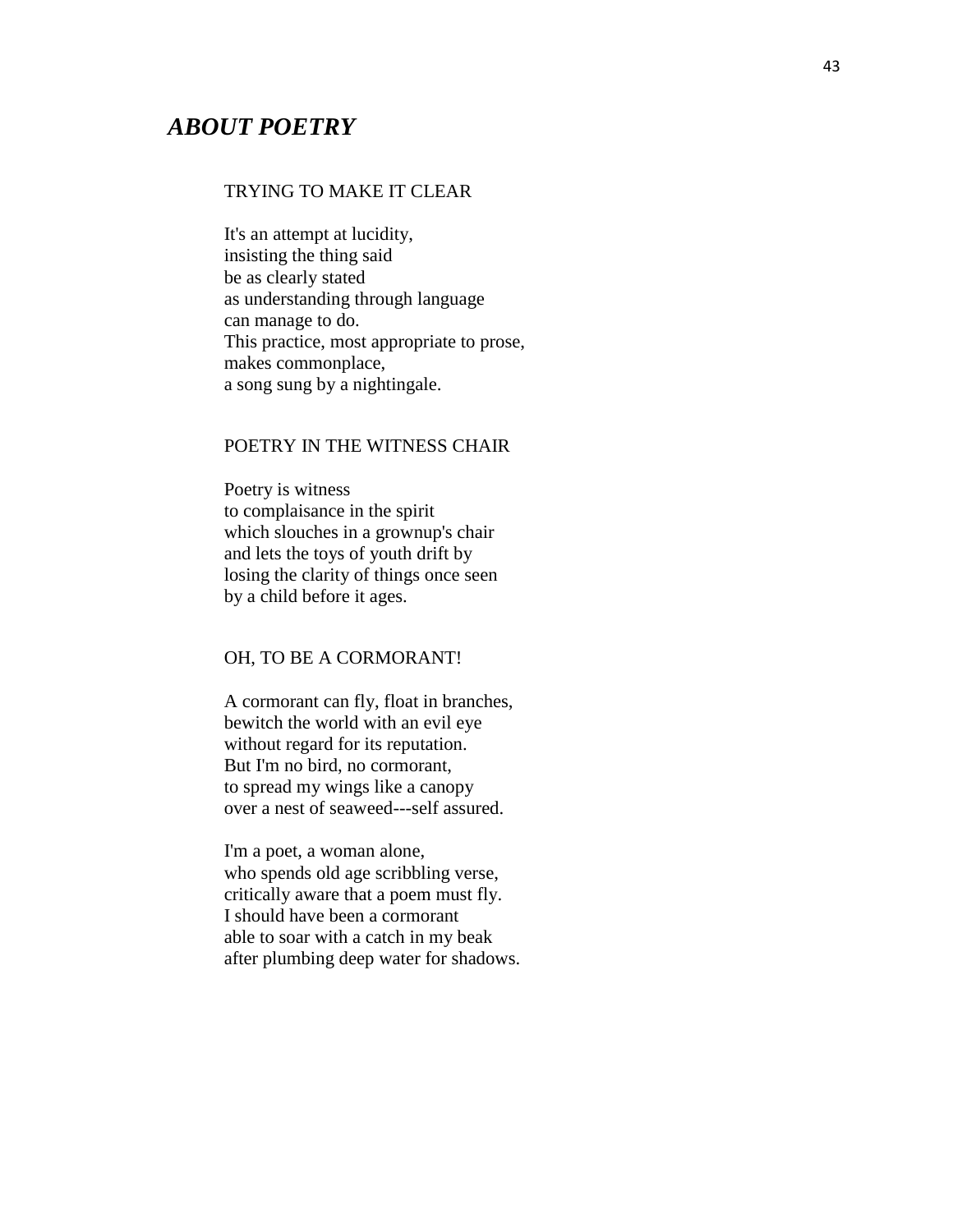## ACROSS A DIVIDE

She was eighteen when I met her. Experience divided us. Yet, the arts we each explore arrived between her age & mine as if we both were children meeting at a playground.

## A BOX OF TOOLS

A box of newly sharpened pencils is open on my desk. I use them tip by tip as though their points had special powers.

The smell of lead is on my fingers which indicates that I'm at work taking a poem from atmosphere with pencils that mark the dew point.

# FROM A KITCHEN TABLE

Each poem is a loaf she shapes then bakes. A part of herself glazes the surface making crust to protect the dough from itself. After the loaf is baked and cooled, she shares it with her daughter whose appetite bridges the chasm of a generational gap.

#### THE CRUX OF THE MATTER

Creativity gives proof that sex is worth the having, its energy the vital source of all that wants expression.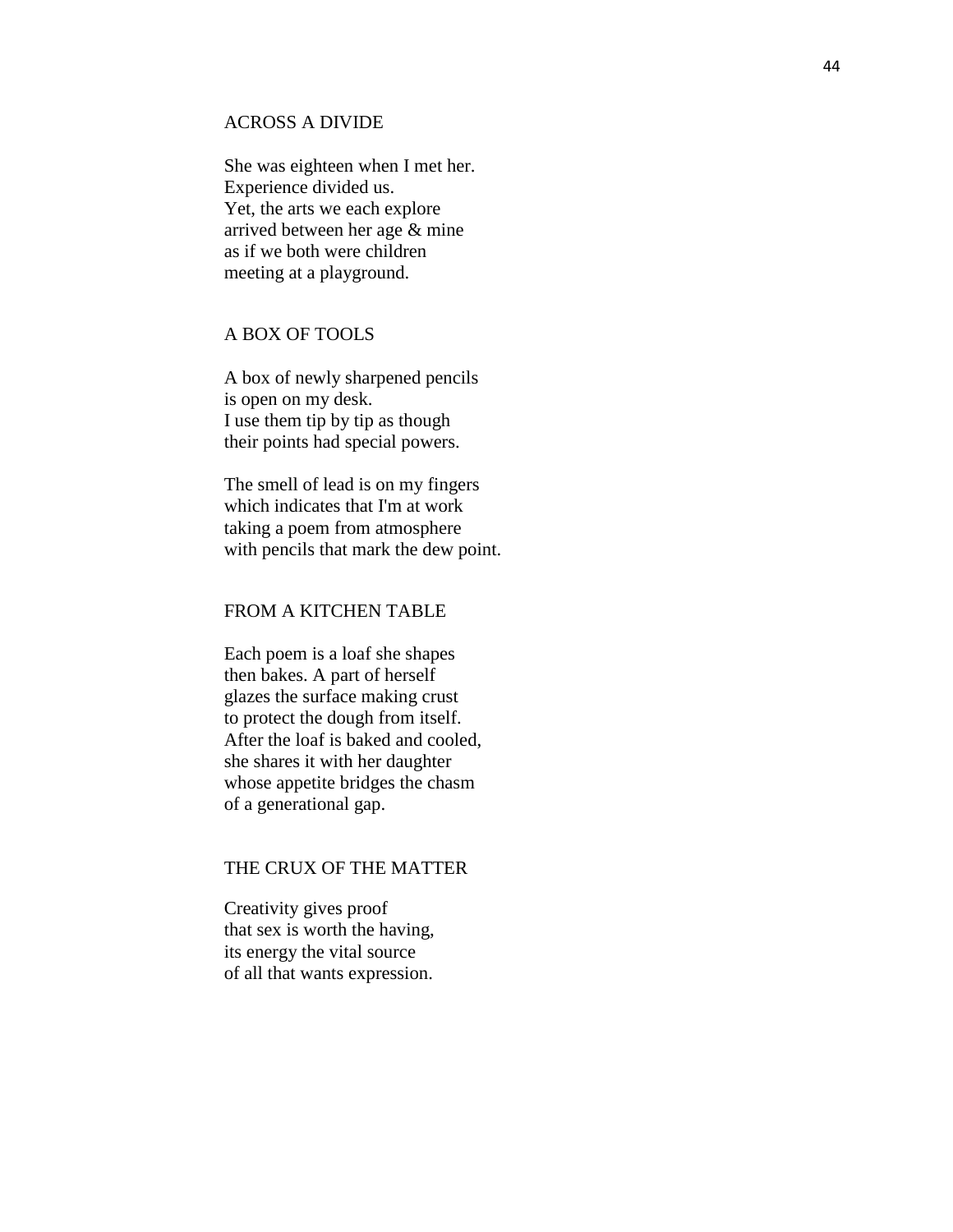## OUT OF THE WORKSHOPS INTO TIIE SUN

Their poems are like the brush of a leaf against air, touch without proof flowing through the vein of creativity. Each poem is a secret they cup in their minds then release like a fledgling pushed from its nest. Thousands & thousands of poems they've written urged by the passion that drives them,

unable to stop except to listen, to touch, to search for what lies beyond perception. As they migrate through the wilderness from Cambridge to the Coast, through the pain of writing without success in the eyes of other poets,

still they endure to wash their feet in a sea-bound stream and follow a turn that ends the winding. As they wander out of Kansas through Iowa to Oregon, they record the earth---its inhabitants,

not as carpet sweepers whisking experience to unnatural clean, but as builders framing for images.

The poets may write of the spider's lunch, or of the miasma that emanates from the corpse of chance. But, they also write of Love ( cynically or not), and the importance of a snail's progress through the grass.

#### TO BE A POET

There are a few who pass the test that markets require of gift. Most do not. A few climb the steps of a pyramid and, like Cortez rocked by surmise, realize America. They are the citizen-poets, the masters of belonging, the Whitmans of tomorrow.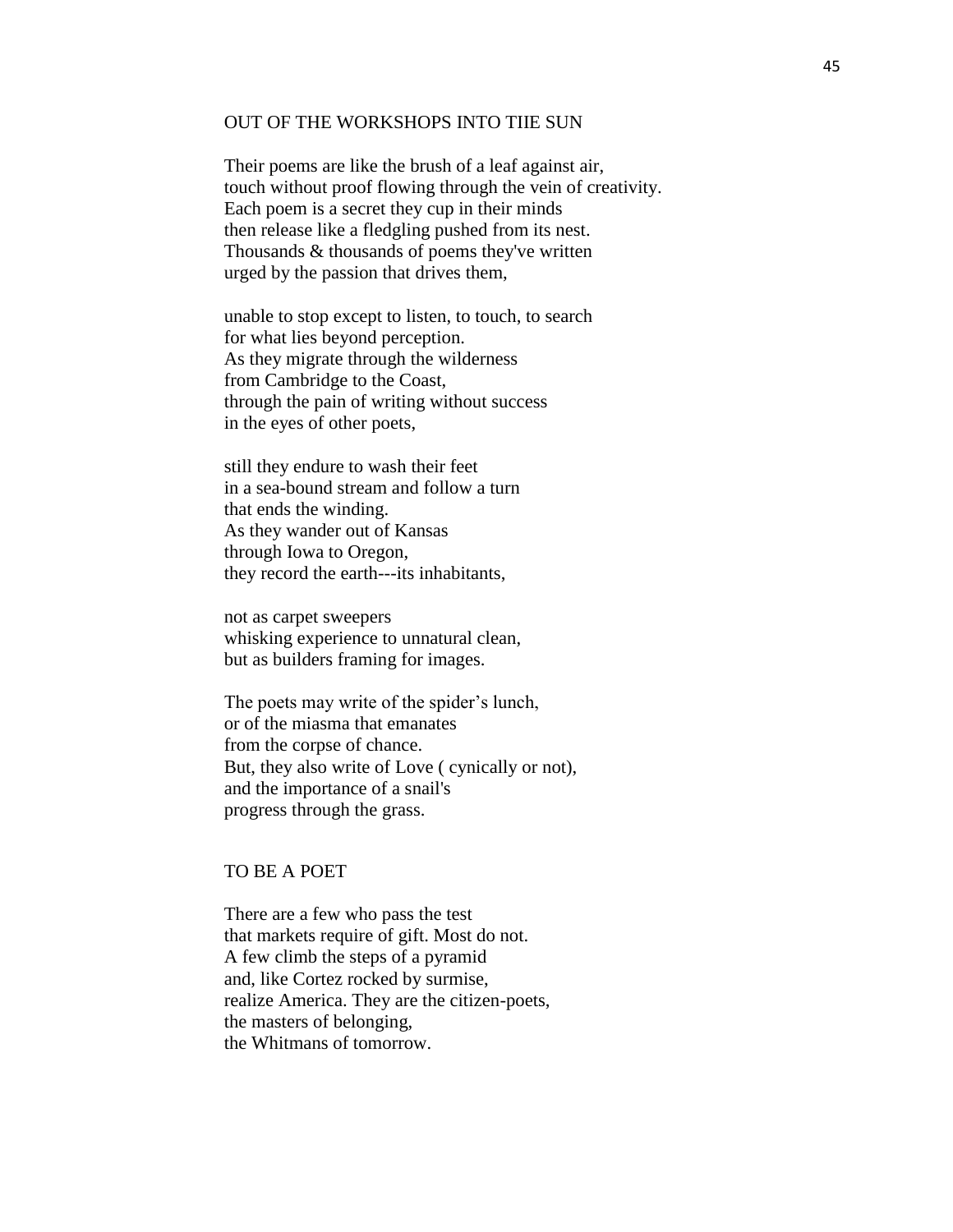#### **CHOICES**

Work is jealous as it competes with social events surrounding friendships. Language grows shy in my old age. To scratch a few lines on the wall of my cave ain't easy.

And then occurs the sameness of things-- the lunches, the dinners, the numbing drinks, friends uttering the same information becoming lost lines of verse to a social event.

## THE CULTIVATION OF MY UNIVERSE

The continent of my being lies deep within the earth. I moved to the country to imagine it more clearly.

Tides of wild grass washed the fields beneath my feet. The songs of birds, a cantata to the shriek from city streets.

And I thought: How beautiful the country, my universe secure, with all the baggage of my past in a mound of rich manure.

And I wrote and I wrote and I wrote till the pile decomposed, then laid me down upon the grass and watched the flowers grow.

## ATTICA  *For Ruth K*

Memory floats throughout my books of photographs from the trips we took. The time we walked up a Grecian hill to the Parthenon and Athena's niche where elegant pillars yet survive the weight of time & acid rain.

How bravely they stand, those battered giants from a golden age that once enlightened centuries of art & politics & poetry, for the *glory that was Greece!*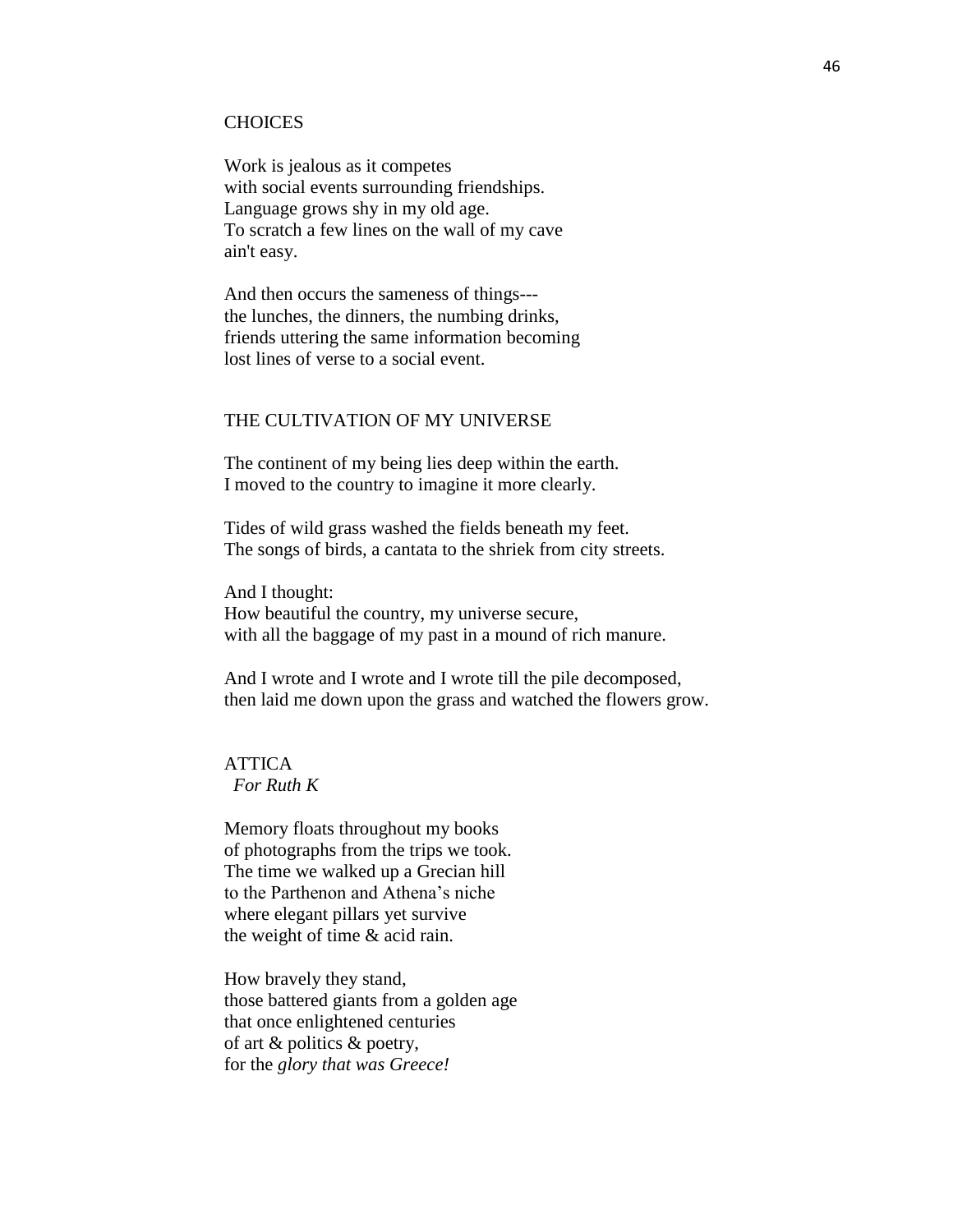## WRITING IN FLORIDA

Here I am in shorts and halter tanning as I type before a bank of bougainvillea, the sun full on my back. But warming under Apollo's sign won't thaw the ice that coats my verse. Snow birds follow the sun. Winter has followed me.

#### ENOUGH ALREADY!

It is as though my incidents were important to a reader miles away from the tiny spaces inhabited by moments from my past. But what else should I write about? What subject is more pertinent than I am to myself? Why expose my ego to a failed transcendence when I have words enough to eulogize my past?

## ON AND OFF THE CAPE

Anticipation eased the strife of driving down Route 3, down to the shore of Nantucket Sound where I'd be delivered of a child out of an old necessity.

I was there once more and would remain until the child grew tired of words, the metered yearning the sea inspires, an old love revising verse. I was there to stay till the child died.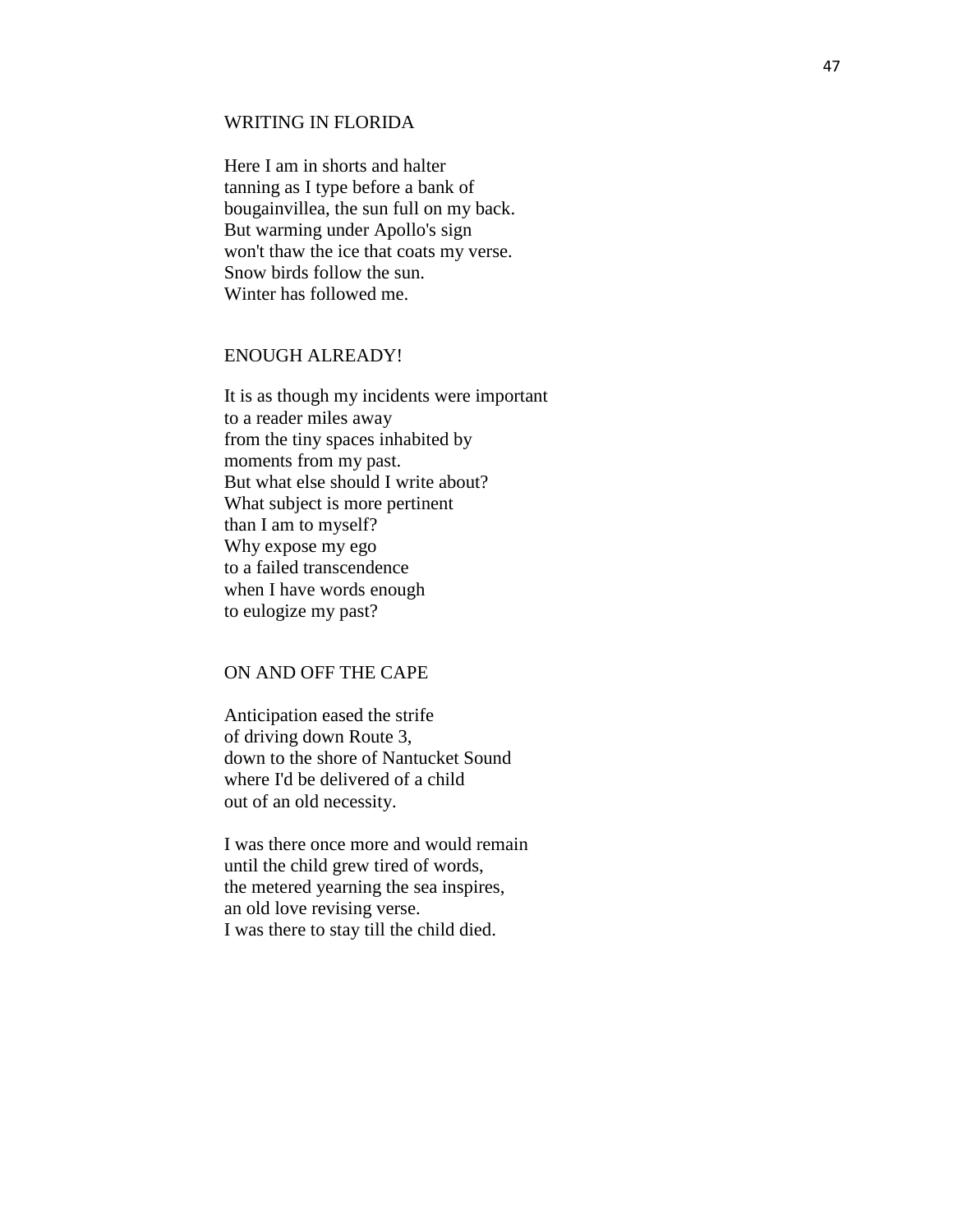# THE RENAISSANCE

It matters not what wilderness they came from. It's the planting that counts, the cultivation accomplished after centuries of drought.

#### THE CRAB KNOWS

One must grow old enough to sense the end of days to question where one is. Walking along Fort Myer's beach, I watched sandcrabs scurry then burrow into hermitage to keep them safe for one more day. And I wondered: Am I no more than these who do not question but retire without a question into sand?

#### SLENDER VOLUMES

In the final analyses, nothing changes between birth & death, nothing that alters the design of a book. All that a poet seeks to say, gathered and sewn to a stable spine for a slender volume with an elegant cover, is no more valued than a cheap paperback, no more enduring than a reader's interest.

What clue to immortality resides in publication? What quality of print is required for a text to survive? What finer volume must then follow? Something other than our limitations surely bears the blame as we ask our muse, our confident:

*"Hey, you! You up there in Helicon! Why do you clutter the freeway with signs I cannot read and that lead to nowhere?"*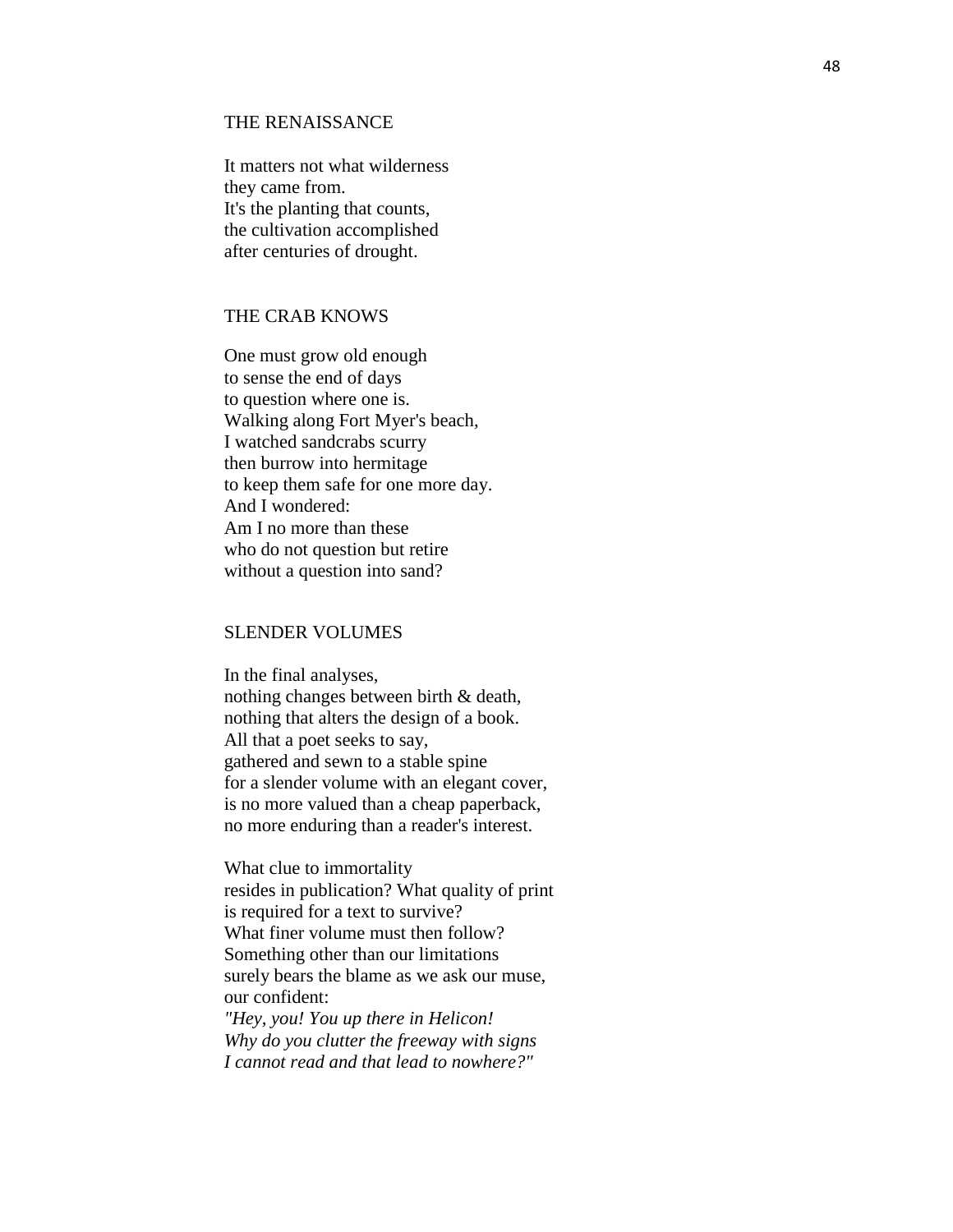#### WHERE LIFE BEGINS

In the spring when buds balloon sensing light and monarchs hang enclosed in royal green, the passion of earth breeds constituents for life. Branches bend heavy, labor starts as trees renew vague promises to spring, and the white scream of winter is forgot. A neighborly sun warms the gullible earth and we, the sunshine poets, scribble lines that dribble syrup on the truth. How optimistic, poets denying a corsage of grief. How sentimental when the bleeding hearts of summer reveal the melancholy in seasonal gifts! To say how beautiful the garden now that roses are in bloom and August looms to perfume the night, decorate the parlor, is callous in the face of those betrayed by a garden's diminishment.

## THE NATURE OF DESTINY

Observing the river in Iowa City, I sensed the flow of destiny, not seeded as Iowa's soil is but seeding on to another state continuing the continent.

I knew the seed I had taken from Iowa that other time would grow as well in Florida, New Hampshire or the Cape, though not so well in cities.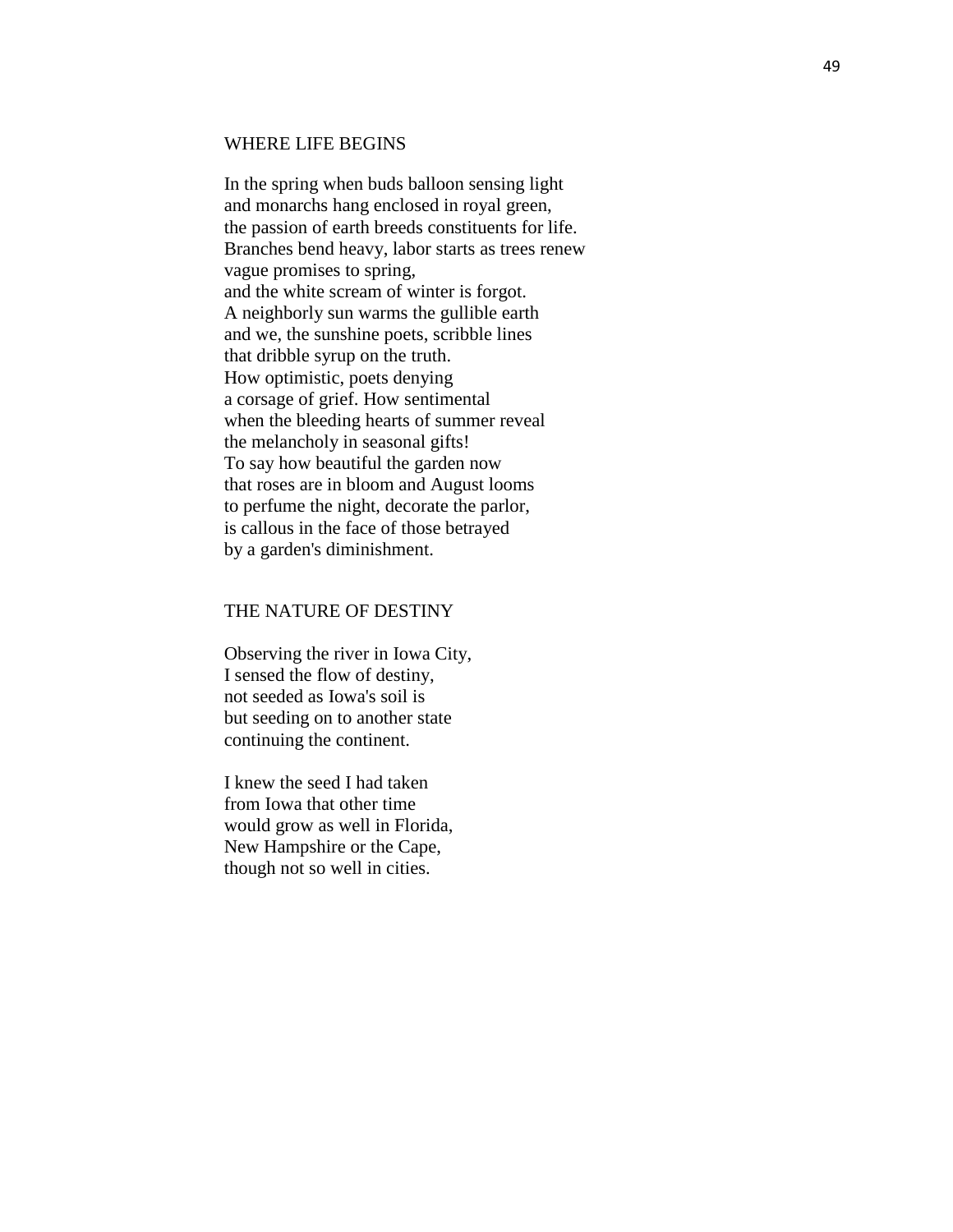## ON BEHALF OF POETRY

#### I.

The tattered cloak of earth informs the poet of his tragedy, much as the flame of autumn consumes a feast. And yet, and yet, a poet grieves the absence of change, preferring death to a Florida summer that never ends.

And yet, and yet, a poet regrets old age as melancholy, the lens of fall, limits size to a periscopic view. Order, the center of a poet's vision, then authors the significance of *me.*  The *me -ness* in the *is -ness* of things then becomes the *is -ness* of what is.

#### II.

Poetry is inclined to please the ear as music does without a word (though making words from thinnest air). Poetry speaks but not to reason, to the undefined in the definite. The sea, the sky, the alternating green, red stains on the carpet is what the poet sees & associates with *me.*

#### III.

How lacking in probity, the loss of a village to corrupted fate. How can poetry excuse an unnatural declension of life to death or compensate for the loss of bloom in the sunlit fields of youth? Or is war a kind of resolution, progress of a sort, as nations redefine themselves, indifferent to the cost.

Consider the Rubicon where Caesar crossed to plunge his sword into the heart of Rome. How many poets drink from that dark stream, Vomit back mauve particles of lost humanity.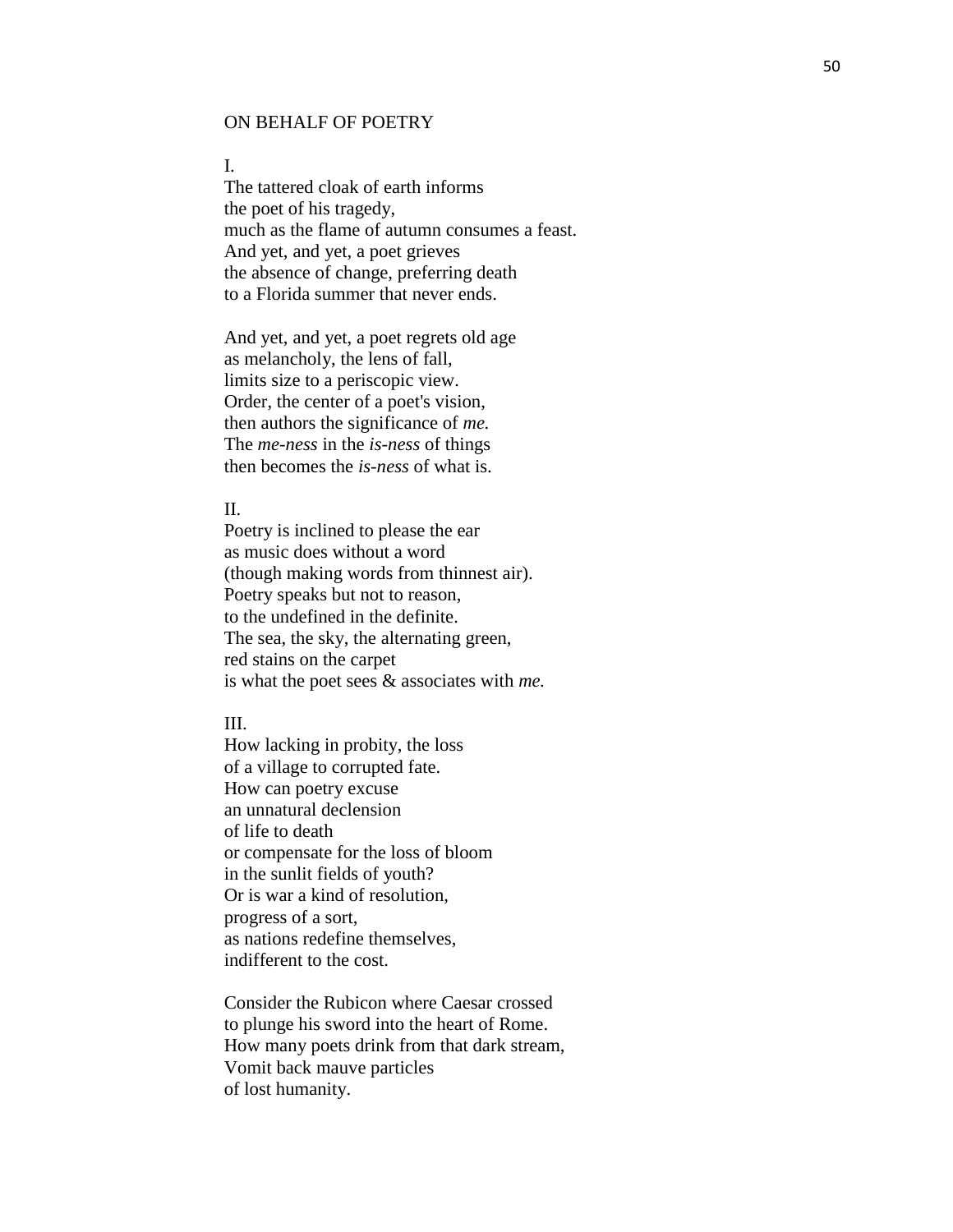What poet could resist the ardor of death, the sex in brutality, the glory men esteem, the holiness of sacrifice, the undying gleam in a soldier's fixed eyes widened to express a standard of honor and obedience?

#### IV.

In searching for the *is-ness* of things, the essence of reality, does poetry succeed where science fails to dig below the surface? We hand life over, each of us, to expertise we cannot quiz. Question to the end game as to what our moves should have been. Confused and tired, we turn to poetry (innocuous as poetry may be). But if poetry were lost from the toolbox of language, could science plane the ragged edge of grief? or rebuild on the footings of tragedy?

#### A SIMILE

It was like summer on the Cape or like frost on a window pane where I had scratched a name in water frozen on glass.

It was like October everywhere, the perfect month with perfect days holding the sweetness of the past like Laura's eaten cherry pie.

It was like Chicago, burning with activity  $&$  art. Its passion built onto the sky nicer than in Boston or New York.

It was like moments I have lived with danger or tears or love. It was like many things. But as for it, itself, I haven't a clue. It was like that.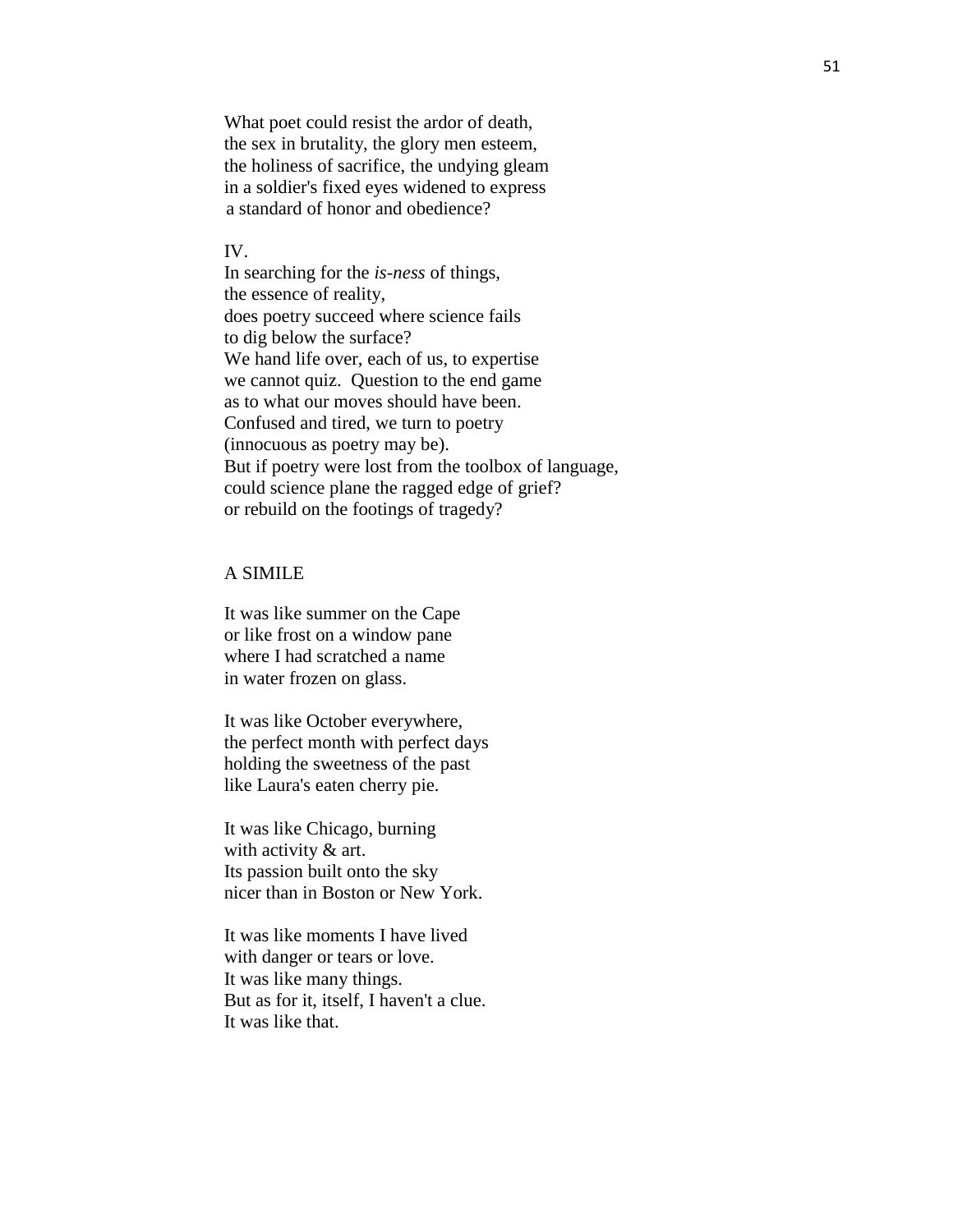# *CHICAGO! CHICAGO!*

#### FROM TALL BUILDINGS TO SMALL PLACES

You can stand alone in Grant Park or on a Michigan Avenue bridge overlooking Chicago, observing the elegance of design and be grateful for the arts of nature & mankind.

Or, you may think that what you see is the expression in God's eye becoming one with mind & matter. But, just how far would an eye cast its beam even to design Michigan Avenue?

## CHRISTMAS IN CHICAGO

Chicago is terribly cold in the winter testing courage as wind whips trees and snow turns gray on city streets for every sweet moment of white. In the grip of the winter solstice, a cautious sun stashes its gold in a bank of encompassing ice. And cancellations for flights heading south are surely to be expected. Chicago is terribly cold in the winter but never boring & warm at night.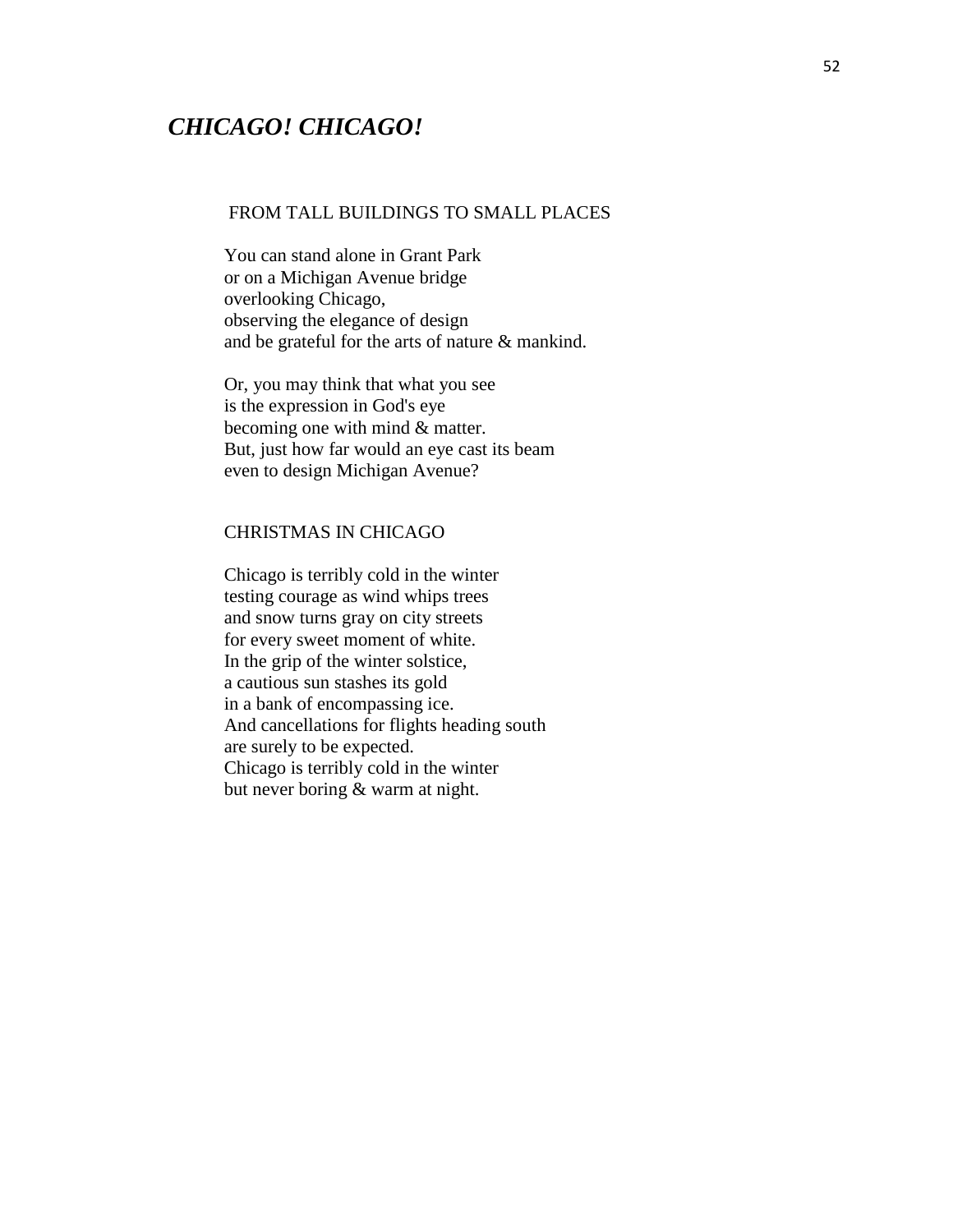#### THERE, BUT FOR TIIE GRACE OF CHANCE, GO I

While in Chicago and having some time before festivities got under way, we went to the Art Institute, revisited impressionists. then followed the stairs down & around to the American collection filling the hour or so one spends on a tour of familiar pictures. Finally, I visited the lady's room. I was washing my hands when I noticed an attendant on my left, her eyes averted, not meeting my gaze, a strained look of pride confronting a woman-to-woman embarrassment. As I put on my coat, she approached to clean the wash bowl after me. Walking up Michigan Avenue admiring a jewel reset for Christmas, I recalled the woman. She'd placed no dish above the sink in which a lady might leave some change.

## CHRISTMAS EVE

The trim has been completed. Perched upon the treetop, a patriarchal Santa indicates the season. Globes of gilded ornaments against a kaleidoscopic string of lights reflect the brightness of childhood in dots & dashes squeezed between a stratification of darkness.

Handel's *Alleluia* accompanies our joy as we put away the clutter and clear away the glasses for the next day's celebration & the bonus we'll receive for all the goodness we've performed throughout this hectic, closing year. For all the goodness we've performed, we'll celebrate ourselves.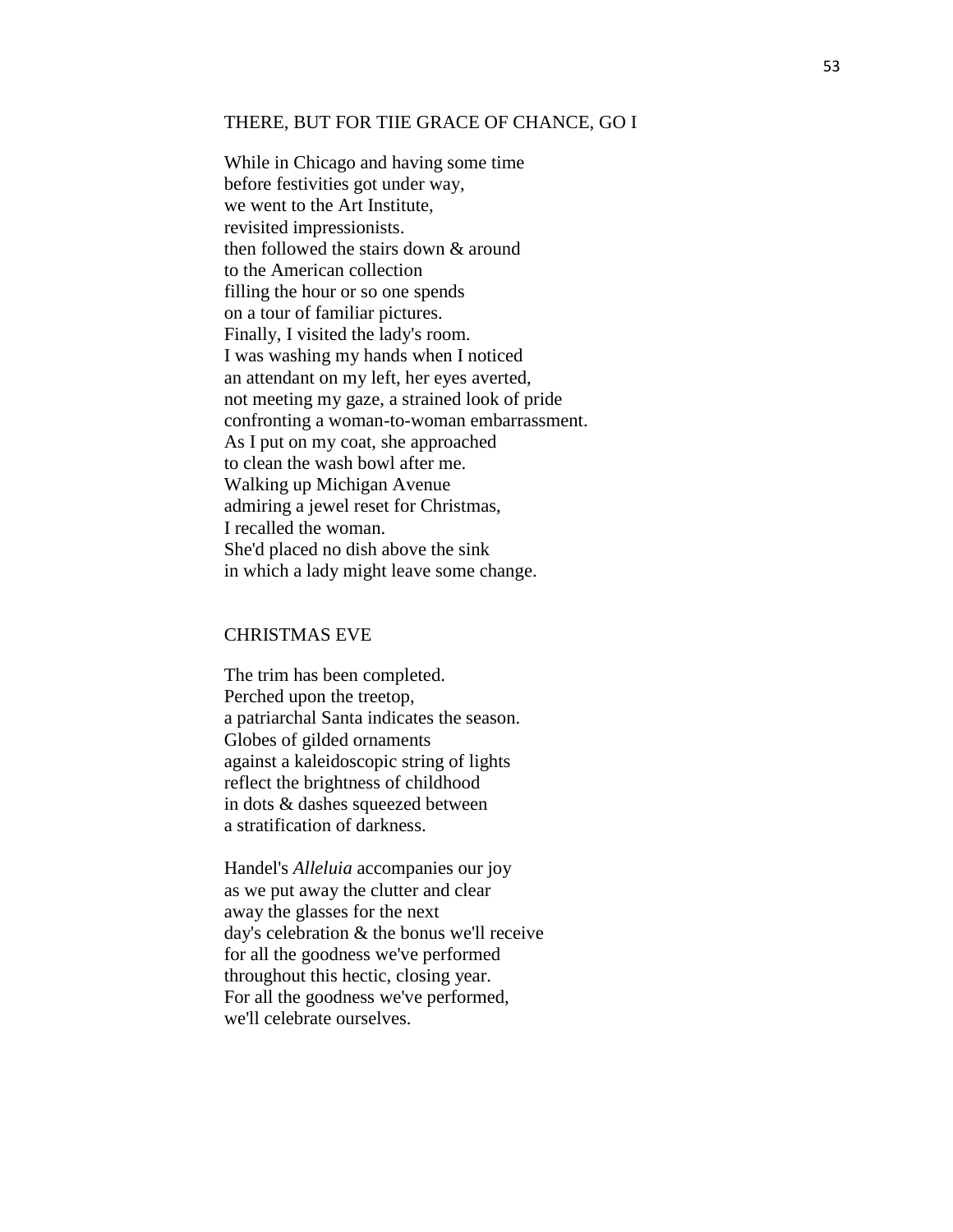# CLOSING IN ON MY RETURN TICKET

Chicago is two days away from being an unreality. I'll soon be shopping at Walmart or Publix (my Florida social experience), and cleaning my condo for exercise. Soon I'll be away, away from talk with my very bright children, away from their love, away from art, away from the fall and from the spring, away from it all, back into silence.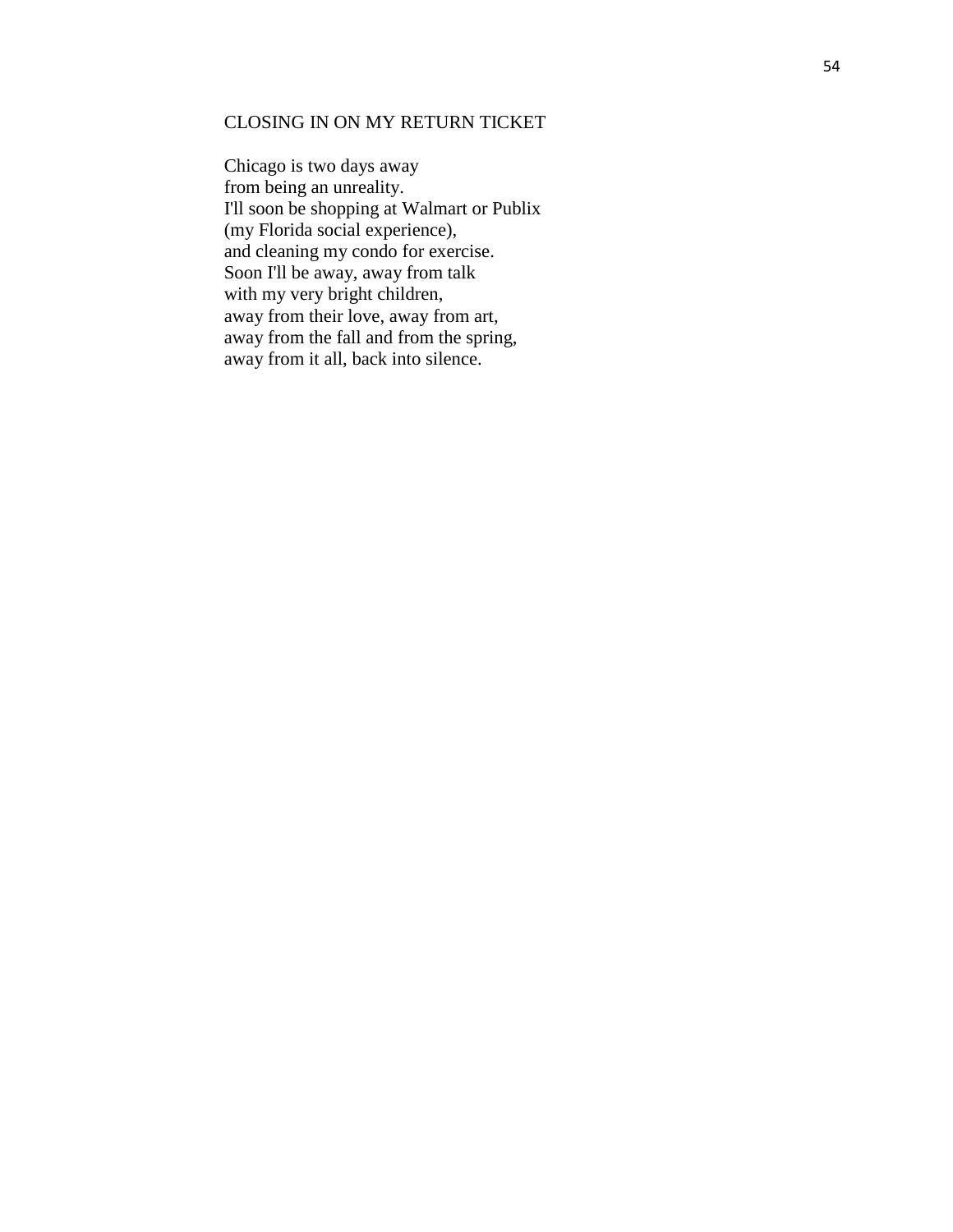# *WHEN WINGS FINALLY CLOSE*

## A LITTLE BOY WILL ASK

The little boy asked, "Are you afraid of dying?" He'd seen an old man weep and thought he wept for fear of death. "Why no." I said. "The man you saw may have suffered pain from a worn out back, or maybe his dog had just been killed by a passing truck. Something like that." The boy thinks that life's a feast without flies. He has not heard them buzzing yet nor felt them on his eyes.

## IN RETIREMENT

With the ozone layer ripped, we keep to the shade, white as slugs, avoid vacations at the beach.

For future health, we gave up junk that clutters blood, smoke that kills, booze & drugs that shorten life. Afraid of AIDS, we gave up sex. Afraid of the city we watch TV. Afraid of planes we do not fly.

#### COMMON IN THE COMMON

Late in the afternoon they come, read *The Globe,* play chess with regulars, watch the sun make prisms on a field of glass. Once isomorphic with the field, now slivers on a city bench, a generation yields.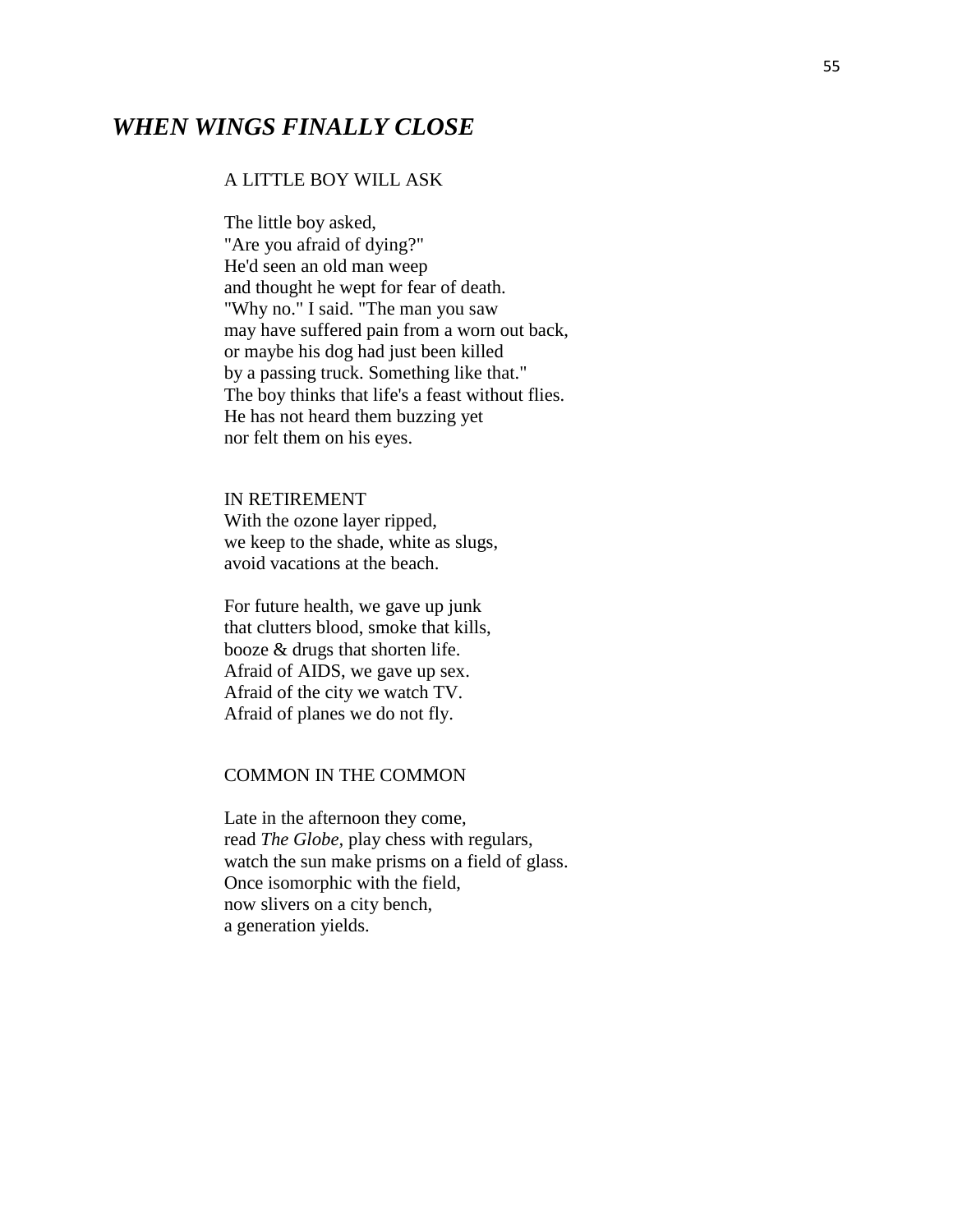## A GARDENER LAY DOWN HER HOE

Her life, no more competing for a prize, preferring now a quiet place in which to meet a reckoning. Her life, no more of interest, not to her, condenses to a sigh. She drags a chair across the lawn to the cutting bed where zinnias brown. As autumn begins its annual tour she knows it's getting late. The sun no longer warms her back.

## THE TIME KEEPER

I hear the clock more clearly now where once it ticked *pianissimo.*  The pendulum is deeply etched, valued more with each passing year. In a major mode it notates a score For an orchestra that plays a certain march. Tick -tock, tick -tock, tick -tock. And off I'll go.

#### WITHDRAWAL

He has entered a wilderness of mind without identity, where once he had a name. Though he is mute, she strains to touch his silence, to sign into feeling where words no longer reach.

#### WINTER'S WATCH

Paired in a fond boredom, they sit and wait. No spring will swell, no season fill the gap that saps their dreaming. But their stories are old and winter's rapping has a meaning. She opens the draft, stirs the coals. There is cake under glass. For whatever passes, coffee is boiling.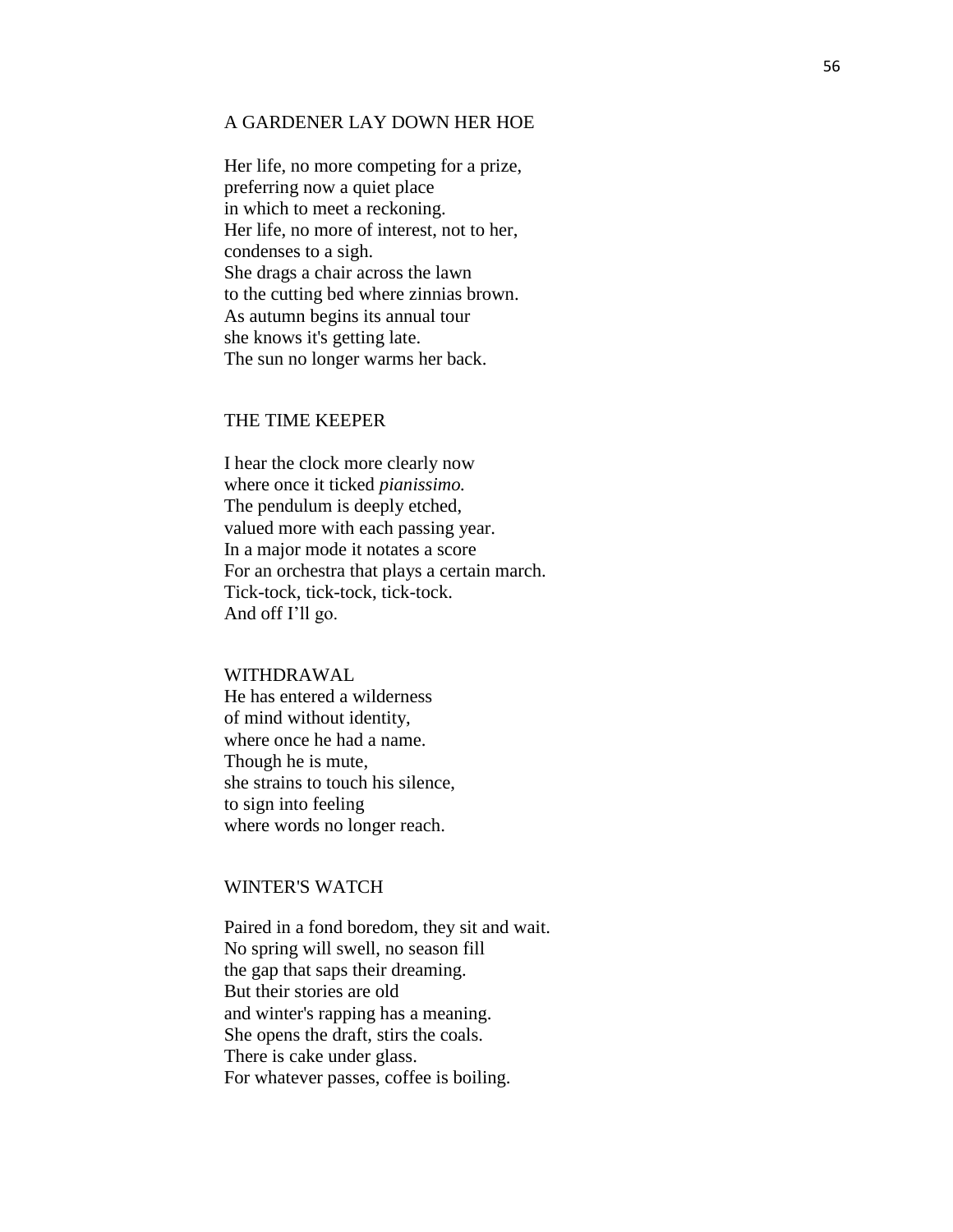## LIFE ACCORDING TO LIFE

What does one want at the end? Fine weather the gathering of friends not overlong obeisance from the family token gifts hours of peace before TV someone near to watch the fading occasionally to hear the voices of the young not fearing death but wishing for an easy one a cup of tea, small talk a shawl against the draft the comfort of familiar rooms old photographs. These one may have with a modicum of life if bread returns upon the water.

#### SHADY REST

Quaking at the edge of life, she contemplates the end of it as a traveler, weary of the sights yearns to lay her baggage down. But for questions without answers she is cautious of change like ripened fruit that does not fall though it rots upon the vine.

## A RIGHT DENIED

It was not their intent to wrestle with death, to deny her escape from a body in pain, but to keep her alive for a future event: A wedding, a birth, a new addition to the family house. So they fed her and dressed her and medicated sores, and tied her to tubes and tied her to her bed. All for her sake.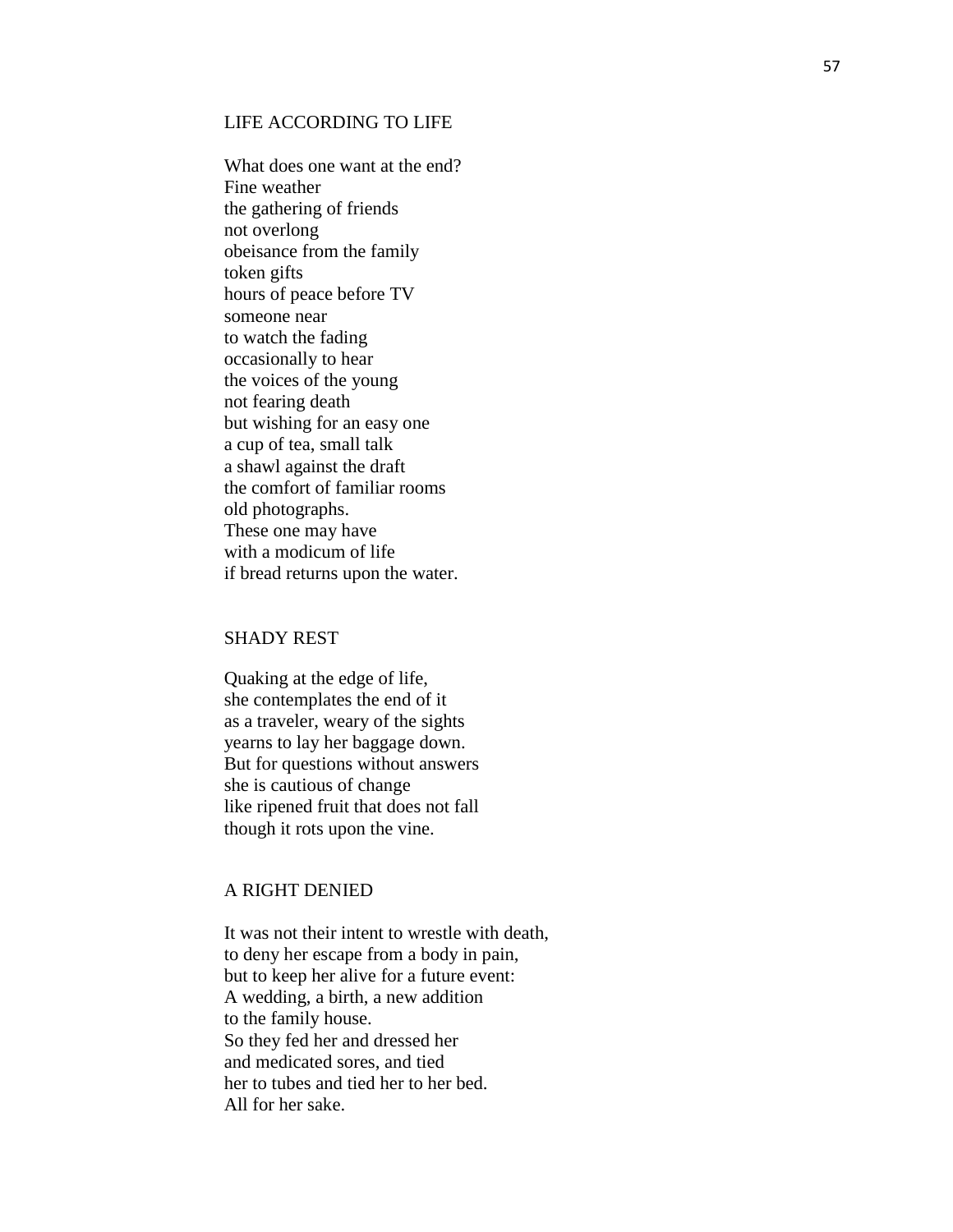## IT'S A HORSE RACE

Reminiscence scores the years. No more to hear a lover's sigh. No more to bear a market's trend. No more regrets or hope for change.

Pills assist, my tests assure, to keep life's urgent pace in check. Acceptance, alone, can reign in despair as one gallops toward the finishing post.

## THE THEATER

I have loved my portion of life, the singular parts, the plot beneath, my children with their deep -set eyes, my friends who seem to understand what I am all about.

I would not choose to quit the scene, leave amber lights for an unlit stage, relinquish passion to the dust. But old age directs a script no actor can refuse to play.

## NOT EVERYONE'S BEACH DAY

The weather man says, "The gulf is calm today." I don't go to the beach to validate his opinion. I simply note in my little book that the gulf is calm & I with it. Though I am ninty one, it is too soon to speculate on tides or wind or when the sun will set.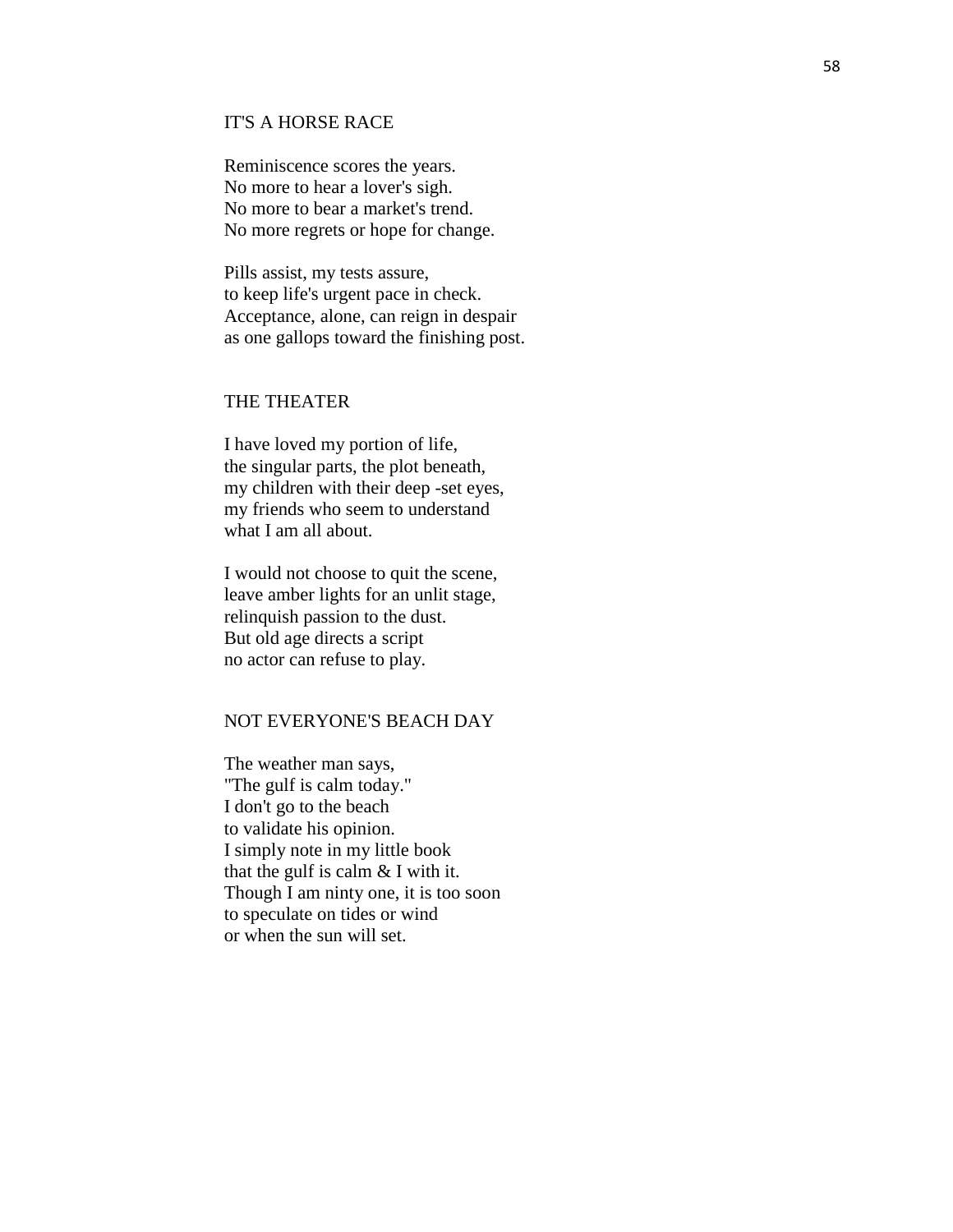#### THE LOSS OF AN OLD FRIEND

Her causes no longer hold an audience. Her arrogance is ugly, without compassion for what she sees of the world and its inhabitants. Her spirit stifles in her bones. Where once her flame ignited love, indifference denies the heart's high purpose.

## FRIENDSHIP IN OLD AGE

I'm losing old friends. Some are slipping into a night of unreachable people. I no longer go home, to the Cape, that is. A few old friends come South for the winter. We phone one another, talk of weather, our health, the problems of aging. We make plans to meet for lunch. But then, we're all too tired to dress & go beyond our condominium's gates. And we've heard the stories before, when we were part of their endings.

Walking in the evening to pick up my mail, I may meet a stranger there. Another woman. And we may talk. Excluding the particulars of pasts we cannot share, we may begin to fill the space between her life & mine. And after a while she may become a new old friend. But then, she too may pass beyond recall as people do. After that, I'll have my mail delivered and maybe get a little dog.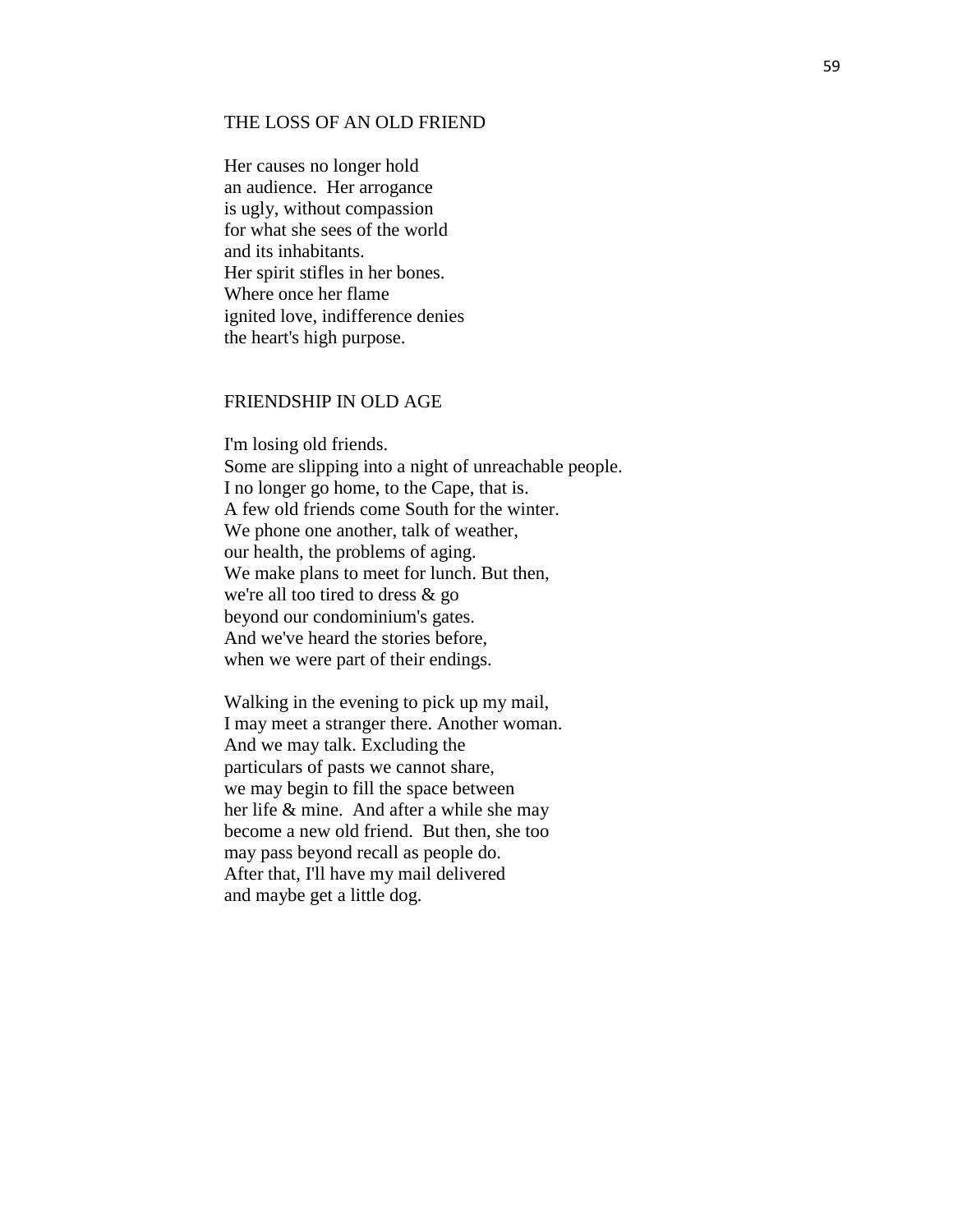# WHAT'S HER NAME

An old friend is the dessert we eat after a lifetime of meals. We only hope that when we meet we'll be able to remember what the meals were made of as we talk across the table.

## ONE MORE LOSS

Giving up life long before she died, Her talent & passion Folded into the woman she had become: A frail remnant of self, nursed by booze, Shuffling about in a soiled robe, Complaining , "Life is too boring to live."

## THAT TIME OF YEAR

Dark and humid days press upon my spirit. In the lower garden the last of annuals blacken in their beds. Time settles into shade.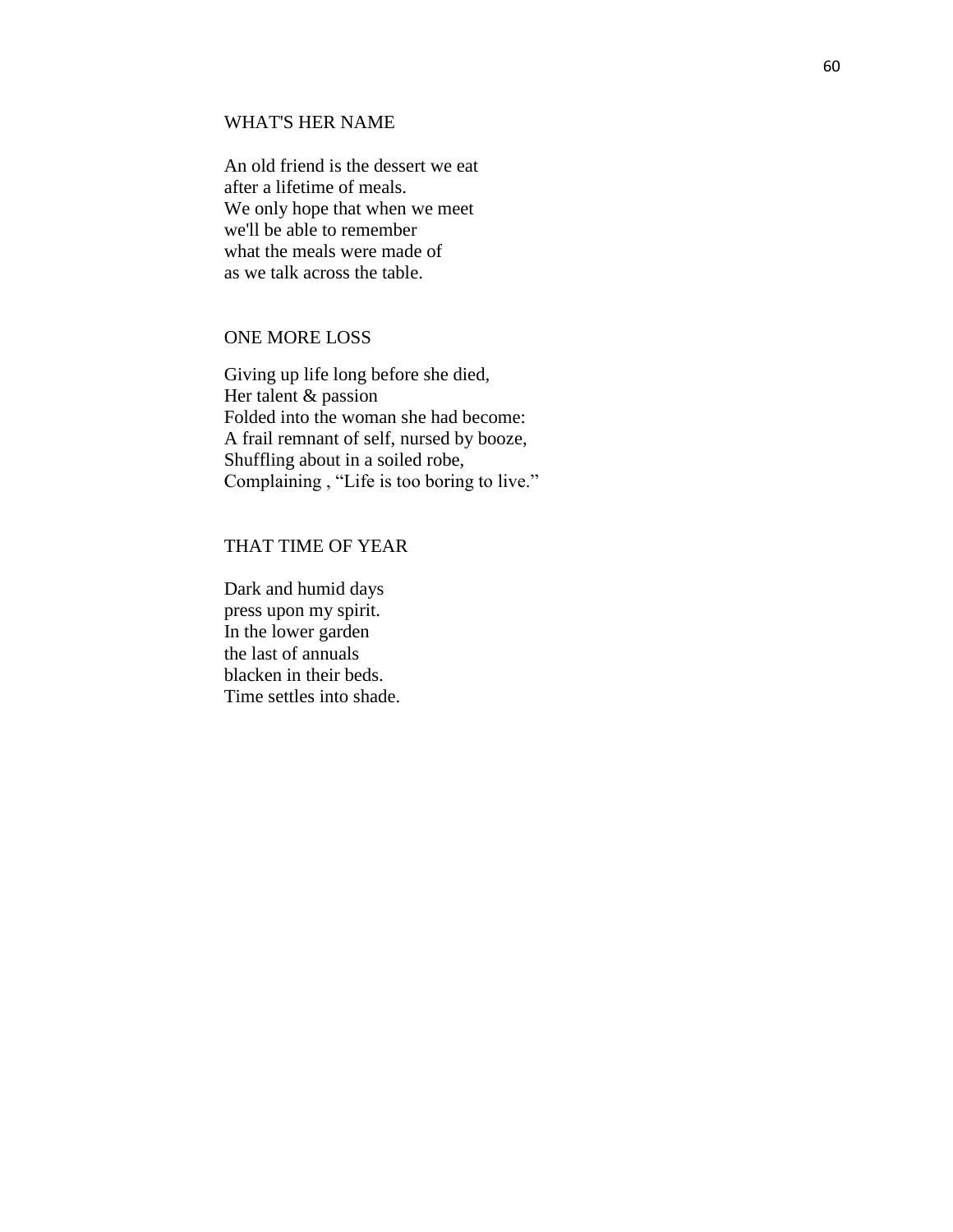#### BORN AGAIN

They say:

Where Eden greens the fruit is large, flowers swarm & tree frogs sing. You near a land where dreaming ends, where you will wake  $&$  life begins. I respond:

I've searched the back room of my mind where squid -like, shy precognition dwells in what we've come to believe is our difference from the animals.

But, with closely related DNA, how can I know that I am more than a chimpanzee or an elephant, or the victim for a hungry cat?

They persist: If you believe the written Word you will rise up as Man perfected. Christ the key to Eden's gate.

Still, I suspect: There'll come a time when my energy will pop the cork & dissipate into the void of mindless space. Though I might wish it otherwise.

#### AN EASY WAY OUT

When one settles for a twig that settles for a flower that does not insist on the pain of fruit one's passage is a simple one.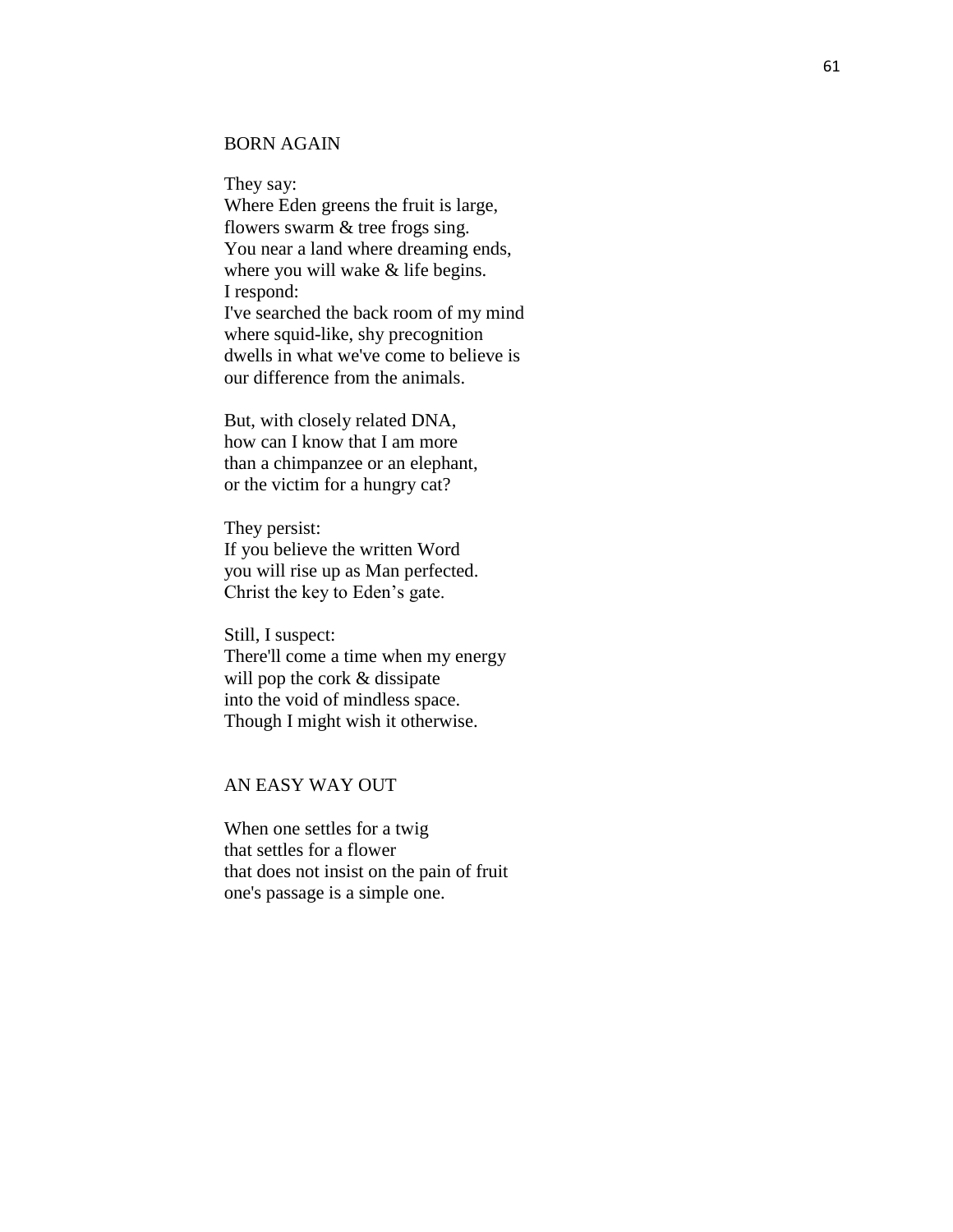#### NO FUTURES CONTRACT

Can I in this old age of mine return to walk a path where children & I have shared portions of each other's space? Or have the years subsequent to slivers of shared reality slashed the seams that made a whole to a pattern too tattered to mend?

In their maturity  $&$  my old age can conversation mitigate a divergence of need & taste or the pace at which we walk? In one's old age will they assist in the growing need for care when the years impair to uselessness one's body or one's intellect? But after years of swollen feet, prudence may offer an alternative to an over -extended peregrination by inviting Death onto the walk.

#### HISTORICAL RELEVANCE

How can I judge immortality, in the ecclesiastical sense, that is. I know I'll die in the short term. All I have to do is to look around. Corpses are spread out all over the place.

But this other thing, the question surrounding the long term, the cosmos beyond the grave, a god acquitting me of this or that as he stamps my passport to paradise.

Talking to a Christian I know, historical relevance imposes an informed advantage to her side of the argument.

Still, I usually respond to her belief in what amounts to cannibalism, confronting her erudition with, "Oh yeah? That's what you think."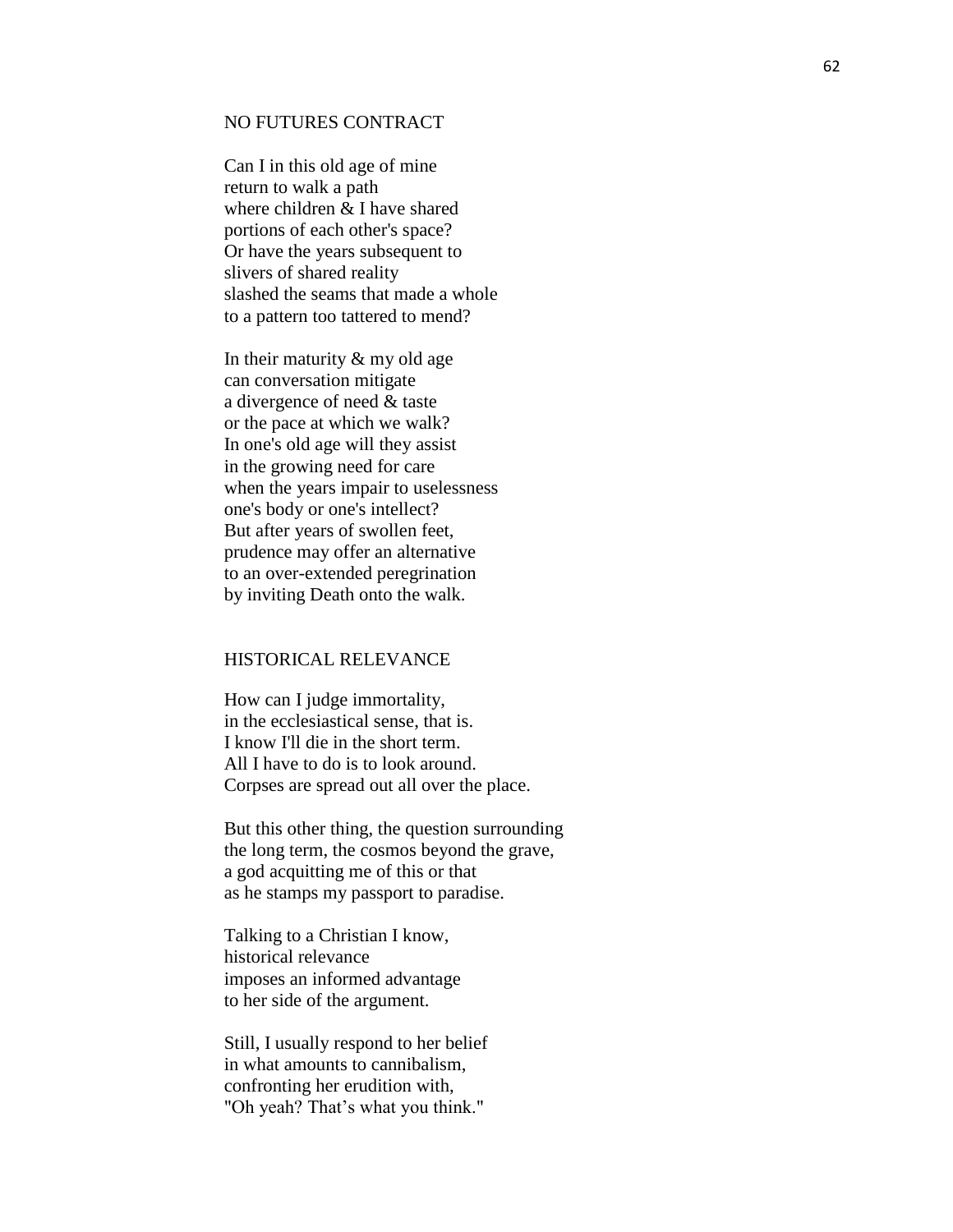#### WHO AM I IN ALL OF THIS?

The past creeps by me. I try to keep it in its place not look it in the eye, forgive it or be forgiven by it. But incidents without remedy remain like thorns on a vine whose bloom has passed.

Old age can't countenance too much truth. Yet I lift veils from myriad plots to appraise my part in them, to acquit or not, to understand a history elemental to myself. To finally know who I am in all of this.

Winding through a maze of children, siblings, parents, lovers, friends, I search for who I am as part of them. Wishing to know yet to be free. Wishing to take but to leave behind the pain of recognition.

## AS A MOTH WOULD DO

Is my heart's passion pulsing me beyond the power of its beat? Will I, like a moth, fall to flame or being prudent, blow it out?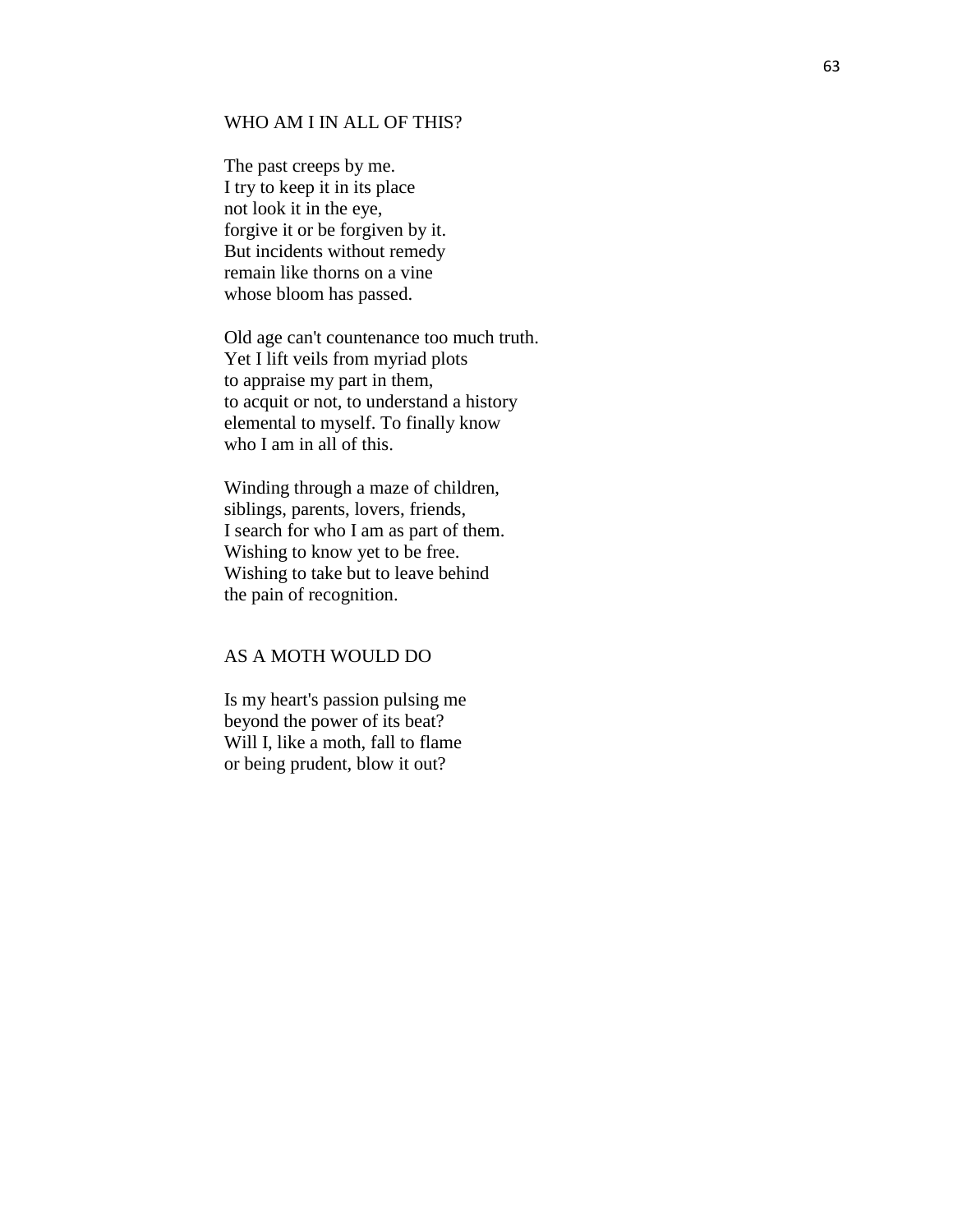## JUST THE WAY THINGS ARE

I love the persistence of nature. Turtles may seize the feet of chicks as they learn to navigate water. But there will be one that avoids the fate of its sisters & its brothers. I love the random growth of trees where fire may destroy the elders in a stand of oak. But beneath the char, saplings sprout unimpaired by nature's scorch.

I love that man is optimistic. That he believes he will survive his purgatorial span on earth to arrive at immortality.

I love that death is a cover -up for those who wrong humanity. That for coming generations the narcotic of forgetfulness will bury the guilty with the slain.

I love it all for sanity's sake. For moments of beauty that occasion gift, for compassion, for generosity, for intellect & meaning. I love it all for my life's sake.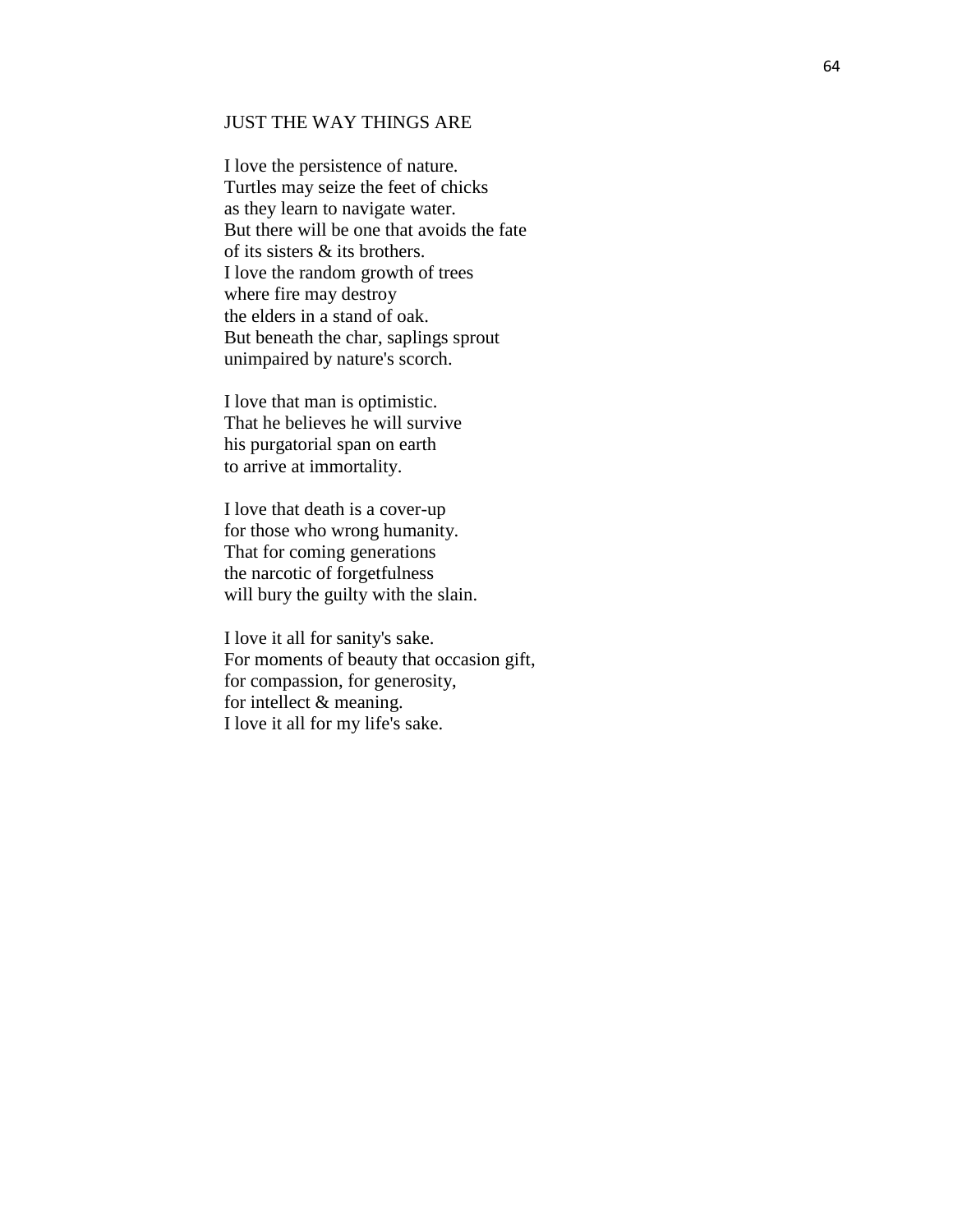## AH! WERE IT BUT SO

I have come to a realization. My lustful romp is over. My spirit is a rat deserting a ship. My lifeline has lost its slack. Soon the sea will enlist my dust as dust & water finally mix, as all of memory swims in schools bound for a Stygian sleep.

And yet I feel I am as once I was: Tremulous before a man, enthralled by a field in late October, cicadas chomping as golden wreaths of memorial grass whisper, "It's not so bad to die. Just look at us!" If I could have a god the way so many do and know for sure that he would see me through, that he would hold me in his arms, express immortal love, then death would be exciting, less human, and I might welcome it!

## THE GREAT POWER  *for Natalie R*

Oh! Power beyond my comprehension, why do you threaten our universe? What gain for you by losing us who hold you in such high esteem?

Oh! Power defining every creed connecting man to man and man to God, why do you not increase the share falling to the least of us?

Oh! Power are you so helpless then against the metamorphosis that relegates our hapless dreams to the chaos of perpetual night?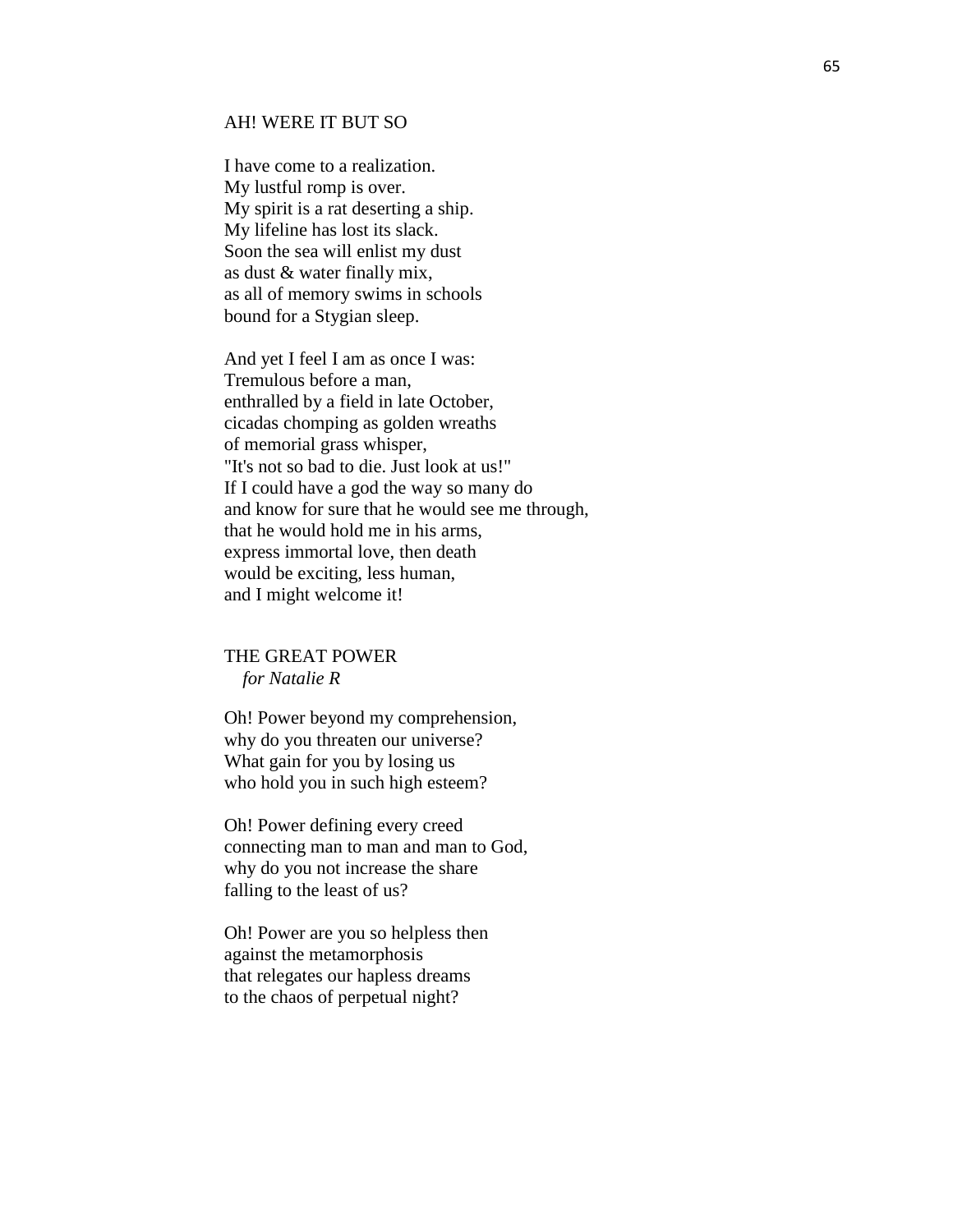## FACING UP

Life grows old and everyone who uses life for one thing or another grows old as well.

All of art & practices. all of recorded thought provide no brakes to bring to a stop life on its way to death.

Unless, of course, one can believe in a transcendental reality beyond the life that's lived irrespective of its quality. And unless, of course, one can believe that the messages in DNA won't interrupt one's mortal chain to immortality.

Still, life grows old. Science & learning stop at the gate where man is alone with his ignorance, and his will is a passing phase.

#### THE COMFORT OF DARKNESS

I love the privacy of sleep where nothing more concrete than dreams pricks my consciousness. I love the falling back into my own geometry whose lines waking cannot articulate.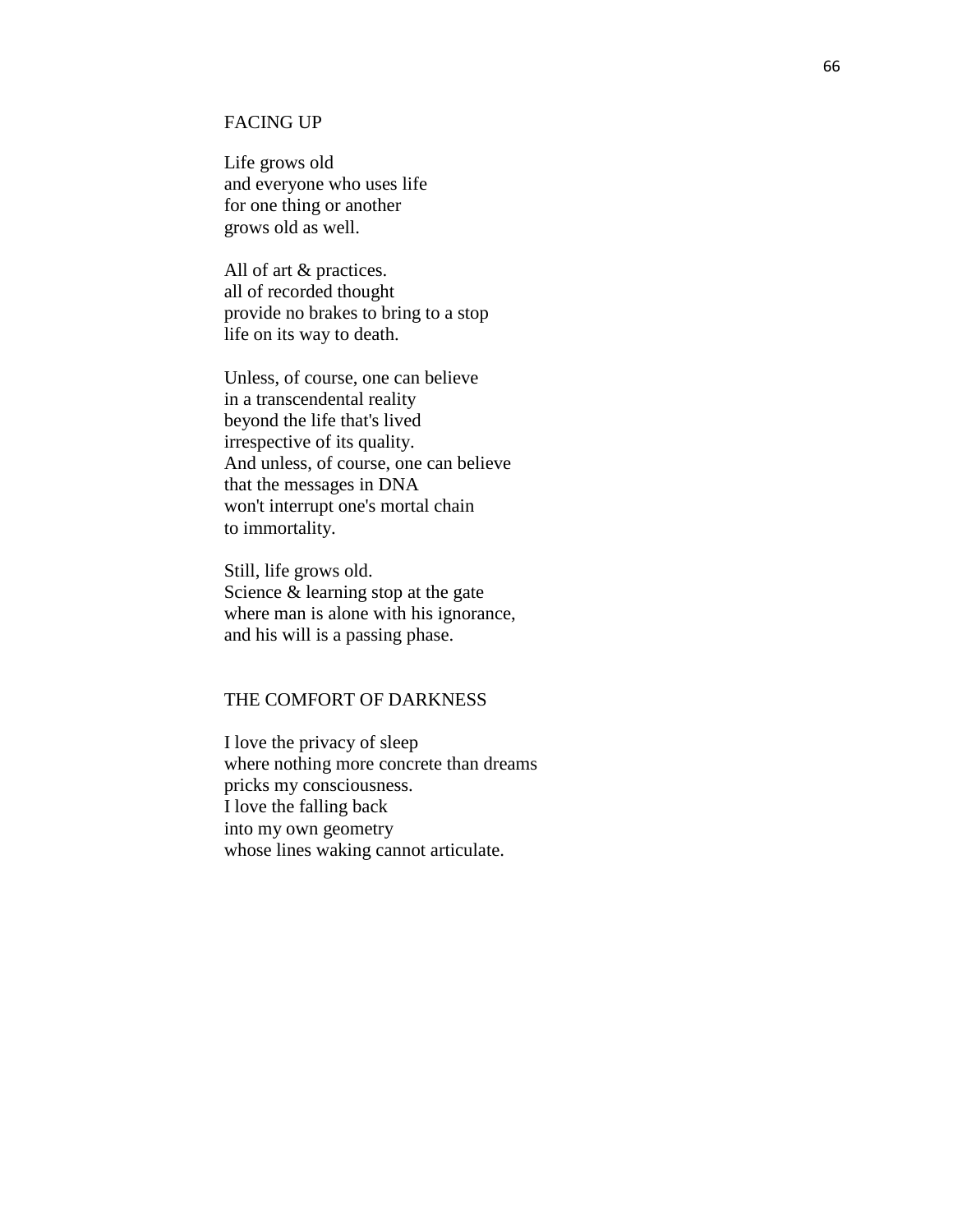#### ON TIIE EDGE OF EACH CLIFF

I've stood in a gallery, cool and contained as marble is cool, as guards are serene, observing the relics that travel the world with aplomb I have learned from irrational things. I've sat out a term in medieval style reworking a pattern of mille fleur, a housewife engaged in a newly learned craft common to women who must manage loss. I've read the romance in *War and Peace,*  understood Nora, applauded Joan, was moved by the gleam in Bishop's eye. And even for a while, I agreed with the French. I've listened to Mozart, divinely conceived, with intervals pacing inevitable heights, easing digestion when heard through a meal, pleasing to soul & body alike. I've sat in a bathtub designed by Wright. Hit my head on a wall bending down for soap. Forgave him later in the dining room where tropical birds perched behind glass.

I've lived in a villa in Tuscany, walked stone beaches in the south of France, visited England, Spain & Greece, traveled roads that were painted pink.

I've gambled and lost a fortune or two, been able to work in the face of it. I've sung, acted, written, painted. Like Zelda, I've leaned toward the edge of cliffs.

I've lain with desire, made notes on its fate. Like a mollusk teased open it trembles in light, is gulped in one swallow without aftertaste. I have children I love, friends I admire, a house at the Cape, the freedom of flight.

What do I miss in my old age? A world barely skimmed, an art to practice, and a place to live that I call home.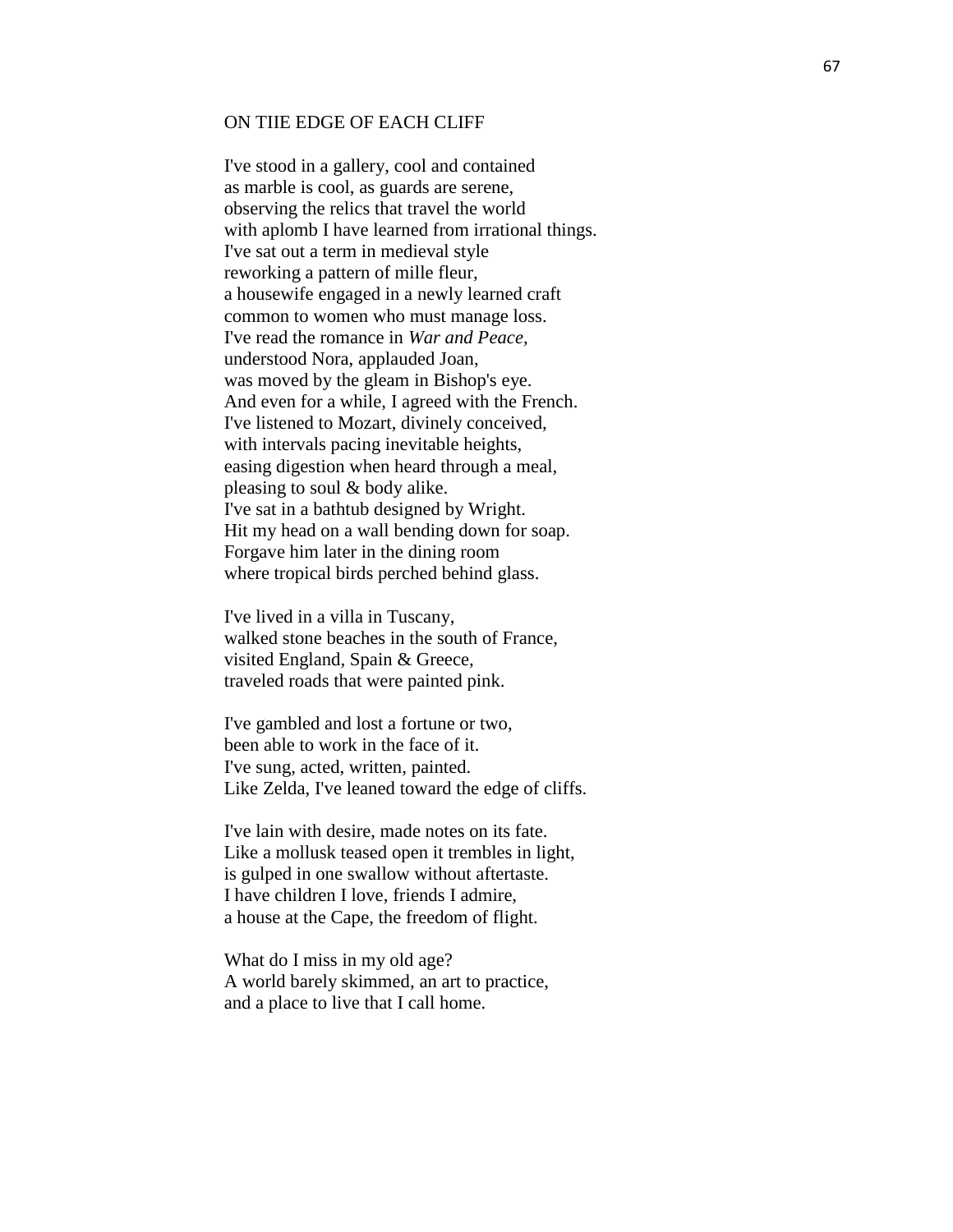## POSSIBILITIES

One good thing about dying is the possibility of renewal. Laughter finding jokes that were lost in the isles of depression, fresh confrontations with truth & beauty, passion regaining its edge. It makes for ease *in extremis*  to believe one will return to better the battlements of before, to protect one's heart from ruin. How impatient I grow just thinking of a chance to sing another tune, of not losing fortunes to snake eyes again but securing them to the moon.

I'd love to live life one more time magically reincarnated though not as a bug but as myself vastly improved by time & space.

#### TO DIE BY CHOICE

Fear is a cancer in the conscious mind. Fear of death but also fear of living. When insufficiencies outweigh desire to live beyond prognostication, one can die with lessened fear when living becomes what one fears most

#### TWO TOGETHER ARE BETTER THAN ONE

My friends and I share joint accounts in a bank of memories from which we borrow for small exchanges. Making appointments to see one another, we laugh & say, "God willing." Our little joke against the interest that accrues and, one day, must be paid.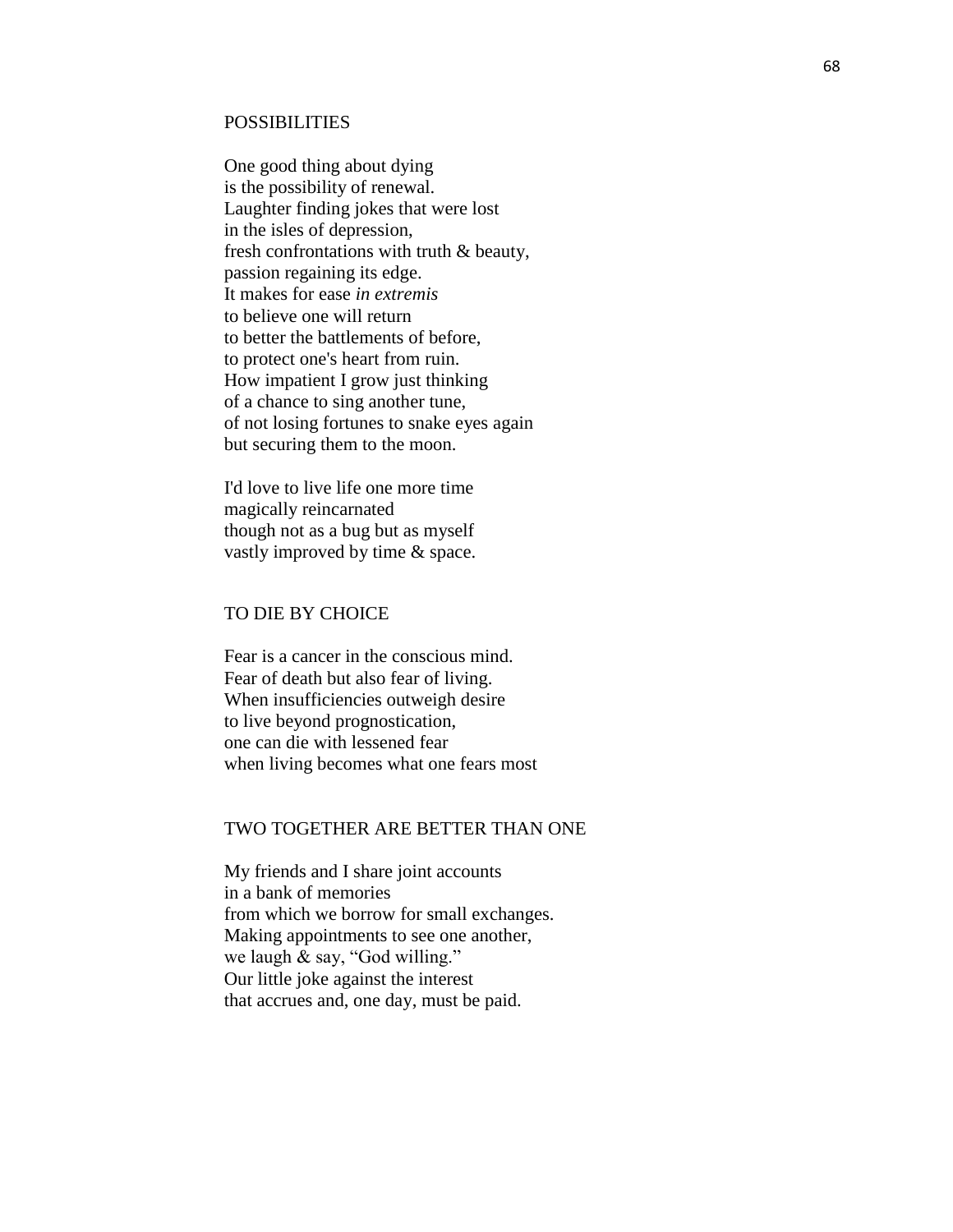## SO---WHAT ELSE IS NEW?

I'm feeling wobbly on my feet. A function of aging, as they say. And since I do not see so well, It makes it hard to cross the street With that conviction I once held That crossing it, I'd reach the other side.

# CARNIVAL CRUISE

When I gather up my things For the Carnival cruise beyond the Atlantic, I'll take my children's pictures with me To keep them visible As I pass from one time zone to another.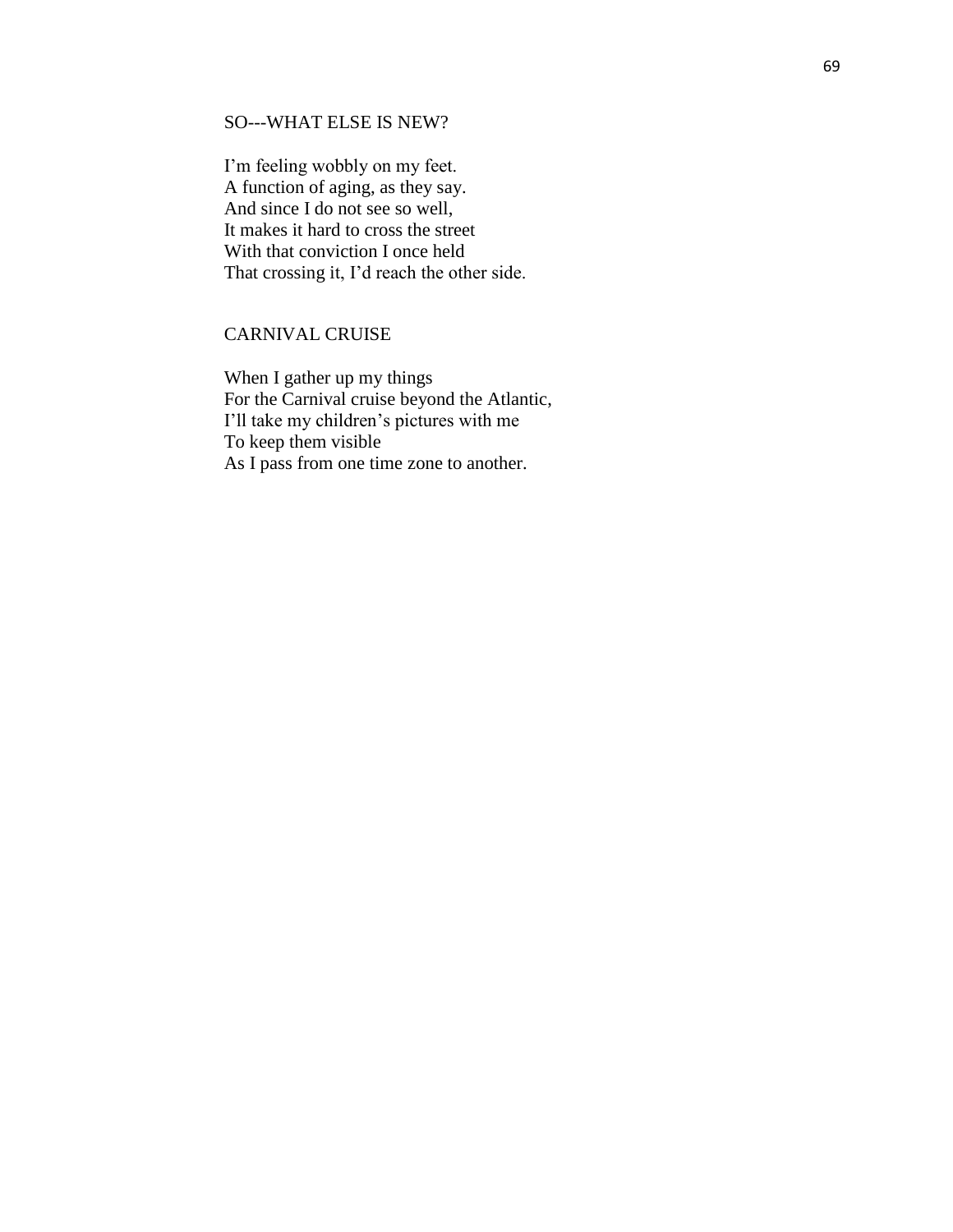## NPR

Throughout the day I listen to the tragedies of our times on National Public Radio where abortions of history bleed creation into the ground, where all who suffer cry out to be heard. How to be sanguine listening to the business news reporting the latest rape in the slums of greed! Or atrocities reported by those who know better than we how the world turns. But---in the evening, I sit on my patio overlooking a builder's pond in Naples, Florida. As the moon rises in the east the sun layers the western sky in a paling glow of color even as I reflect upon the day's events, paling too in the fragile wit of memory.

I have retired here, away from the cold. I am too old for it. The cold that is. My children have just telephoned. Their language is a thread binding up the evening with precious knots. Sipping wine from Irish cut glass, with crackers  $\&$  a wedge of cheese handy to my fingertips, I relish the harmony of sound & light as I listen to NPR's classical hour playing Mozart